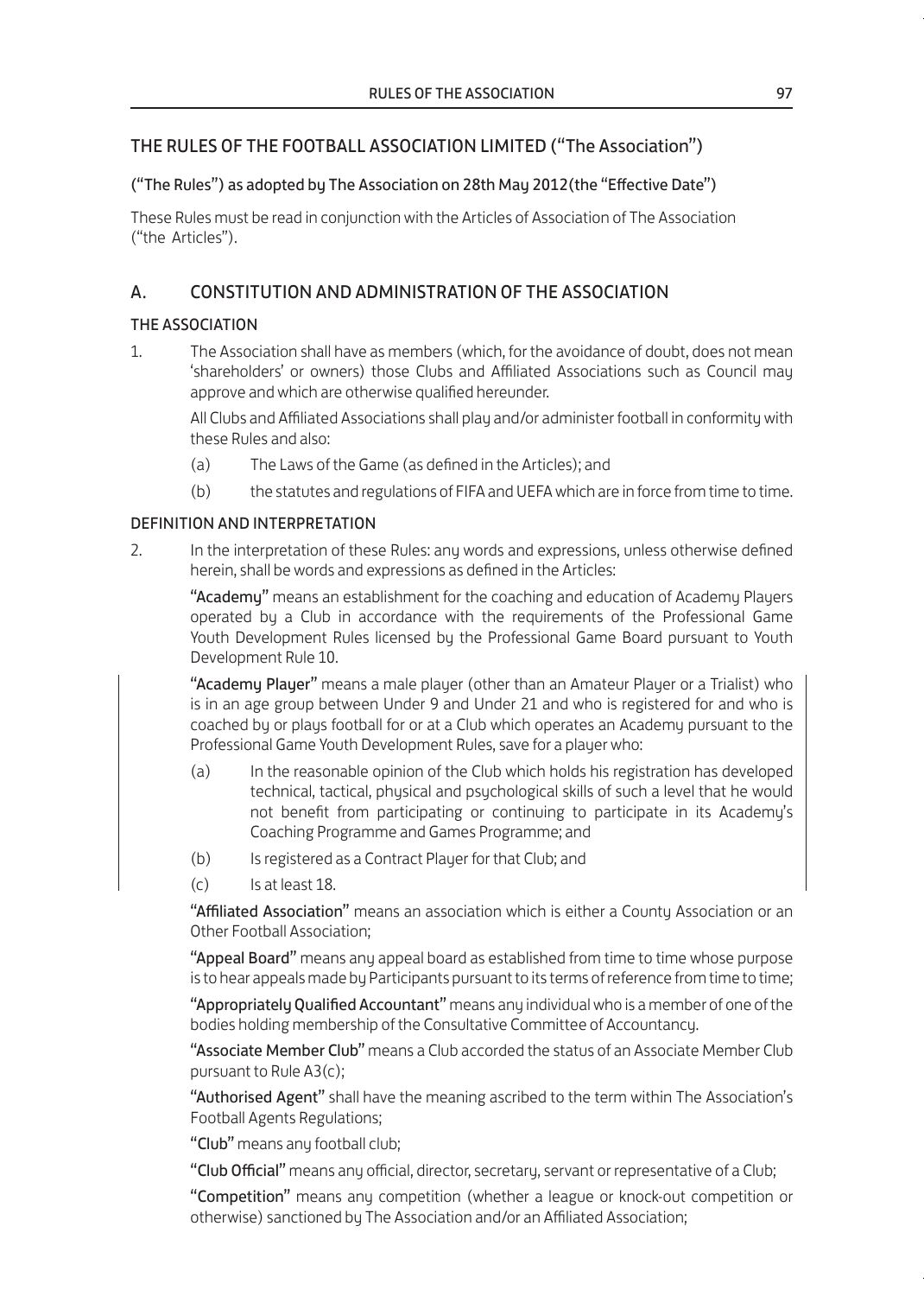"Contract Player" means any player (other than a Player on a Scholarship) who is eligible to play under a written contract of employment with a Club;

"Countu Association" means an association which has been accorded the status of a County Association pursuant to Rule A4(a)(i);

"Football club" means any club which plays the game of football in England and is recognised as such by The Association;

"Football Creditor" means:

- (i) The Association and any Parent Undertaking of The Association and any Subsidiary Undertaking of that Parent Undertaking or The Association;
- (ii) The FA Premier League;
- (iii) The Football League;
- (iv) The Football Conference;
- (v) The Northern Premier League;
- (vi) The Southern League;
- (vii) The Isthmian League;
- (viii) any member club of any of the organisations listed in (i) to (vii) above;
- $(ix)$  any full-time or part-time employee of a member club, as defined in (viii) above, or former full-time or part-time employee of such a member club, in respect of sums due to such person by way of arrears of remuneration or expenses;
- (x) the Professional Footballers' Association;
- (xi) The Football Foundation;
- (xii) any Affiliated Association; and
- (xiii) any other affiliated clubs or leagues, and includes any successor bodies of any of the above;

"Football Regulatory Authority" means the football regulatory authority of The Association;

"Full Member Club" means a Club accorded the status of a Full Member Club in pursuant to Rule A3(c);

"Group" shall have the same meaning as defined at Section  $474(1)$  of the 2006 Act.

"Licensed Agent" means an agent holding a licence issued by The Association in accordance with the applicable FIFA regulations governing players' agents;

"Management Committee Member" means a person responsible for the management and administration of an unincorporated Club;

"Manager" means the Official of a Club responsible for selecting a Club team;

"Match" means a football match sanctioned by The Association and/or an Affiliated Association;

"Match Officials" means referees and assistant referees and includes reserve officials and fourth officials;

"Non-Contract Player" means any Player (other than a Player on a Scholarship) who is eligible to play for a Club but has not entered into a written contract of employment;

"Non-Member Club" means any Club affiliated to an Affiliated Association which is not a Full Member Club nor an Associate Member Club;

"Official" means any official, director, secretary, servant or representative of an Affiliated Association or Competition;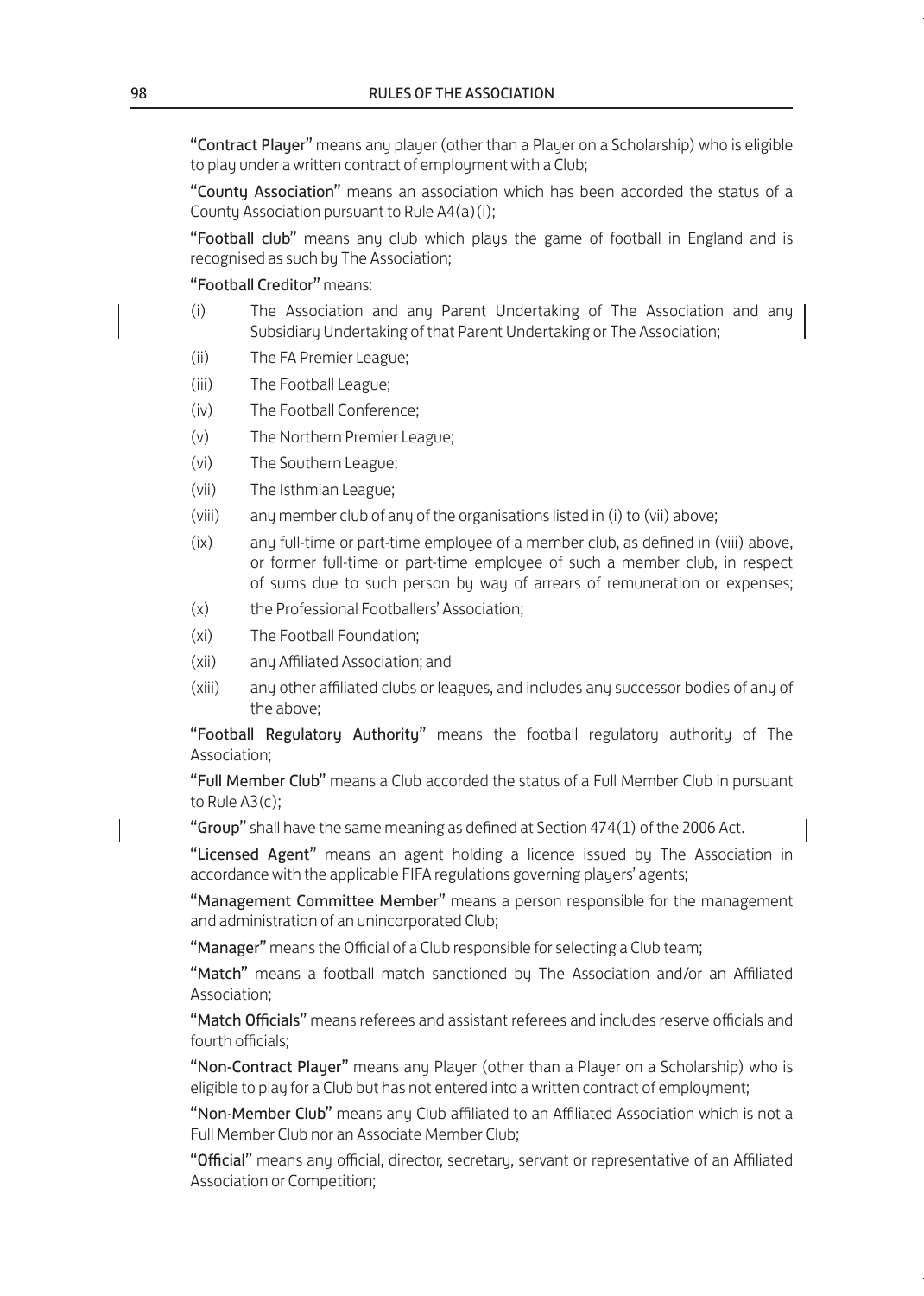"Other Football Association" means one or any of the following listed associations:

- (a) The University of Oxford Football Association;
- (b) The University of Cambridge Football Association;
- (c) The Army Football Association;
- (d) The Roual Navu Football Association:
- (e) The Royal Air Force Football Association;
- (f) The Amateur Football Alliance;
- (g) The Women's Football Conference;
- (h) The English Schools' Football Association; and
- (i) The Independent Schools' Football Association;

"Out of Contract Player" means a Contract Player whose contract has expired;

"Parent Association" means the Affiliated Association of which a Club, in membership of more than one Affiliated Association, was first a member;

"Parent Undertaking" shall have the same meaning as defined at Section 1162 of the 2006 Act.

"Participant" means an Affiliated Association, Authorised Agent, Competition, Club, Club Official, Licensed Agent, Player, Official, Match Official, Management Committee Member, Member or Employee of an affiliated Club and all such persons who are from time to time participating in any activity sanctioned either directly or indirectly by The Association;

"Player" means any Contract Player, Out of Contract Player, Non-Contract Player or other player who plays or is eligible to play for a Club or is subject to any suspension from playing;

"Regulatory Commission" means any regulatory commission as established from time to time whose purpose is to hear Participants' cases;

"Scholarship" means a scholarship as set out in Rule  $C_3(a)(i)$  of these Rules; and

"Subsidiary Undertaking" shall have the same meaning as defined at Section 1162 of the 2006 Act.

## AFFILIATION OF CLUBS

3 (a) *Application to be a Full Member Club*

A Club may apply to be a Full Member Club on the appropriate form published by The Association. A completed form must be received at The Association before 1st March in any calendar year.

(b) *Application to be an Associate Member Club*

A Club may apply to be an Associate Member Club on the appropriate form published by The Association. A completed form must be received by The Association before 1st March in any calendar year.

(c) *Control by The Association*

Eligibility to be a Full Member Club or an Associate Member Club shall be under the control of Council which shall have the power to make regulations concerning eligibility criteria and conditions. Notwithstanding that an application may satisfy such criteria and conditions, The Association shall have the power in its absolute discretion to refuse an application to be a Full Member Club or an Associate Member Club, and accordingly, only on the written confirmation of The Association shall a Club be accorded the status of either a Full Member Club or an Associate Member Club.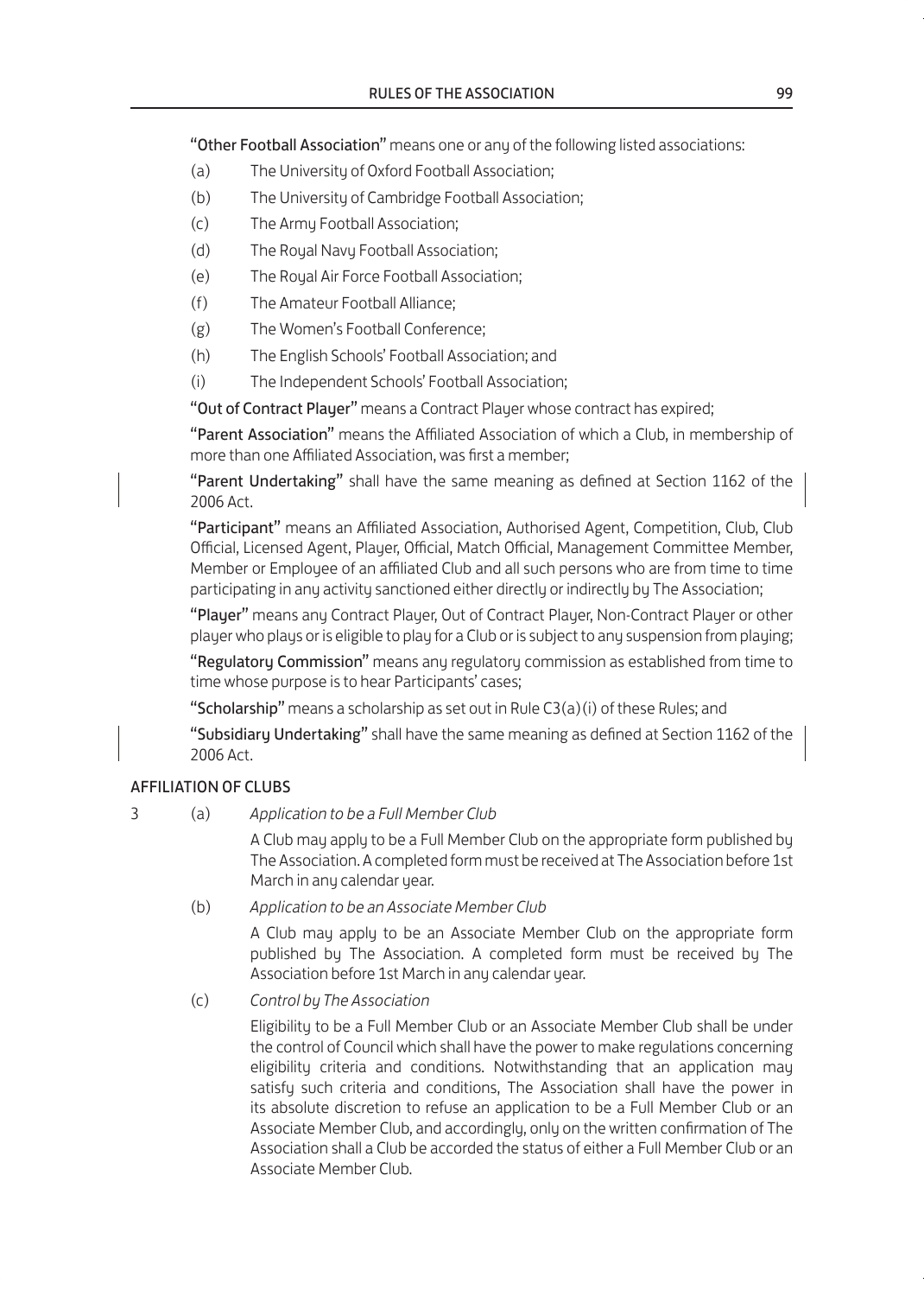## (d) *Rights and Privileges*

Neither a Full Member Club nor an Associate Member Club shall have rights or privileges other than as arise pursuant to the Articles and the Rules.

## (e) *Resignation by a Full Member Club or an Associate Member Club*

A Full Member Club or an Associate Member Club may resign its status as such to have effect only at the end of the playing season. Written notice of an intention to resign must be received at The Association by 31st December in that playing season.

## (f) *Termination of Status of a Full Member Club or an Associate Member Club*

Council may at any time decide that a Club shall cease to have the status of a Full Member Club or an Associate Member Club on such terms as it considers appropriate. A Club shall automatically cease to have the status of a Full Member Club or an Associate Member Club if it ceases to be in membership of an Affiliated Association.

### (g) *Transfer of Membership*

Council may use the following criteria, and any other conditions in Council's absolute discretion, in deciding whether to approve the transfer of membership by a Full Member Club or an Associate Member Club:

- (i) the shareholders or members of the existing Full Member Club or Associate Member Club have voted to agree the transfer of the membership to the proposed future member;
- (ii) all Football Creditors of the existing Full Member Club or Associate Member Club must be fully satisfied;
- (iii) all other creditors of the existing Full Member Club or Associate Member Club must be satisfied and evidenced as such:
- (iv) the proposed future Full Member Club or Associate Member Club must provide financial forecasts showing their ability to fund the Full Member Club or Associate Member Club for the next 12 months or to the end of the season following transfer (whichever is the longer);
- (v) evidence of funding sources will be required; and
- (vi) where the proposed future Full Member Club or Associate Member Club is a company, then it shall be formed and registered in England and Wales under the Act.
- (h) *Suspension of Membership/Rights and Privileges*

On such terms and conditions as it considers appropriate, Council may at any time suspend the status, rights and privileges of a Full Member Club or an Associate Member Club.

(i) *Nursery Clubs*

Any Club which is under obligation to another Club, written or otherwise, by reason of which it has not the sole and entire control of its own management, finances and Players, shall be deemed to be a "Nursery Club" and is not entitled to be a Full Member Club or an Associate Member Club.

- (j) *Annual Return of a Full Member Club and an Associate Member Club*
	- (i) Each Full Member Club, Associate Member Club and any other Club which The Association determines from time to time, shall forward to The Association before 1st July in each calendar year a completed Form "A" (in such form as shall be published by The Association from time to time) and shall supply such further information as is required by Council.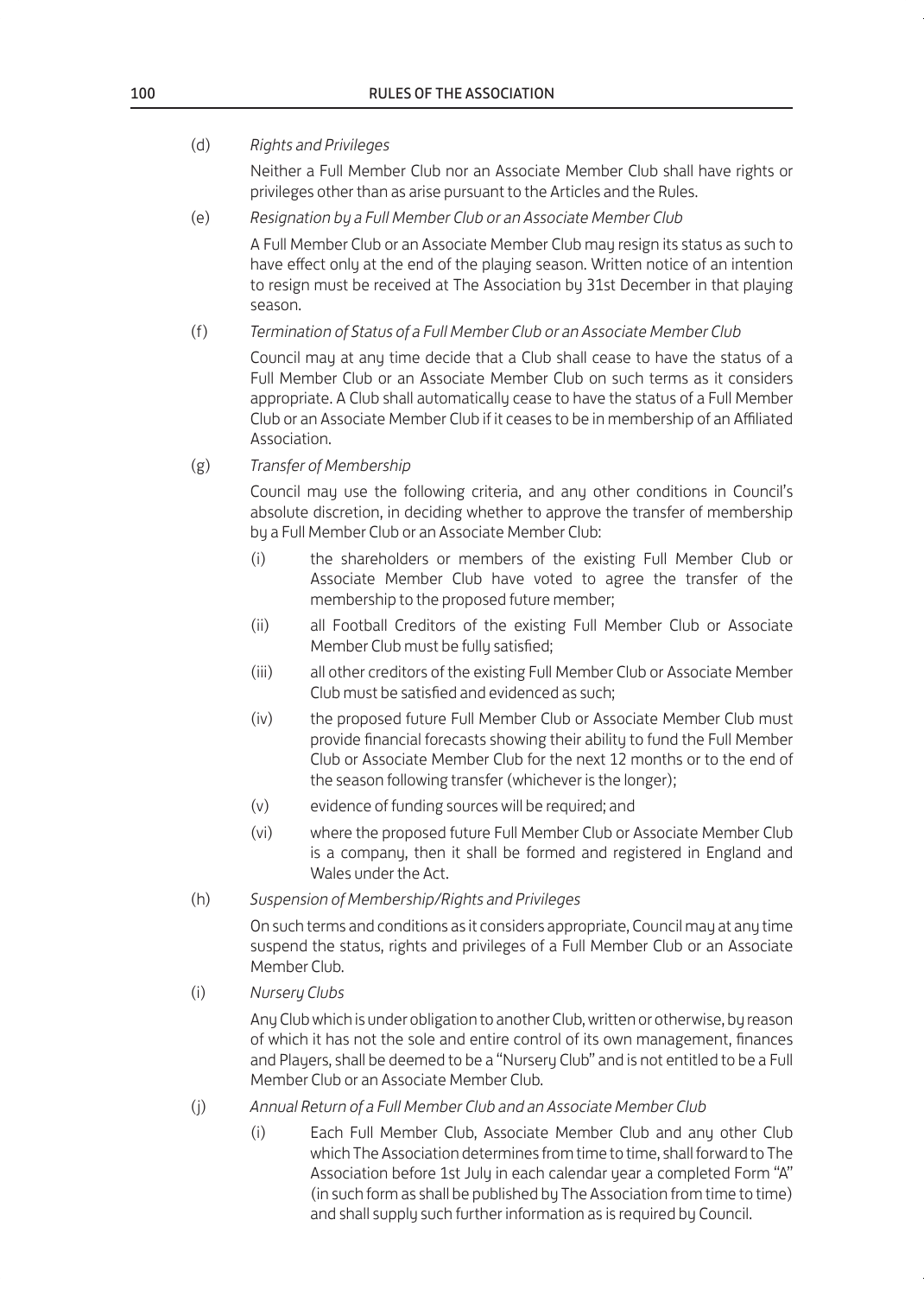- (ii) A Club shall report to The Association within 21 days any change in the information set out on the Form A most recently submitted.
- (iii) If the Club has failed to submit a fully completed Form A to The Association by 1st July in any calendar year it shall be subject to such fine or other appropriate sanction as may be determined by Council.
- (k) *Subscription Fees of Full Member Clubs and Associate Member Clubs*
	- (i) Each Full Member Club and Associate Member Club shall on or before 1st July in each calendar year pay to The Association such subscription fee as shall be determined from time to time. An annual subscription shall not be refundable in any circumstance.
	- (ii) A Full Member Club or an Associate Member Club which has failed to pay any subscription due to The Association by 1st July in any calendar year shall be subject to such fine or other appropriate sanction as may be determined by Council.
- (l) A Club competing in any one of The Premier League, The Football League, The Football Conference, the Southern Football League, the Isthmian League and the Northern Premier League shall not be permitted to change its playing name (i.e. the name under which the Club competes in a Competition), as recorded on Form "A", save with the prior written permission of Council.

Any application for a change of playing name must be received by The Association before 1st April in any calendar year in order for it to be considered by Council for adoption in the following playing season. Council will use its absolute discretion in deciding whether to approve a change in a Club's playing name.

(m) Where a Club is a company, that company must be formed and registered in England and Wales under the Act.

## AFFILIATION OF ASSOCIATIONS

- 4 (a) *Conditions of Affi liation*
	- (i) Each County Association shall cover a defined area and shall neither extend nor alter such area without first having obtained the written consent of The Association and accordingly, only on the written confirmation by The Association shall an association be accorded the status of a County Association.
	- (ii) Each Other Football Association shall cover a defined category of membership as determined from time to time by The Association and shall neither expand nor alter such category of membership without first having obtained the written consent of The Association and accordingly, only on the confirmation by The Association shall an association be accorded the status of an Other Football Association.
	- (iii) Affiliated Associations may admit to membership Clubs within their area, and provide for the proper management and control of such Clubs.
	- (iv) An annual affiliation fee shall be paid by all Clubs in membership with Affiliated Associations and shall not be less than the amount determined from time to time bu The Association.
	- (v) All Clubs which are Non-Member Clubs shall observe the Rules.
	- (vi) Second or reserve teams must always be so described.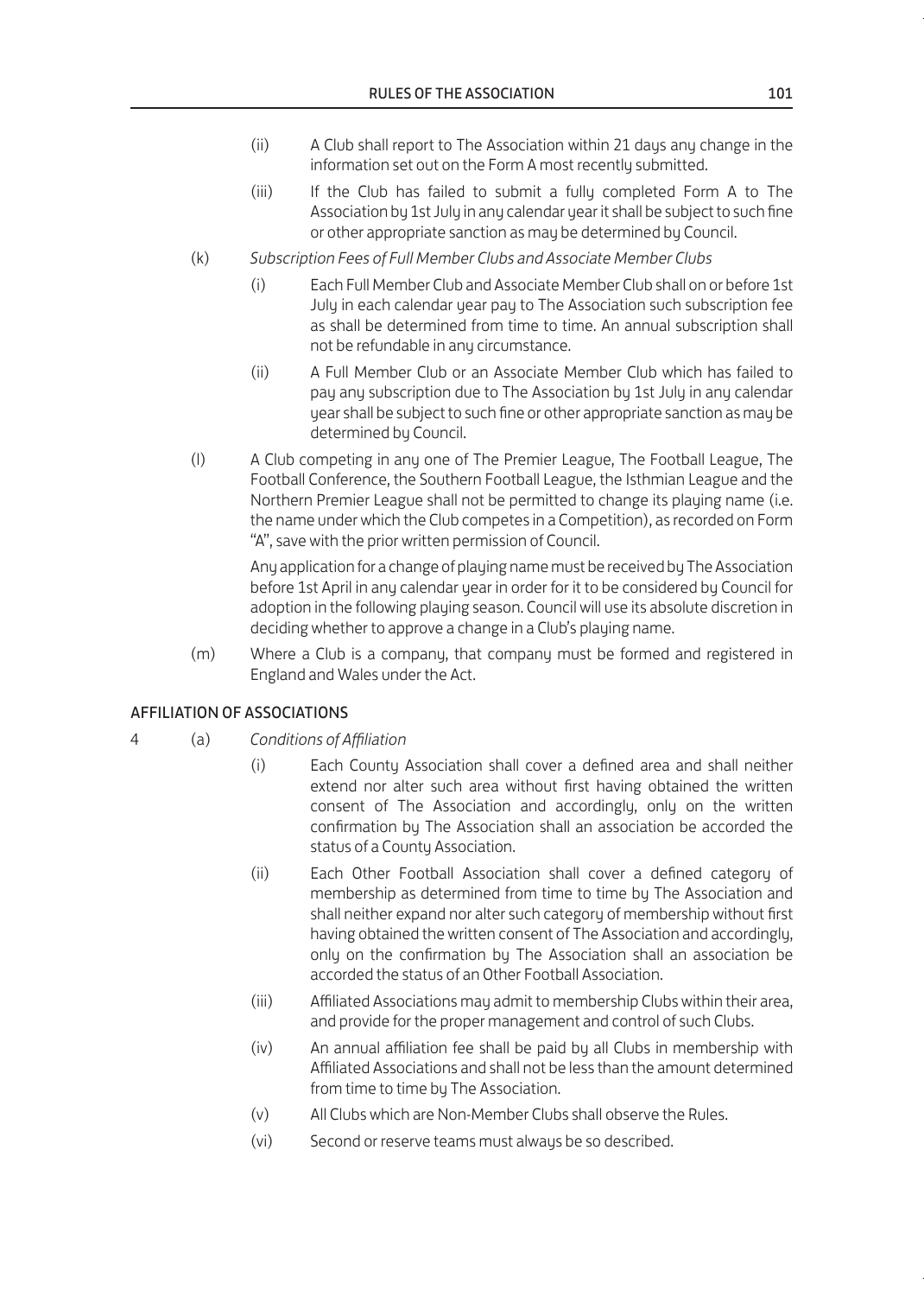## (b) *Subscription*

A membership fee, payable within one week of approval of application, and an annual subscription payable by 1st July in each calendar year, shall be as determined from time to time by The Association.

(c) *Other Associations and Clubs*

Council shall have the power to admit into membership any association of clubs within the British Commonwealth, or any club in any area where an association has not been established. The annual subscription shall be as determined from time to time by The Association. The membership of either such association or club does not confer the right to send a representative to any meeting of The Association, nor to exercise a vote at any such meeting.

### FAILURE TO PAY SUBSCRIPTION

5 An Affiliated Association whose subscription is unpaid on 1st July in any calendar year shall be subject to such fine or other appropriate sanction as may be determined by Council.

### POWERS OF THE ASSOCIATION

6 Save as otherwise expressly provided by these Rules, resolutions and decisions of The Association shall be binding upon all Affiliated Associations and Clubs and all members thereof, until they are rescinded or varied.

### PRIVILEGES OF COUNCIL MEMBERS

7 Each Member of Council shall be furnished with an annual pass (which shall not be transferable), and all Clubs shall admit the holder to their grounds and stands upon production of such pass without requiring any other authority, except on occasions when Council shall otherwise decide.

## B. SANCTIONING OF ASSOCIATIONS, COMPETITIONS AND MATCHES

# SANCTIONING OF COMPETITIONS

1 (a) *Form "D"*

Associations, Competitions or other combinations of Clubs, Players or Officials, shall not be formed without the written consent of The Association, or of the Affiliated Association or Affiliated Associations concerned.

All applications for formation of Competitions (other than Competitions for charity) shall be made on Form "D" (in such form as shall be published by The Association from time to time), and applications for continuance must be made on this Form D annually.

All Affiliated Associations, Competitions or other combinations of Clubs, Players or Club Officials, Officials or Match Officials shall observe the Rules.

Associations or Clubs in membership of or affiliated to The Association and/or an Affiliated Association shall not play against any association or club belonging to any association, competition or combination of clubs to which such consent has not been given.

Clubs being members of more than one Affiliated Association shall be under the jurisdiction of the Affiliated Association of which they first became a member, except in matters arising in a match under the control of another Affiliated Association.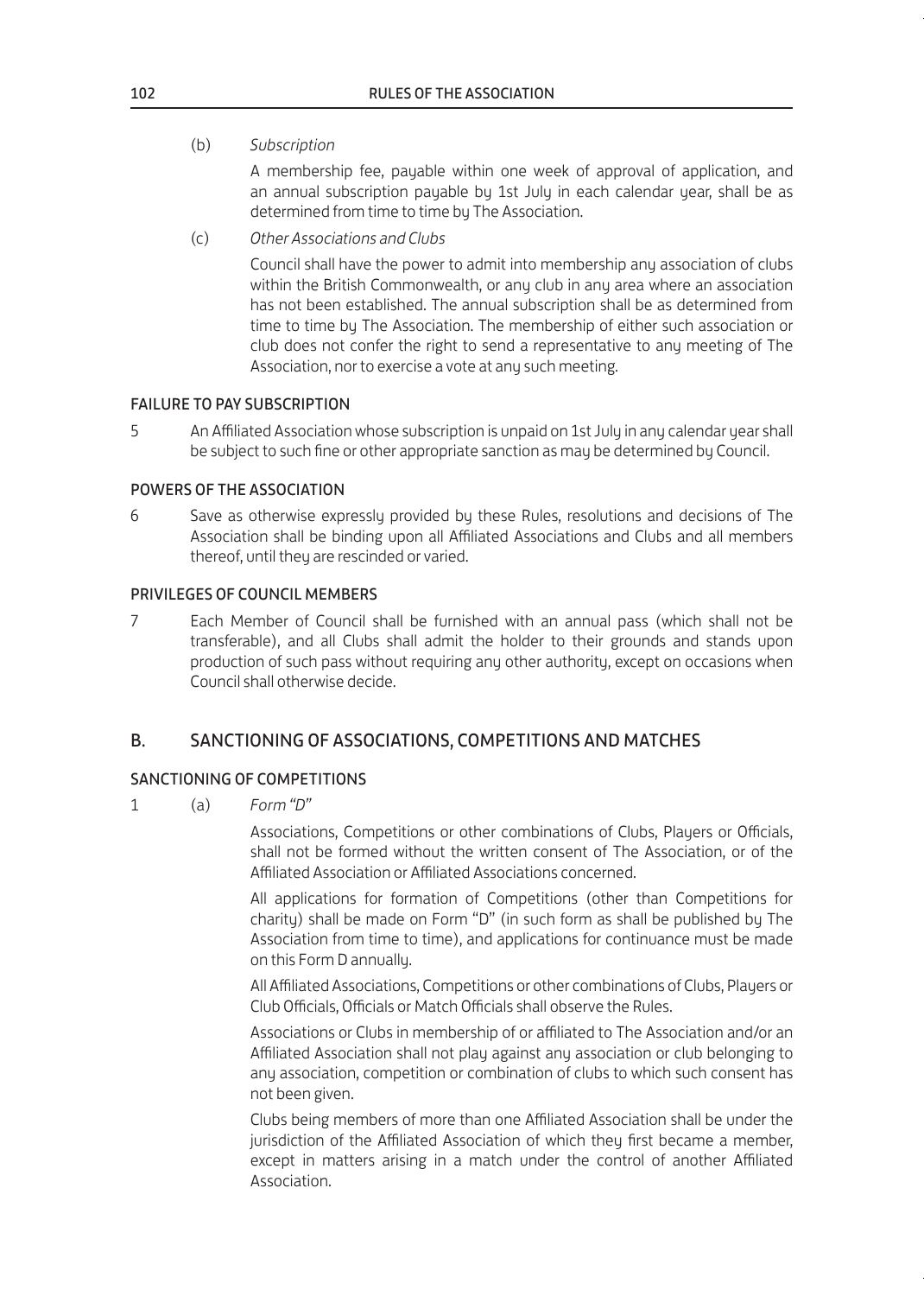(b) *Competition Regulations for Clubs and Players*

Any Competition or other combination of Clubs may, subject to these Rules, make such regulations between their Clubs and Players as they may deem necessary.

Where a Competition or other combination of Clubs is sanctioned directly by The Association, Council shall cause an appeals commission to be appointed.

Where a Competition or a combination of Clubs is sanctioned by an Affiliated Association an appeals commission shall be appointed by the sanctioning Affiliated Association.

- (c) *Powers of Affi liated Associations over Clubs not in Membership of an Affi liated Association*
	- (i) An Affiliated Association must not close a ground of a Club of another Affiliated Association. The matter must be dealt with bu a joint commission of the Affiliated Associations concerned.
	- (ii) Clubs entering a Competition of an Affiliated Association of which they are not in membership shall be under the control of that Affiliated Association so far as the rules of the Competition are concerned. If in such matches, Clubs or Players are reported for offences against the Laws of the Game, or the Rules, such offences shall be dealt with bu a joint commission of the Affiliated Associations concerned unless otherwise mutually agreed.

#### NATIONAL LEAGUE SYSTEM

- 2 (a) There shall be a National League System comprising participating Competitions between which relegation and promotion links shall operate on such basis as shall be determined by Council from time to time.
	- (b) The Competitions and the Clubs participating in the National League System shall be bound by relevant regulations of The Association from time to time in force.
	- (c) The Competitions participating in the National League System shall be as determined by Council from time to time.

#### CHARITY ASSOCIATIONS, BENEFIT COMPETITIONS AND CHARITY MATCHES

3 (a) *Form "E"*

Charity associations or benefit Competitions shall not be formed without the written consent of The Association or of an Affiliated Association. All applications for formation shall be made on Form "E" (in such form as shall be published by The Association from time to time) and applications for continuance must be made on this form annually.

All charity associations or benefit Competitions shall observe the Rules and regulations of The Association.

Associations, Clubs or Players in membership of The Association and/or an Affiliated Association shall not play or take part in any charity association or benefit Competition to which consent has not been given.

(b) *Charity Matches*

Individual matches (not competition matches) may be played, for charity, or some similar object approved by The Association and/or an Affiliated Association.

Reasonable expenses not exceeding 20% which may be approved by the consenting association on the application for consent, may be deducted from the gross proceeds.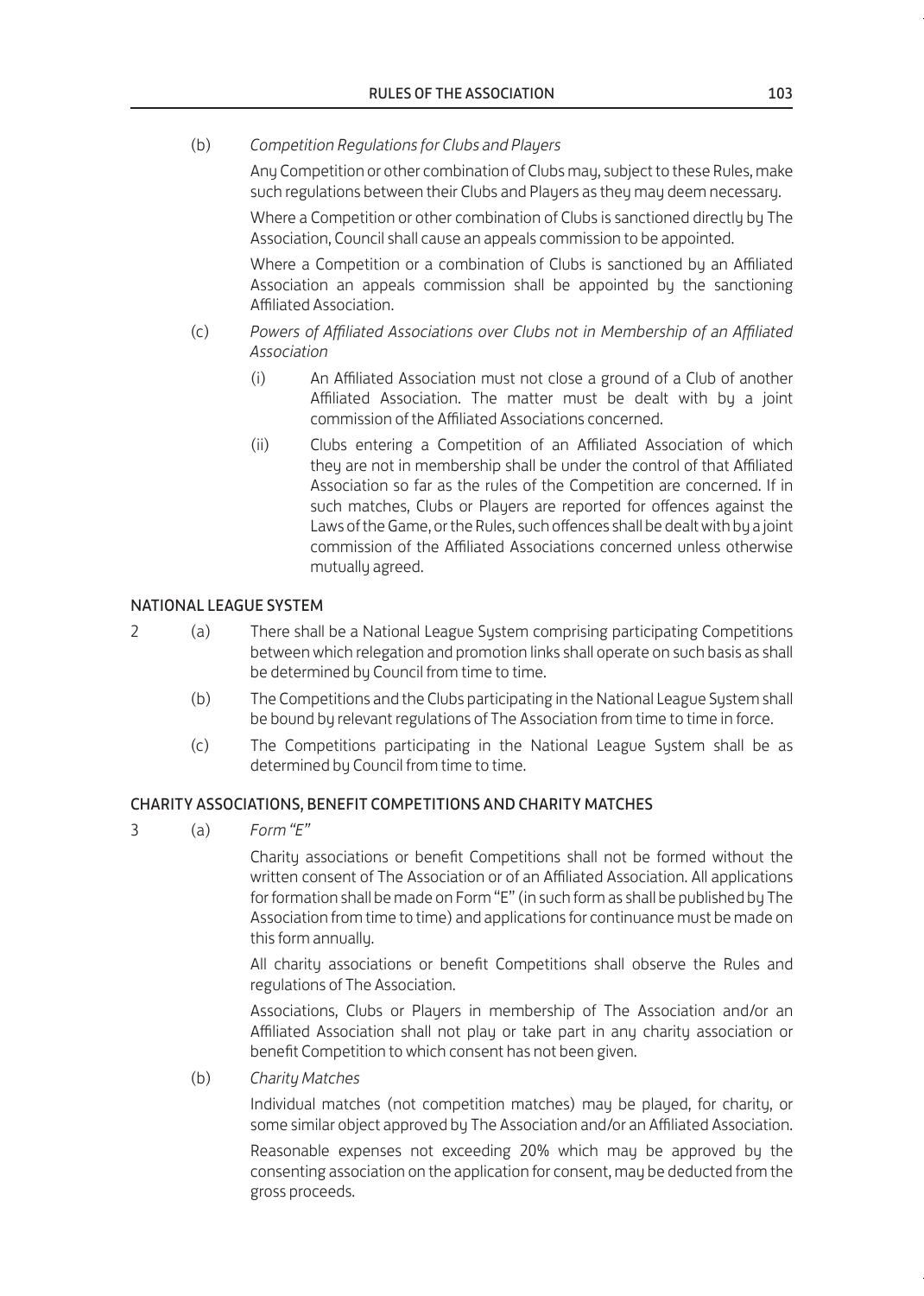The balance must be paid over within 14 days of the match being played, and at the same time a return of the sums received and paid together with the necessary receipts, must be sent to the association which gave consent.

A match arranged between two Clubs or teams in which a trophy, medals or other reward is given to the Club or Players is not a Competition within this Rule.

#### SANCTIONING OF MATCHES

4 (a) *Unaffi liated Football*

Clubs, Players and Club Officials subject to the jurisdiction of The Association and/or an Affiliated Association shall not be associated with nor play with or against any club which is not a member of The Association and/or an Affiliated Association. Those who immediately prior to their association with unaffiliated football organisations were under the jurisdiction of The Association and/or an Affiliated Association, shall not be eligible to participate in football under the jurisdiction of The Association and/or an Affiliated Association without the written consent of The Association and/or an Affi liated Association.

No match between unaffiliated teams shall be played on grounds which are under the jurisdiction of Clubs which are in membership with The Association and/or an Affiliated Association.

(b) *Matches with Foreign Associations, Leagues and Clubs1*

Affiliated Associations, Competitions or Clubs wishing to play a match or series of matches against members of another national association must apply on the prescribed forms to The Association at least 60 days before the date of the intended match or the first of a series of matches.

The Association has in its discretion the power to consent or refuse an application.

When written consent has been given, The Association will inform the other national associations concerned.

An application to participate in a match or a series of matches against members of another national association involving players of school age shall be required to demonstrate that all such players have received the necessary permission from their head teacher before The Association will give consent.

Affiliated Associations, Competitions and their Clubs must not pay a commission of more than 10% of the reimbursements of travelling expenses to organisations or persons arranging their tours.

Where a national association provides in its rules for the membership of all associations, competitions, and clubs within its area, consent for matches with unaffiliated associations, leagues or clubs will not be given.

### FOOTBALL AND RELIGIOUS OBSERVANCE

- 5 (a) A Participant cannot be compelled to play football on bona fide occasions where religious observance precludes such activity, save where the Participant:
	- (i) has consented to do so on such occasions; or
	- (ii) is registered as a Player under written contract, which shall be taken as consent to play on such occasions unless otherwise provided for in the contract.
	- (b) Annually, when planning programmes, Competitions shall define and notify agreed dates of such occasions.

<sup>1</sup> This Rule does not apply to matches between members of The Association and/or an Affiliated Association and members of The Scottish Football Association, The Football Association of Wales and The Irish Football Association.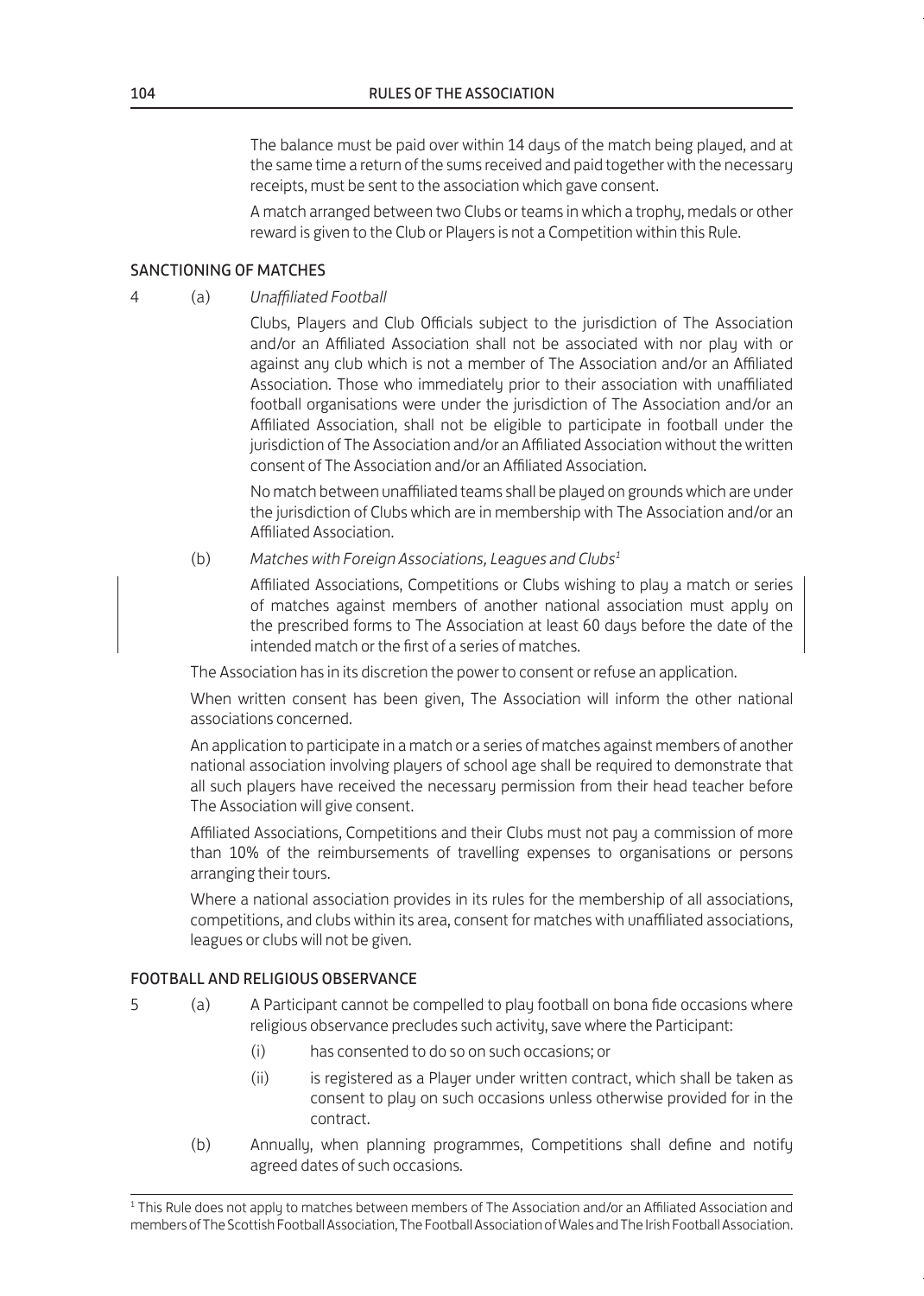## SCRATCH TEAMS

6 Except with the written consent of The Association, or of the Parent Association, no match at which gate moneu is taken shall be plaued if either of the competing teams is a scratch team. Where consent is given for such a match the provisions of Rules B7(a) and 7(b) shall apply.

### PROCEEDS OF MATCHES OR COMPETITIONS

7 (a) Clubs and Players shall not compete in any Match or Competition (including small - side Matches or Competitions) the proceeds of which are not devoted to a Club or association or some other object approved bu The Association or bu an Affiliated Association.

*Small-Side Matches*

- (b) Small-side Matches and Competitions (not more than seven-a-side) may be arranged provided that:
	- (i) the Competition has been sanctioned by The Association or the relevant Affiliated Association in accordance with the agreed procedures laid down from time to time by The Association;
	- (ii) in the case of single matches, charity Competitions and Competitions played over a short period of days, they must be sanctioned by The Association or the Affiliated Association concerned in accordance with agreed procedures laid down from time to time by The Association;
	- (iii) the sanctioning of such a match or Competition in this case shall automatically accord to the team and/or Competition the status of an affiliated bodu and to the Plauers participating in the match or Competition the status of affiliated Players for the team for which they play in the match or Competition. A list of the competing teams must be submitted to the sanctioning association;
	- (iv) the rules governing the eligibility and conduct of the Players shall be under the control of the management committee of the Competition subject always to the overriding authority of The Association or the Affiliated Association concerned and shall in so far as practicable be in conformity with the Rules. In the case of individual Matches the eligibility and conduct of the Players shall be the responsibility of the sanctioning body;
	- (v) for small-side games played for charitable objectives a statement of accounts of the event shall be supplied to the sanctioning body concerned within 21 days:
	- (vi) where two Affiliated Associations cover the same area, the permission must be obtained from the appropriate Parent Association;
	- (vii) there shall be no Close Season (as defined in Rule B8 below) for smallside games; and
	- (viii) the laws applicable to small-side games are printed elsewhere in this handbook.

### THE PLAYING SEASON

8 (a) *The Association to Determine*

The Association shall determine annually the date on which the playing season shall commence and the season shall terminate not later than the following 1st June. Each Competition shall within the limit laid down by The Association, determine the length of its own playing season.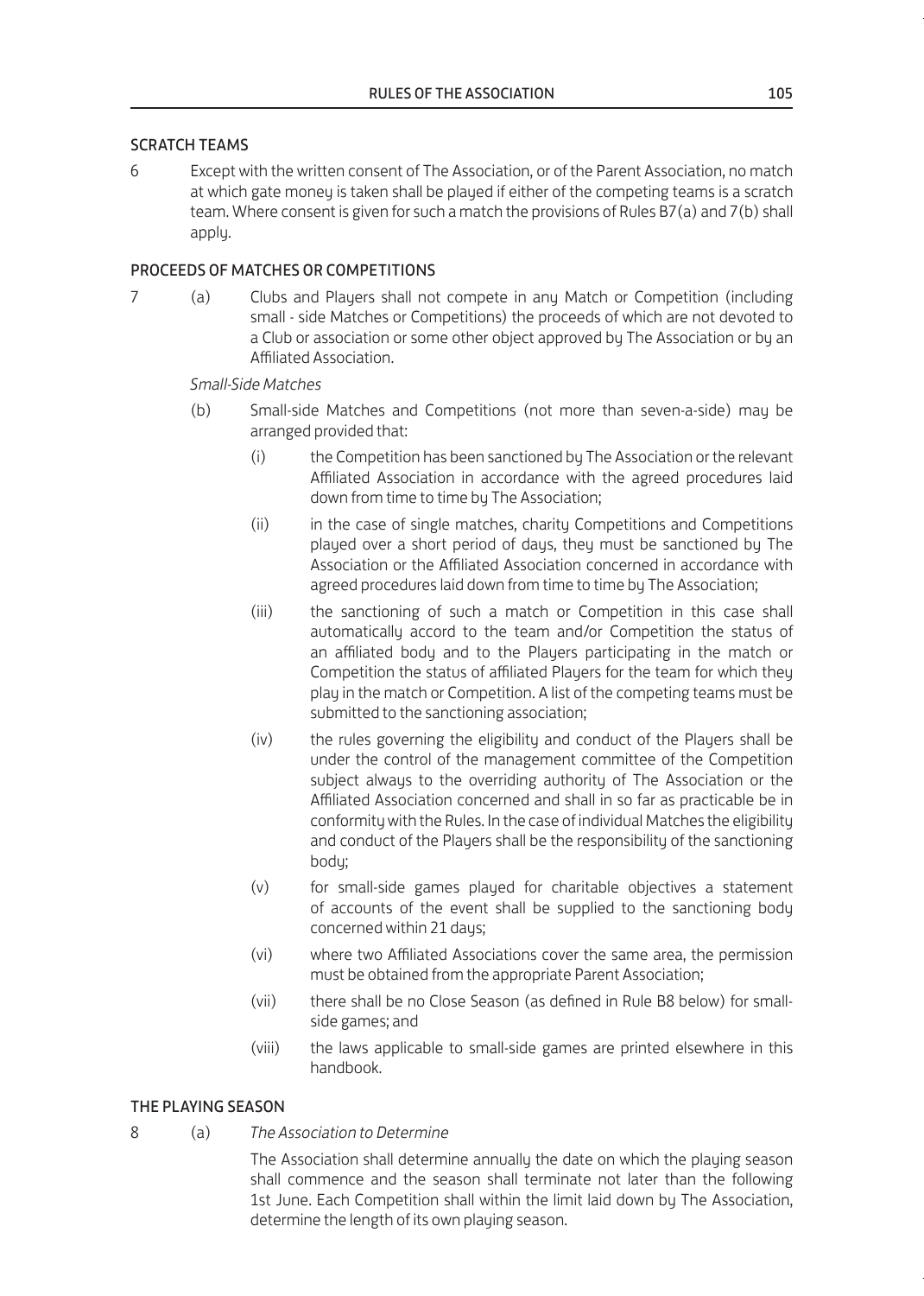## (b) *The Close Season*

The "Close Season" shall be defined as the period between 1st June and 30th June inclusive each calendar year, save where The Association makes an order to the contrary.

### (c) *Matches Which May be Played in the Close Season*

No Matches other than the following may be played in the Close Season:

- (i) small-sided Matches as specified in Rule B7, mini-soccer Matches or Matches played according to "The Laws of the Game – 9 v 9" and those organised in connection with works' clubs sports days on private grounds and at fetes and similar sports functions;
- (ii) Matches between Army, Navy and Royal Air Force teams and teams of the Auxiliary Forces in Competitions whilst in camp. Such Competitions shall be strictly confined to the units concerned and gate money shall not be taken;
- (iii) Matches involving members of boys' brigades, scouts and kindred organisations in Competitions whilst in camp;
- (iv) Matches for national representative teams or clubs played under the auspices of FIFA or UEFA; and
- (v) Matches between Clubs in The FA Premier League and The Football League for the following season, and between Clubs in The FA Women's Super League. This sub-paragraph (v) shall also apply to any successor in title to any of the Leagues specified;
- (vi) 11v11 matches in sanctioned Leagues or Competitions that meet the criteria in accordance with the "Regulations for the Sanction and Control of Competitions" and approved by The Association;
- (vii) Single day, weekend and Bank Holiday competitions and festivals meeting the criteria and receiving sanction; and
- (viii) Pilot projects granted dispensation by The Association.
- (d) *Matches Which May be Played Prior to the Commencement of the Season*

After 30th June, and prior to the commencement of the playing season, Matches may be played between teams of the same Club or between teams of different Clubs.

- (e) An appropriation will be made annually from the amount payable to the competing Clubs, The Association and the "Cup Pool" from "The FA Challenge Cup Semi-Finals and Final" of 5.5% and 2.5% from the net receipts of "The FA Community Shield" to which The Football League will contribute 6.3% of the net gate from its "League Cup Semi- Finals and Final". The total amount will then be distributed to Affiliated Associations as decided by The Association.
- (f) *Eligibility of Players*

Players who have not previously been registered or recognised playing members of Clubs, or who have not been engaged for the following season may play in matches after 30th June and prior to the commencement of the playing season.

- (g) *Special Provisions*
	- (i) The appropriate sanctioning association, whether it be The Association and/or an Affiliated Association, may grant special permission for Competition and other Matches to be played preceding the dates fixed by The Association for the opening of the playing season and shall attach to the granting of such permission whatever conditions it may deem expedient.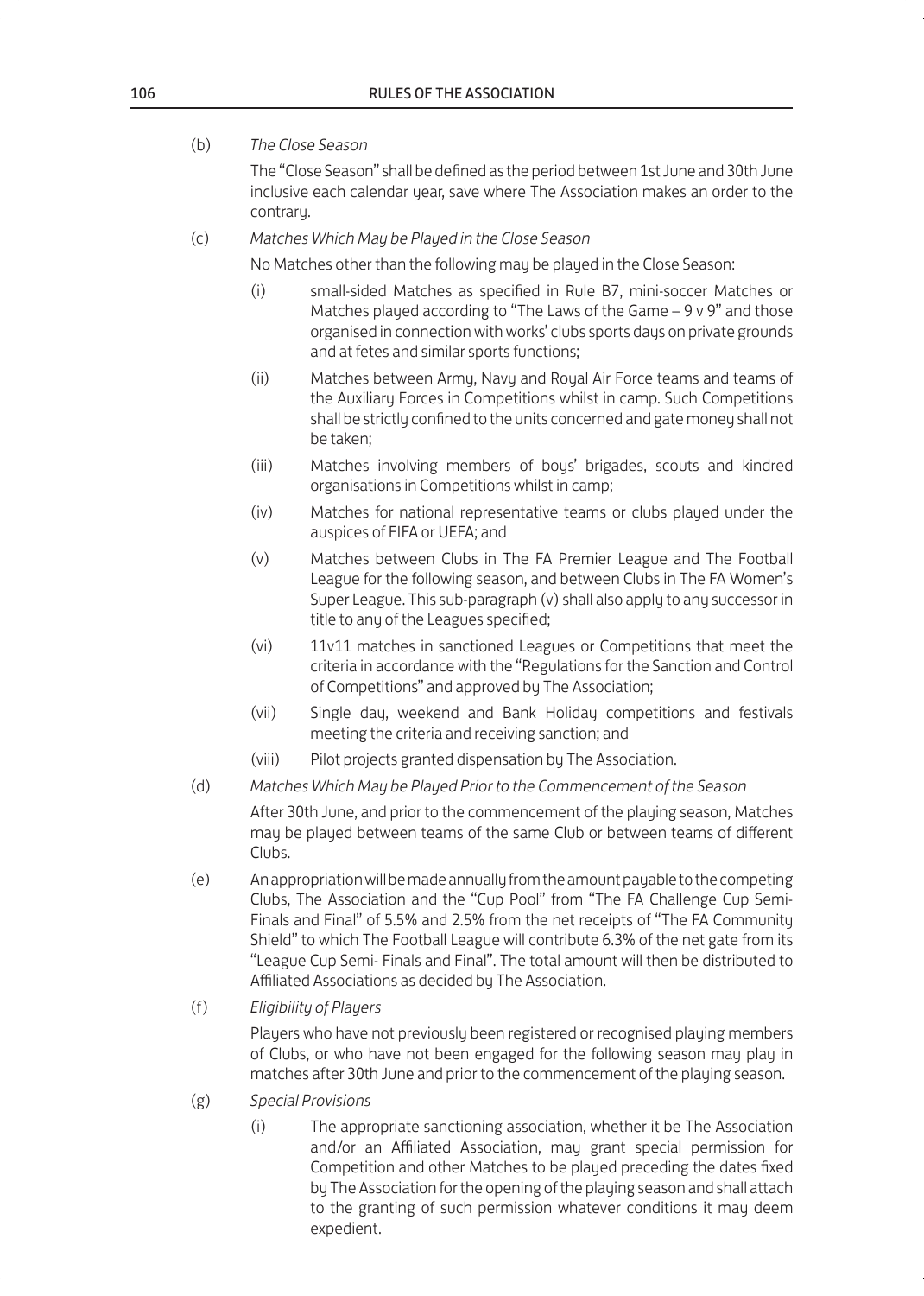- (ii) Notwithstanding the provisions of Rule B3(b), The Association shall determine in each calendar year, the date on which and the financial conditions under which "The Football Association Community Shield" Match shall be plaued.
- (iii) Notwithstanding the provisions of this Rule, Affiliated Associations shall determine the dates on which "County Cup" Matches shall be played.

### SUSPENSION OF THE GAME AND EXTENSION OF SEASON

9 The Association shall have power to suspend the game either sectionally or entirely. The Association may also extend the periods for playing, as from time to time, in its discretion, shall be deemed necessary or desirable, and agreements between Clubs, Players, and Club Officials, Officials and Match Officials shall be subject to such decisions.

## C. RULES RELATING TO PLAYERS

## PLAYERS WITH WRITTEN CONTRACTS

- 1 (a) *Minimum Age*
	- $(i)$  A Player under 18 years of age and in receipt of full-time education<sup>2</sup> may not enter into a contract of emploument with a Club in membership of The Association and/or an Affiliated Association.
	- (ii) A Player under 17 years of age may not enter into a contract of employment with a Club in membership with The Association and/or an Affiliated Association, except under a Scholarship as provided for by Rule C3.
	- (b) *Financial Arrangements Registration*
		- (i) Subject to paragraph (a) and (b)(ii) to (b)(viii) of this Rule, and to the rules and regulations of the league of which the Club is a member, any Club in membership of The Association and/or an Affiliated Association may negotiate a financial arrangement with its Players.
		- (ii) All Players under written contract must be registered with The Association.
		- (iii) No Club shall enter into a contract which enables any party to that contract to acquire the ability materially to influence the Club's policies or the performance of its teams in Matches and/or Competitions. This Rule shall be applied in conjunction with any regulations governing Third Party Investment in Players as may be adopted by The Association from time to time.
		- (iv) All payments and/or benefits whatsoever due and/or made to a Player must be set out in a written agreement between the Club and the Player. Any other payments and/or benefits whatsoever due and/or made on behalf of, or in relation to, a Player (not otherwise detailed in the written agreement between the Club and Player) must also be set out in a written agreement, to which the Club shall be a party.

In each case a copy of any such agreement must be provided to The Association.

<sup>&</sup>lt;sup>2</sup> Throughout these Rules full-time education refers to a child who is of compulsory school age within the meaning of the Education Acts applying in England or who is over the school leaving age but is for the time being attending a school or in full-time education in an establishment of further education.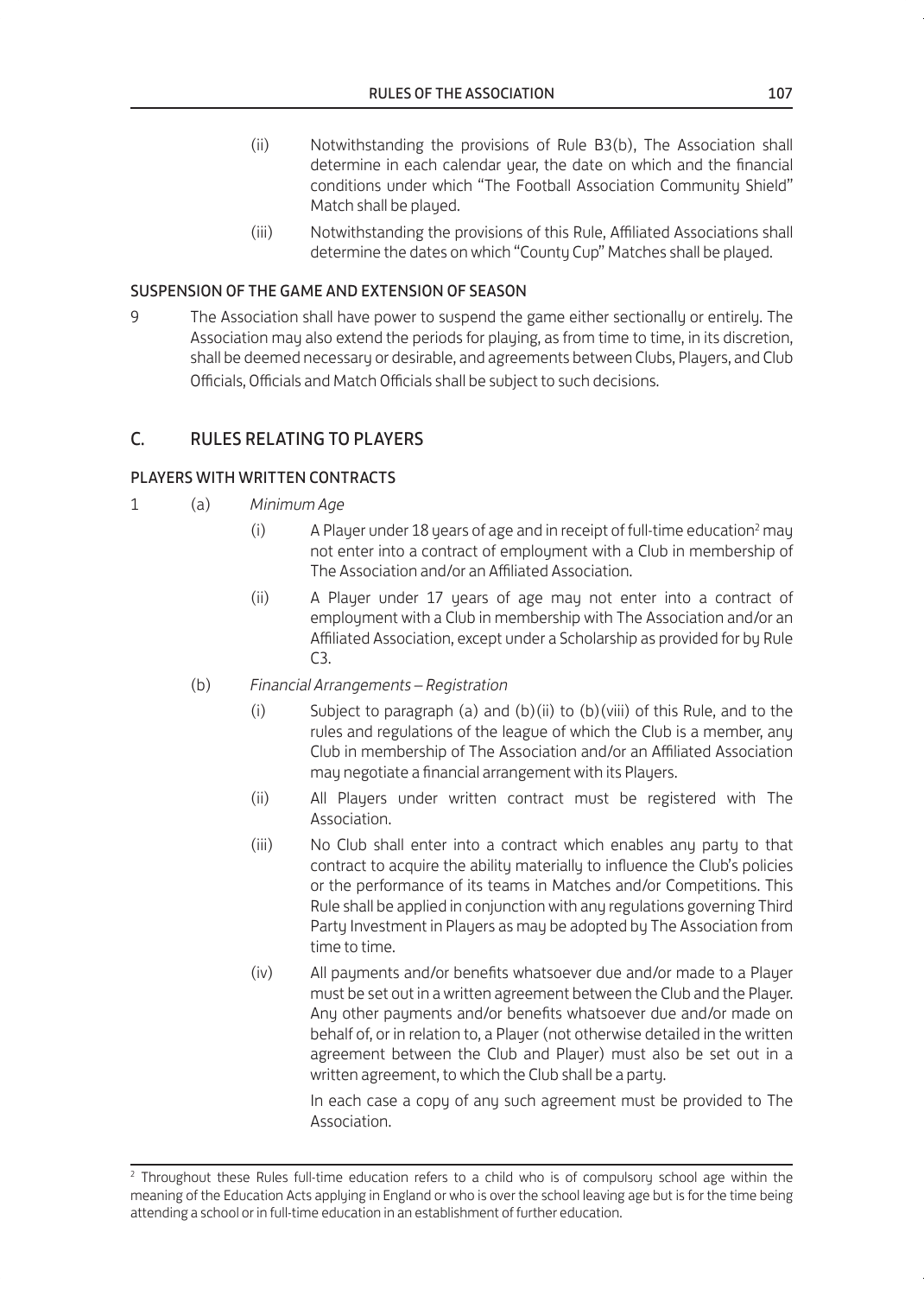- (v) All payments made to Players must be must be made by the Club and fully recorded in the accounting records of the Club.
- (vi) All salaried payments must be subject to PAYE and National Insurance.
- (vii) All salary payments due on written contracts must be stated gross, before PAYE and National Insurance deductions.
- (viii) Any Players paid expenses must be reimbursed via an expense claim form. The Club must retain all expense records in a format acceptable to HM Revenue and Customs.
- (c) *Contract of Employment*
	- (i) All contracts must be in the full name of the Club. If the Club is a corporate body, the contract must also include the Company registration number.
	- (ii) Contracts or letters of employment exchanged between a Club and any Club Official, Player or any other employee of the Club, must specify that all emoluments due are paid to the employee concerned and not to any company or agency acting on behalf of the employee.
	- (iii) All such contracts must also specify that the individual is directly under the disciplinary control of the Club and of The Association.
- (d) *Form G(1) Registration for One Calendar Month*

A registration for a period of one calendar month is effected when The Association receives Form "G(1)" (in such form as shall be published by The Association from time to time), signed by the Player.

(e) *Form G(2) – Registration Exceeding One Calendar Month*

A registration for a period in excess of one calendar month is effected when The Association receives Form "G(2)" (in such form as shall be published by The Association from time to time), signed by the Player. Such a registration must terminate on the first Saturday in May, or the date of the last league or knock-out Competition match of the Club's first team, whichever is the later, or on 30th June in any calendar year.

- (f) *Forms to be Returned to The Association*
	- (i) Within five days of having been signed by the Player, Forms  $G(1)$  or  $G(2)$ must be returned to The Association, accompanied by a copy of the contract.
	- (ii) A Player seeking registration under written contract is not permitted to play under the terms of the contract until the Club registering the Player has received the confirmation of registration from The Association.
- (g) *Transfers*
	- (i) A Player's registration may be transferred from one Club to another using the relevant Form "H" (in such form as shall be published by The Association from time to time). The Player must be re-registered by the Club to which the registration is transferred.
	- (ii) A transfer must be bona fide; applications for the purpose of obtaining a Player's registration for special matches are not permitted.
	- (iii) In the case of last-minute registration or transfer of a Player, the registration form, contract of employment and the transfer form (if any) must first be sent to The Association by facsimile transmission or by electronic mail and then the original documents to follow by first-class mail.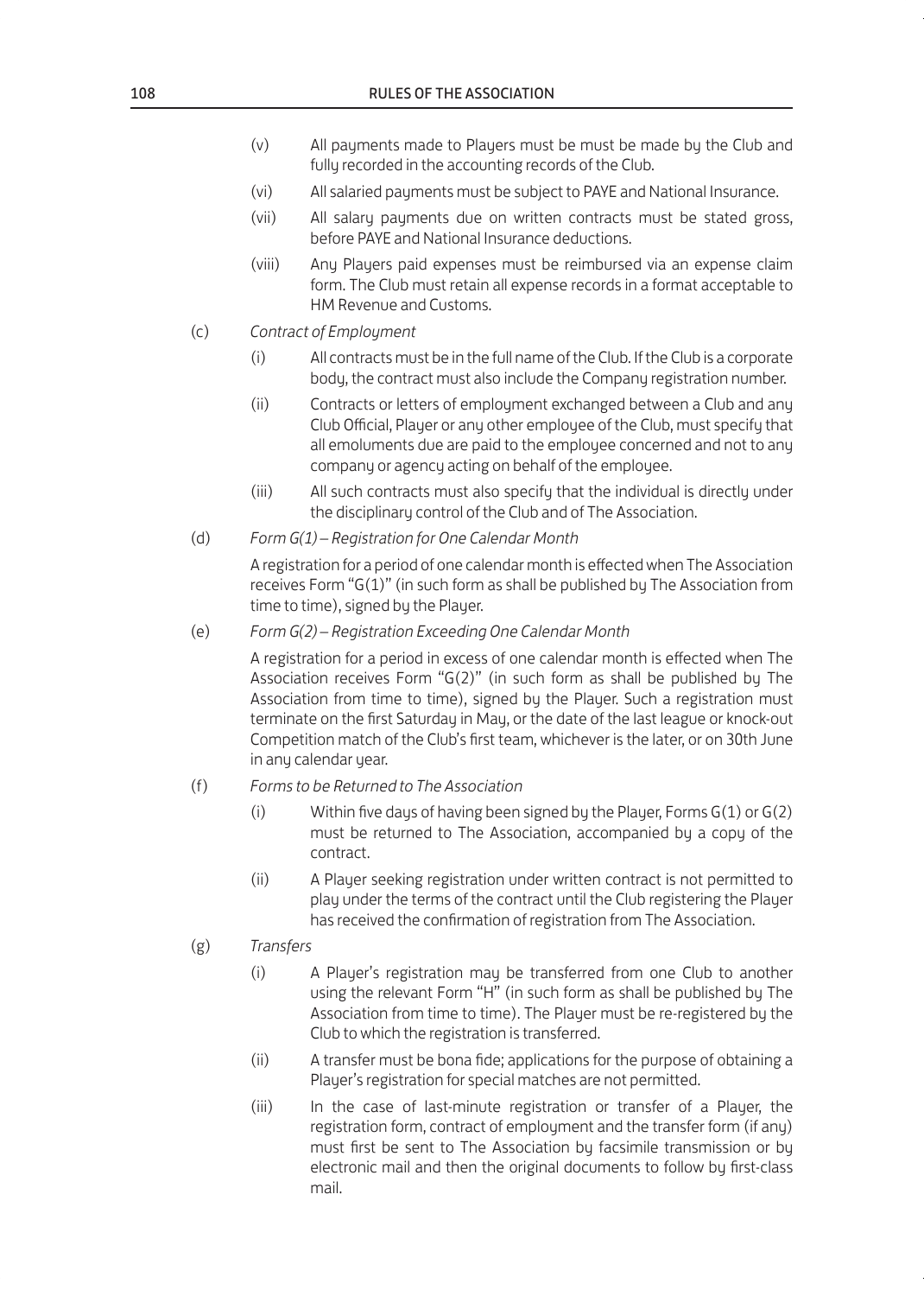- (iv) In the event of a Player registration being transferred from one Club to another in consideration of the payment of a fee, a copy of the written transfer agreement must be sent to The Association with the transfer and registration forms and the contract of employment. In the event of a transfer of a Player where a consideration is agreed, the consideration can only be paid between the two Clubs (the transferor and transferee Clubs). The full name of each contracting Club should be stated in the transfer agreement. The full consideration involved must be recorded in the accounting records of both Clubs.
- $(v)$  In the event of a Club making a payment to a club which is affiliated with another national association in membership of FIFA in respect of a Player's registration, or an agreed fee to an Authorised Agent, the payment must be made through The Association in accordance with the procedures adopted by The Association which are in force from time to time.
- (vi) For leagues sanctioned by The Association, when a Player is temporarily transferred between Clubs in the same league or in different leagues, compliance with the relevant league rules must govern the transfer.
- (vii) A copy of the appropriate association or league's temporary transfer form must be submitted to The Association within five days of its signature.
- (viii) In the case of last-minute registration of a temporary transfer the provisions set out in Rule C1(g)(iii) above must be observed.
- (ix) A Club accepting a Player on temporary transfer must satisfy itself as to the Plauer's fitness.
- (x) A Player subject to a temporary transfer must not play until such transfer has been authorised by The Association.
- (xi) In the event of a Player under temporary transfer being recalled in accordance with the rules of the league or leagues concerned, a copy of the recall letter or notice must be received and acknowledged by The Association before the Player can play for the Club initiating the recall.

### (h) *Second Registration Not Permitted*

The signing of a second registration form before The Association has declared the first invalid is an offence.

- (i) *Registered Players to Play for One Club Only*
	- (i) A Player registered with The Association can play only for the Club holding the registration unless:
		- (A) in the case only of benefit, testimonial and charity matches, the Player obtains by written request special permission of The Association; or
		- (B) is temporarily transferred in accordance with Rule  $C1(g)(vi)$ ; or
		- (C) is registered under a Scholarship in accordance with Rule C3; or
		- (D) has the written permission of the Club, copied to The Association, to play not more than two trial matches for another Club, provided that such matches are not for the first team of that Club in a Competition Match and are both within a period of one month from the date of such permission, which shall not be repeated in the same playing season for the same Player to the same Club.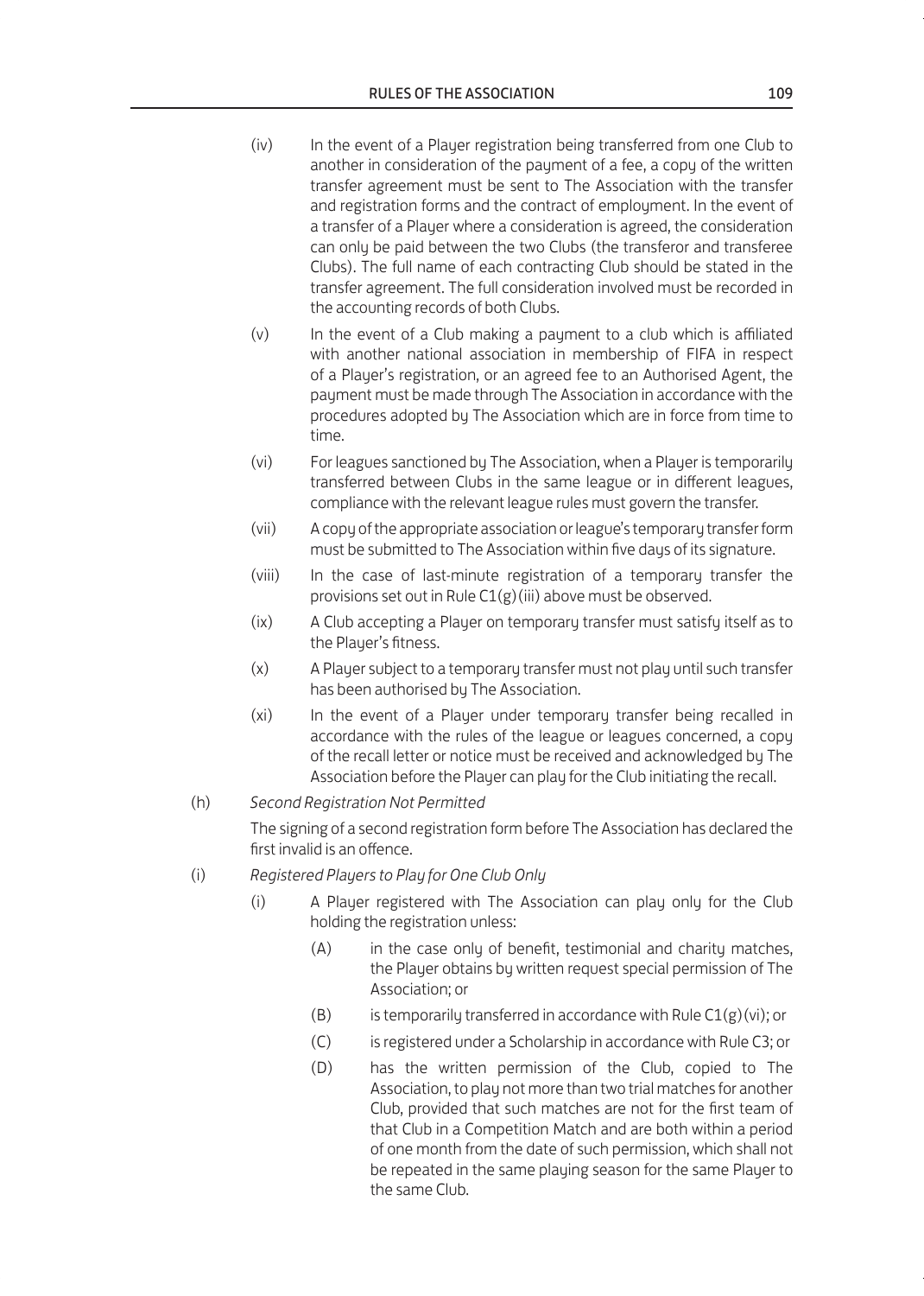- (ii) Where a Club has a Nursery Club (as defined in Rule  $(A3(i))$ , a Player registered with the Club to which it is under obligation may also play for the Nursery Club without further registration.
- (j) *Agreements Between Club & Players*<sup>3</sup>
	- (i) Clubs must enter into a written contract of employment with their Players on the relevant form approved by The Association, known as a "Form of Agreement" (Rule C1), with or without an option. Such contracts must clearly indicate all the terms and conditions of employment, be of stated duration and signed at the same time as a relevant registration Form "G" (in such form as shall be published by The Association from time to time). A copy of the contract of employment must be handed to the Player at the time of signing both documents. Contracts of employment signed by Players who are under the age of 18 at the time of signing must also be signed by a parent or guardian.
	- (ii) There shall be no right to a compensation or transfer fee by the previous Club of a Player who has attained the age of 24 years on or before 30th June and whose contract with that Club has expired. If a Club wishes to offer re-engagement to a Player or exercise an option contained in the agreement the following practice shall prevail.
	- (iii) Within 7 days of the first Saturday in May, or the date of the last competitive Match of the Club's first team, whichever is the later, the Club must give notice in writing to the Player indicating that either the Club offers a re-engagement or, if appropriate, exercises any option contained in the agreement.
	- $(iv)$  If the notice offers re-engagement it must specify the period which the Club is prepared to agree and the terms and conditions to apply, which must be the same or not less favourable overall than those which applied during the initial period of employment – or the option period (if applicable).
	- (v) The Player must notify in writing the Club holding the registration within 28 days of receipt of the said notice whether or not the offer of reengagement is accepted.
	- (vi) If the offer is rejected the Player is immediately free to negotiate with another Club.
	- (vii) If the Player does not reply in writing to the offer of re-engagement then at the expiry of a period of 28 days, the Player is free to negotiate with another Club.
	- (viii) In either of the instances as set out in Rules  $C_1(j)(vi)$  and (vii) above, the Club holding the Player's registration has the right to receive compensation. The Player's registration for the new Club will not be accepted until such time as the Club has confirmed in writing to The Association that it will negotiate a compensation fee with the former Club failing which it will abide by any decision taken by an appeal committee comprising those persons pursuant to Rule C1(j)(xii) (a "League Appeals Committee").
	- $(ix)$  An existing agreement shall continue and have full force and effect between the parties on the terms and conditions as those pertaining prior to the expiration of the initial period of employment, or the option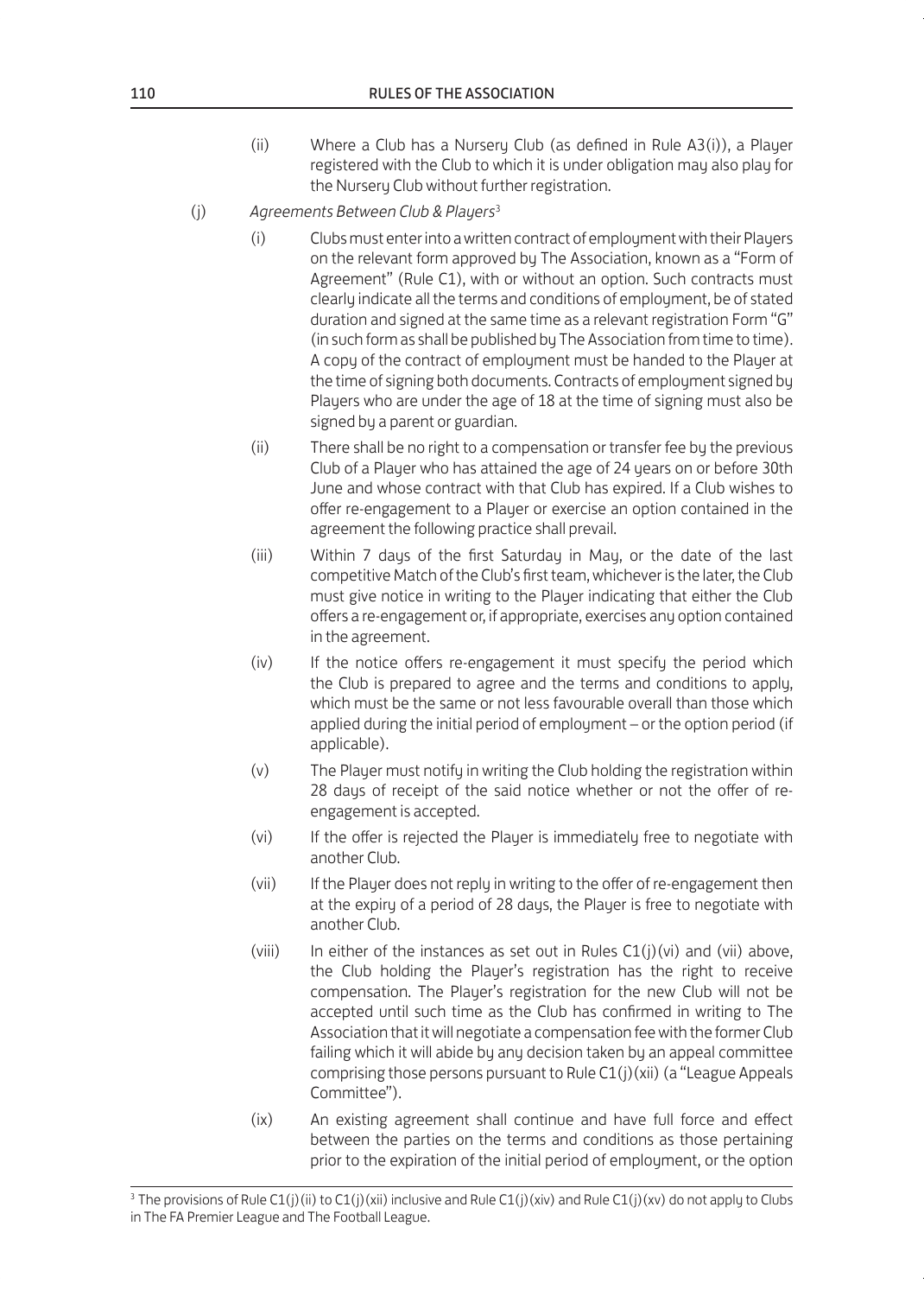period if appropriate, and the Player will continue to train and play as instructed by the Club until 31st August, or the date on which the Player registers for another Club, whichever is the sooner.

- (x) In the event of the Player continuing to play for the Club after the 31st August, a week-to-week agreement must be completed and submitted to The Association under which the Player will continue to be paid in accordance with the terms of the existing agreement.
- (xi) In the event of the Player signing for another Club which is unable to reach agreement on the payment of a compensation fee to the Club holding the Player's registration in pursuance of the existing agreement then such fee shall be dealt with by a League Appeals Committee.
- (xii) A League Appeals Committee shall comprise one nominated representative from each of the following:
	- (A) Council (to act as an independent chairman);
	- (B) the management committee of the appropriate league or leagues; and
	- (C) the Professional Footballers' Association.

The committee may, at its discretion, order either the Club or the Player to pay all or part of the costs involved in an appeal. The same committee also applies to Rules  $C1(k)$ , (I) and (m).

- (xiii) If the notice to exercise any option contained in the agreement on the same or not less favourable terms and conditions overall, as in the agreement but excluding the option provision, and that such further period shall not be for longer in extent than that of the initial period of employment, the agreement can continue in full force and effect, as between the parties hereto and shall terminate on the last day of the option.
- (xiv) All notices required to be given to Players under this Rule must be sent either by registered mail or recorded delivery or a written acknowledgement otherwise obtained;
- (xv) By 1st June in each calendar year all Clubs must notify The Association of Players who have been offered re-engagement or on whose agreement the option has been exercised.
- (k) *Cancellation of Agreement*
	- (i) Agreements may provide that payment shall be only for each match in which the Player actually plays or attends as a substitute.
	- (ii) Should a Player not be selected to play or attend as a substitute for a period of four weeks, the Player may apply to the Club to cancel the agreement and registration. If refused, the Player is free to apply to the most senior league of which the Club is a member for the cancellation of the agreement upon such terms as may be desirable. If either the Club or Player is dissatisfied with the decision of that league, each shall be entitled to appeal to a League Appeals Committee.
	- (iii) Where conditions form part of an agreement other than payment of wages for playing football, in dealing with claims, a league or a League Appeals Committee, will restrict its investigations and decisions solely to the question of wages for playing as stipulated in the agreement.
	- (iv) Except by mutual consent, a Club or Player is not entitled to determine an agreement between them without the written consent of The Association or in accordance with Rule C1(l).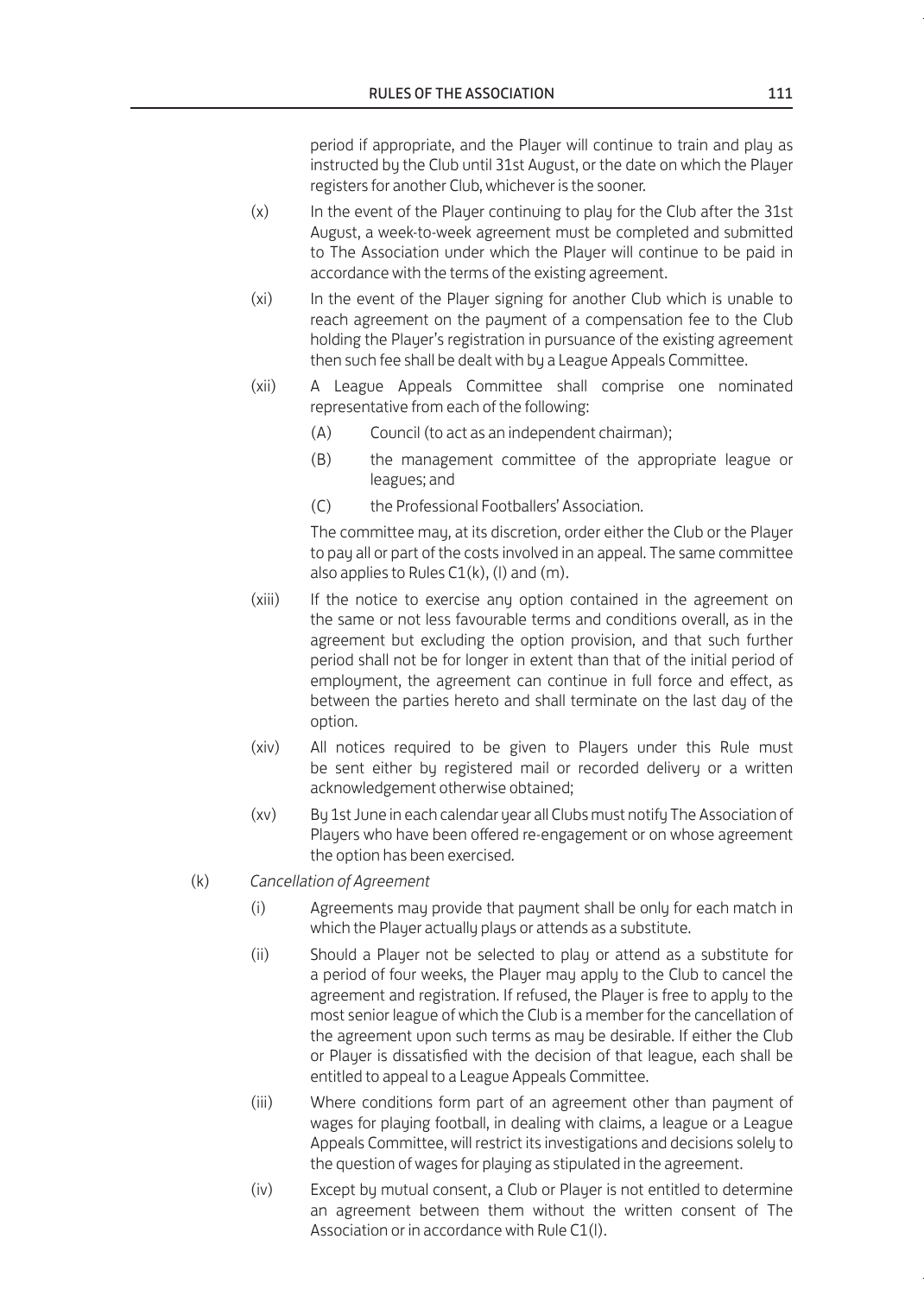- (v) When an agreement has been determined by mutual consent, notice signed by the Club and the Player shall at once be sent to The Association who will cancel the registration.
- (vi) In the case of last-minute cancellation of a Player's registration, a signed notice must first be sent to The Association by facsimile transmission, and then the original documents to follow by first-class mail. Additionally, electronic mail may also be transmitted to indicate the time of posting, which will also be accepted as the time of receipt if the mailed documents are found to be in order.
- (vii) When an agreement has been determined by mutual consent the Player shall not be permitted to re-register for the original Club within three months at the date of determination except with the written consent of The Association.
- (viii) The Association has power to cancel the registration of a Player at any time upon application of the Player or the Player's Club. In the event of a Club ("the Former Club") ceasing to be a member of a league within the National League System, other than by reason of promotion, relegation or expulsion, as set out in Regulation 4 of the National League System, all contract players and scholars of the Former Club may from the date of cessation elect to terminate their registration with the Former Club by advising the Former Club and The Association in writing of their intention.

The Association shall provide to such players and scholars written confirmation that their registration has been terminated, which shall stipulate the date on which such termination takes effect.

From that stipulated effective date of termination, such players and scholars shall be free agents and may sign for another Club without a transfer fee becoming payable to the Former Club.

(l) *Termination of Agreement*

Where an agreement between Club and Player in any league or other Competition provides for either the Club or Player terminating by 14 days' notice, the following practice shall prevail:

- (i) a Club or Player has the right to appeal to the management committee of the appropriate league or other Competition and a further right of appeal to the appeals committee of that body;
- (ii) a Club, on giving 14 days' notice to a Player to terminate the agreement, must state in the notice the name and address of the secretary of the appropriate league or Competition to which the Player may appeal, and must at the same time give notice to the league or Competition of which the Club is a member;
- (iii) a Player, on giving 14 days' notice to a Club to terminate the agreement, must at the same time give notice to the league or Competition of which the Club is a member.
- (iv) the notice terminating the agreement must inform the Club or Player of the grounds for such notice;
- (v) a copy of the notice sent to the Club or Player must at the same time be forwarded to the Secretary;
- (vi) either Club or Player shall have the right of appeal to the league or other Competition, but such appeal must be made within seven days of the receipt of a notice; and the management committee must hear such appeal within 14 days of receipt of the notice of appeal;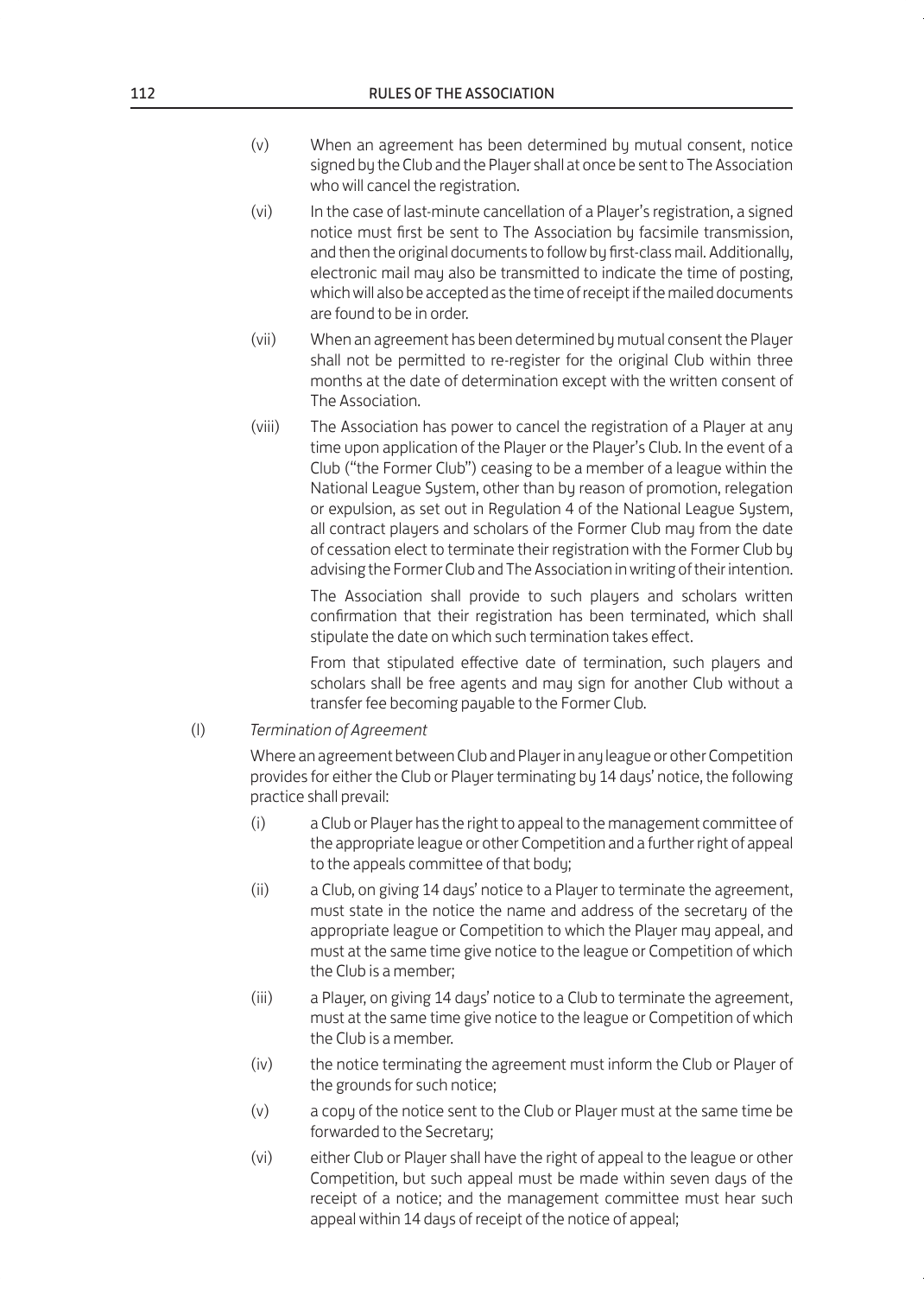- (vii) if either party is dissatisfied with the decision, there shall be a further right of appeal to the appeals committee of the appropriate league or other Competition but such appeal must be made within seven daus of the receipt of the decision of the management committee, and must be heard by the appeals committee within 14 days of the receipt of the notice of appeal;
- (viii) the appropriate league or other Competition must report to The Association when the matter is finally determined, and the agreement and registration shall be cancelled by The Association where necessary;
- (ix) agreements between Clubs and Players shall contain a clause showing the provisions made for dealing with such disputes and for the cancelling of the agreements and registration by The Association; and
- (x) Clubs belonging to any league or other Competition may make similar regulations which provide for a right of appeal by either party to the Affiliated Association or to The Association.
- (m) *Disciplinary Suspension*
	- (i) In the case of breach by a Player of the training or disciplinary rules or orders of the Club, a Club not wishing to use the larger powers contained in Rule C1(I) shall have the right to suspend such Plauer for a period not exceeding 14 days or impose a fine not exceeding two weeks' wages and shall state whether or not the Player shall receive his basic wage during the period that the Plauer is ordered not to attend at the Club.
	- (ii) The Club shall, within two days, notify The Association and the league(s) in which the Club's first team competes of such suspension or fine.
	- (iii) Within seven days of receipt of such notice of a fine or suspension the Player has the right to lodge an appeal to the management committee of the more senior league of which the Club is a member who shall hear the appeal within 14 days of receipt of the notice of appeal.
	- (iv) If either the Club or Player is dissatisfied with the decision of the league each is entitled to appeal to a League Appeals Committee within seven days of receipt of the decision, and be heard within 14 days of receipt of the notice of further appeal. The Player may request that an appeal made in accordance with this Rule shall be dealt with at a personal hearing.
	- $(v)$  In any event the suspension or fine shall not operate as a termination or cancellation of the agreement between the Club and Player.
- (n) *Re-engagement of Players*
	- (i) On or after 1st April of the year in which an agreement or any renewal of it expires, a Player under written contract may enter into a new agreement with and again be registered for the Club.
	- (ii) Until the existing agreement or any renewal of it has terminated:
		- (A) a Player may not enter into any agreement with any other Club in membership with The Association, or an Affiliated Association, or of any other national football association; and
		- (B) the Player may not be approached by any other Club, or Club Official of any other Club, or any person with a view to inducing the Player to leave the Club for which the Player is registered, except with the written permission of that Club.
	- (iii) If, by the time specified for such notice to be served, the Player has not received notice exercising an option or offering a further re-engagement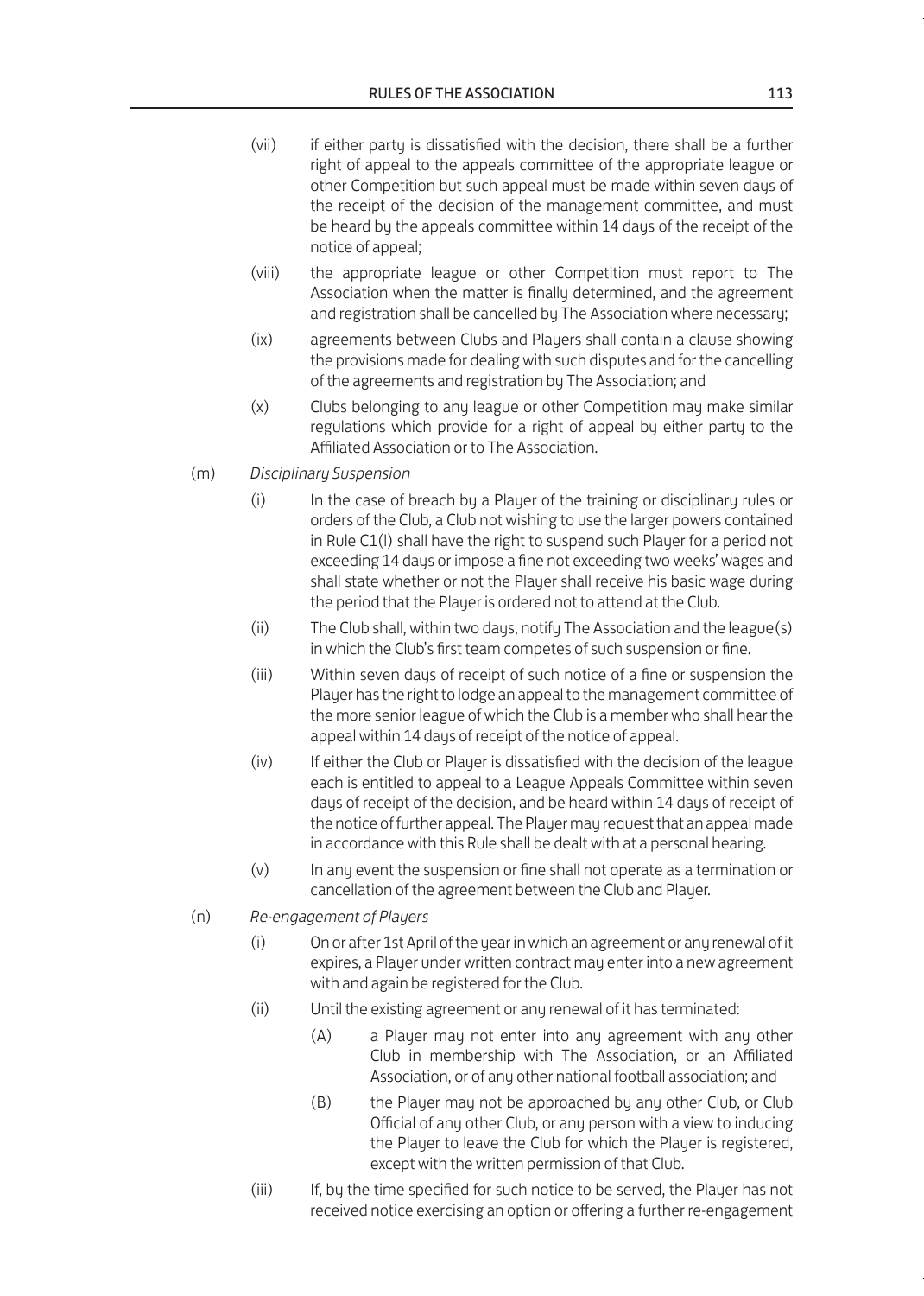under paragraph C1(j) of this Rule, the Plauer is free to make such enquiries or approaches as thought fit to secure employment when the agreement or renewal of it terminates.

- (iv) A Player under suspension may be re-signed by the Club, or any option conferred on the Club may be exercised, subject to the terms of the suspension.
- (v) In the event of a Plauer registered with a Club in membership with The FA Premier League or The Football League being offered re-engagement terms in accordance with the regulations of the appropriate league but wishing to accept an engagement as a Player with a Club not in membership with either league, and the Clubs not being able to reach agreement on the payment of a compensation fee, providing the Club concerned has complied with the appropriate league's regulations relating to right to a compensation fee, such compensation fee shall be determined by an appeals committee comprising one nominated representative of each of The Association (who shall act as chairman), The FA Premier League or The Football League, the Professional Footballers' Association and the other league involved.
- (vi) In the event of a Player registered with a Club not in membership of The FA Premier League or The Football League not having accepted re-engagement terms in accordance with the Rules  $C1(i)(ii)$  to  $C1(i)(xv)$ inclusive and having negotiated terms with another Club, and the Clubs not being able to reach agreement on the payment of a compensation fee, then provided the Club holding the Player's registration has complied with the Rules, such compensation fee shall be determined by an appeals committee comprising one nominated representative of each of The Association (who shall act as chairman), the Professional Footballers' Association and the appropriate league or leagues involved.
- (vii) When a case is referred to an appeals committee as referred to in this Rule C(n), it will be necessary for both Clubs involved to pay before adjudication a non returnable administration fee of three hundred pounds (£300).

### PLAYERS WITHOUT WRITTEN CONTRACTS

2 (a) *Regulations Concerning Approaches*

Players who are not under written contract to a Club may be registered with a number of Clubs at any time, subject to the following provisions and those of the Competitions in which they play:

- (i) Competitions sanctioned by The Association under regulation 3 of the "Regulations for the Sanction and Control of Competitions" may make their own regulations for the approach of Players between Clubs of the Competition;
- (ii) during the current season<sup>4</sup> any Club wishing to approach a Player known to be registered with or having played for any other Club must give to the secretary of each such Club, seven days' formal written notice of the intention to approach the Player;

Formal written notice of approach need be given by:

(A) a Saturday Club only to all Saturday Clubs;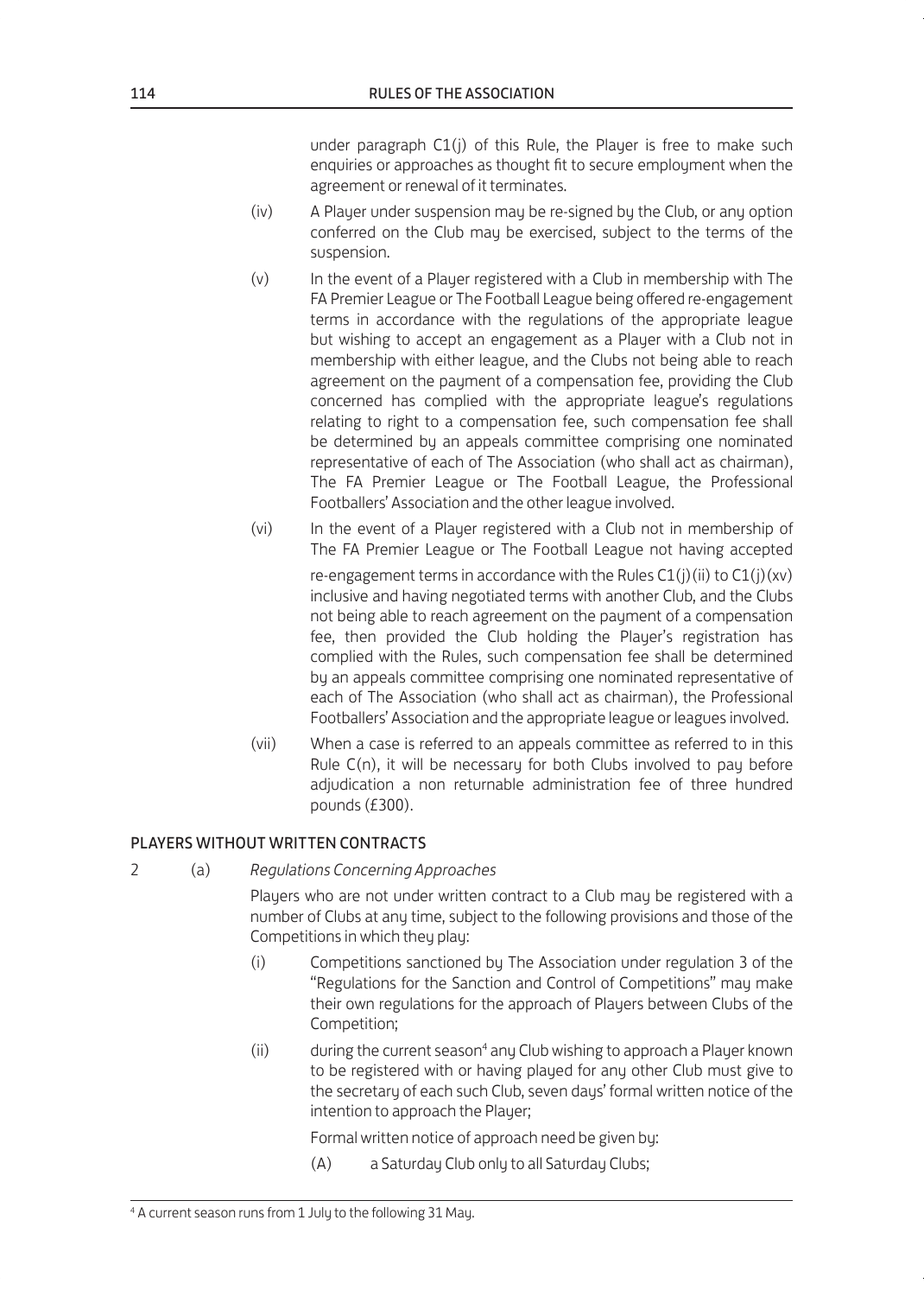- (B) a Sunday Club only to all Sunday Clubs; and
- (C) a midweek Club only to all midweek Clubs;
- (iii) the written notice must be sent by special delivery or recorded post, or a written acknowledgment otherwise obtained from the secretary or chairman of the Club approached. Facsimile or e-mail transmission may be used provided a receipt of acknowledgment is also obtained;
- (iv) following the date of posting of the written notice of approach, or receipt of an acknowledgment:
	- (A) the Player may be registered on or after the eighth day; and
	- (B) the Player must have been registered on or before the 21st day;
- (v) the approaching Club: (A) may not approach the same Player a second time in the same playing season; (B) may approach only one (1) Player at a Club at any time subject to Rule  $C2(a)(ix)$  below; and  $(C)$  may not approach another Player at the same Club within 28 days of an earlier notice of approach or acknowledgment;
- (vi) if an approach is made by a Player to another Club during the current season<sup>5</sup>, that Club shall give the Club(s), for which the Player is known to be registered or has played, seven days' notice of approach as set out in Rule C2(a)(i) to (v) above before registering the Player;
- (vii) a Club which is the subject of a complaint alleging failure to give notice in accordance with this Rule may be subject to a charge of Misconduct pursuant to Rule E1(b);
- (viii) a Club proved to have breached the provisions of this Rule may have its current registration of the Player cancelled and be subject to such other penalty as The Association or appropriate Affiliated Association deems appropriate, in accordance with relevant regulations of The Association from time to time in force; and
- (ix) during the current season<sup>6</sup> a maximum of two Players may be approached in the manner described above if invited to trial at a licensed academy or "Centre of Excellence" of The Association, The FA Premier League or The Football League.

### (b) *Conditions*

- (i) All payments made to Players must be made by the Club and fully recorded in the accounting records of the Club.
- (ii) All salaried payments must be subject to PAYE and National Insurance.
- (iii) Any Player's paid expenses must be reimbursed via an expense claim form. The Club must retain all expense records in a format acceptable to the HM Revenue and Customs.
- (iv) A currently registered Player shall not be allowed to register with another Club without first satisfying the Club Officials of the intended Club that all reasonable financial and other liabilities have been discharged to the Club or Clubs with which the Player is or was known to be registered in the current<sup>7</sup> and previous playing seasons.

### 5 Ibid.

#### 6 Ibid.

<sup>7</sup> Ibid.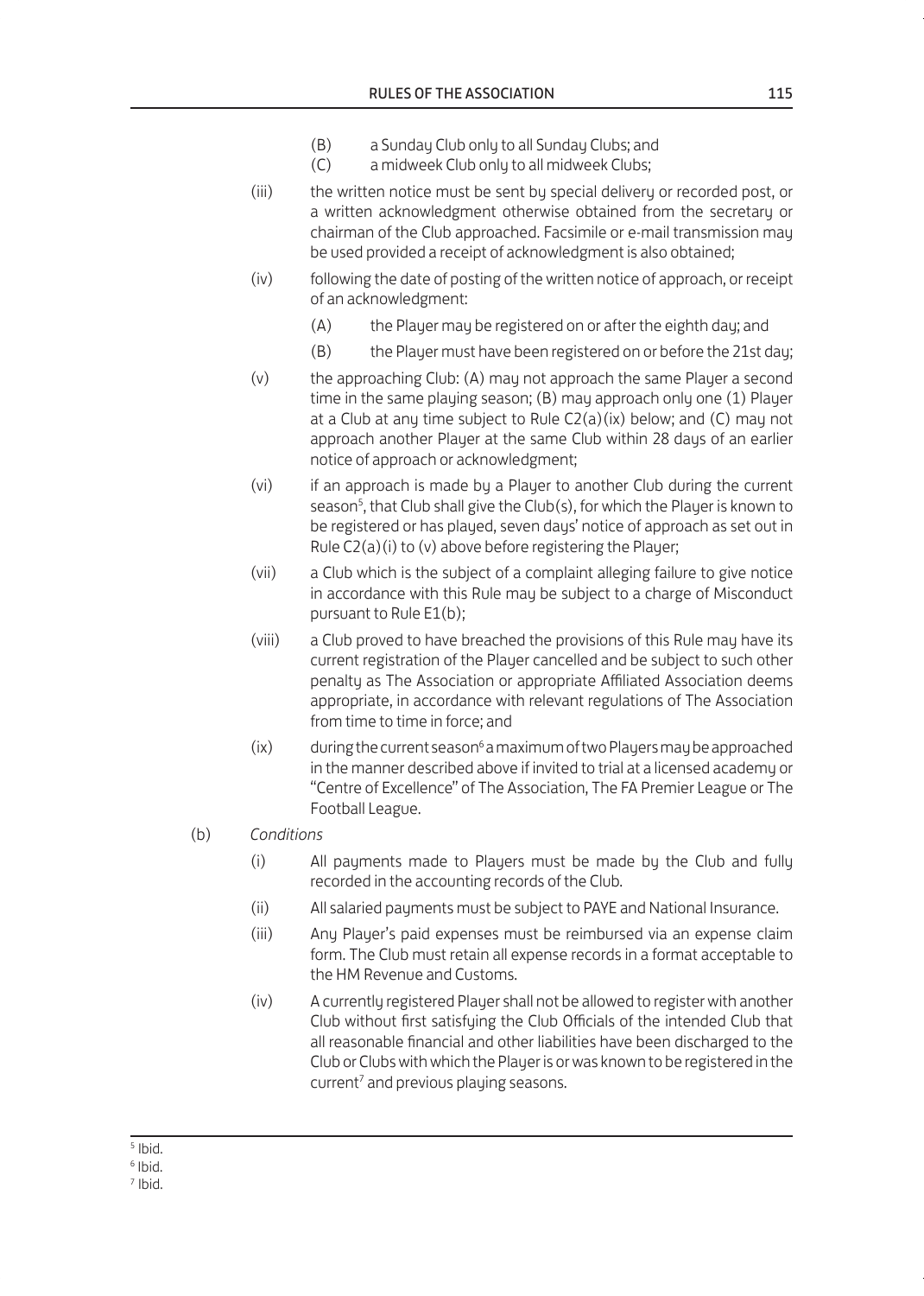- (v) A Player approached on or after 1st May in the current season<sup>8</sup> may not play in competitive football for the Club making the approach until the commencement of the following season.
- (c) *Service Players*
	- (i) While serving in any branch of Her Majesty's Regular Forces, a Player may not hold a contract of employment with any Club under the jurisdiction of The Association and/or an Affiliated Association.
	- (ii) Neither a Club nor any person may attempt to induce a Player of a Club of any branch of Her Majesty's Regular Forces to play for another Club during the current season<sup>9</sup> without at least 14 days' written notice of approach – in the case of the Army to the Secretary of The Army Football Association, the Royal Navy to the Secretary of The Royal Navy Football Association, and the Royal Air Force to the Secretary of The Royal Air Force. The notice must be forwarded by special delivery or recorded post, or a written acknowledgment otherwise obtained. Facsimile or e-mail transmission may be used provided a receipt of acknowledgment is also obtained.
	- (iii) Players are required to inform civilian Clubs of their rank and service number, which information must be stated on league or other registration forms.

### SCHOLARSHIPS

- 3 (a) *Scholarships*
	- (i) A Player may be registered as a Scholar on terms that shall be as determined under relevant league rules from time to time or the following provisions. On or after the 1st January in the year in which he attains the age of 14 years and in any event on or before the 1st March in his Under 16 year, a Club may offer to enter into a Scholarship Agreement with a Student whose registration it holds. The registration of a Player on a Scholarship shall be made on Form "G(4)" (in such form as shall be published by The Association from time to time). Each form, after completion of all particulars, including dates and signatures, must be signed at the same time by the Player on a Scholarship and by a parent or guardian and returned to The Association within five days of such signatures accompanied by a copy of the agreement entered into by the Club and the Player on a Scholarship and also a copy of the birth certificate.
	- (ii) On or after a Player on a Scholarship's 17th birthday, the Player may remain on a Scholarship or may sign as a Player under written contract subject to the regulations of the league or combination of which the Club is a member, and to the Rules with reference to Players under written contract.
	- (iii) A Player on a Scholarship shall not play for a Club until such Club registering the Player has received acknowledgement of the registration from The Association.

The Association will from time to time publish the names of Players registered on Scholarships.

<sup>8</sup> Ibid.

<sup>9</sup> Ibid.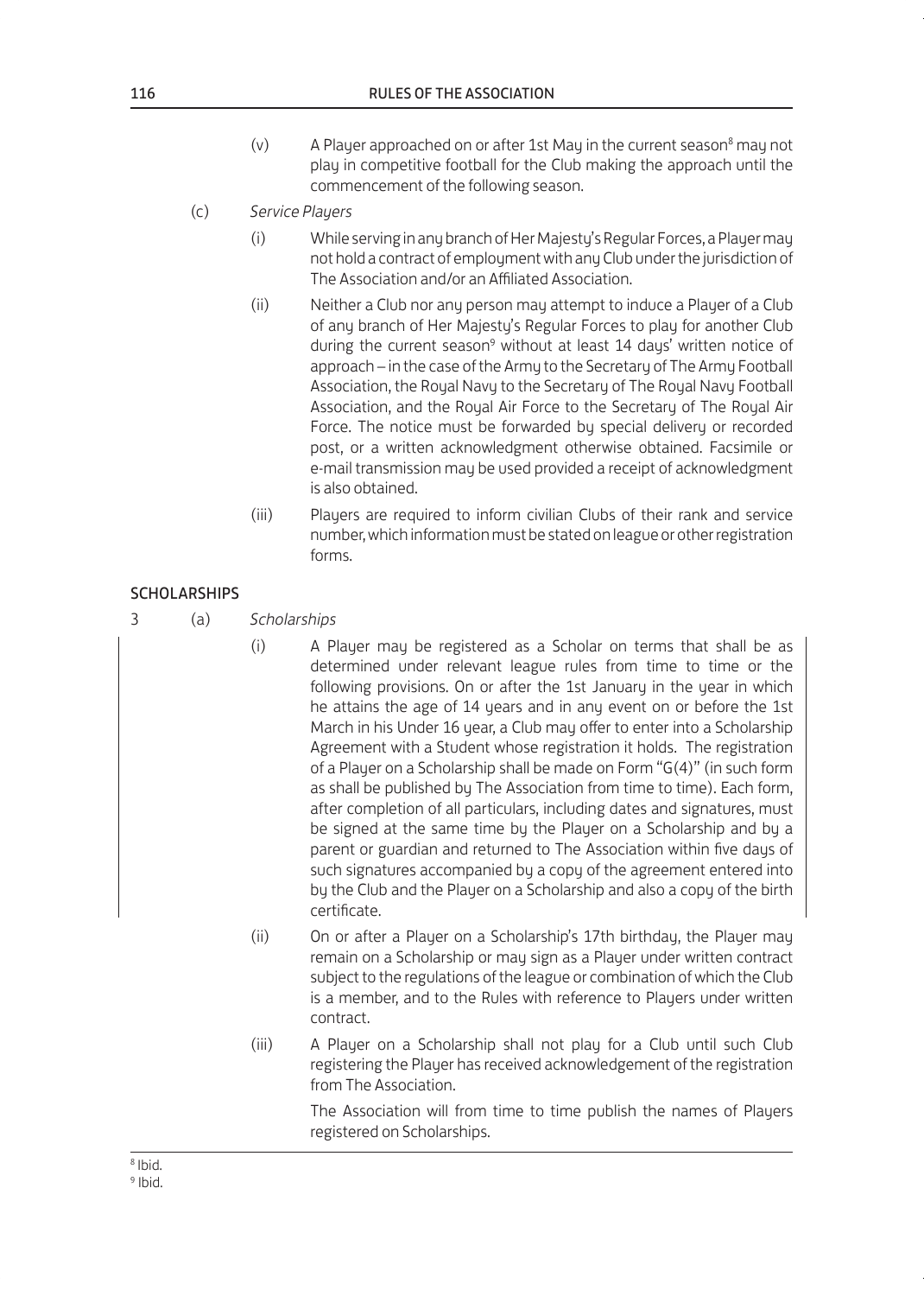- (iv) Neither a Club nor any person shall induce or attempt to induce such a Player on a Scholarship to leave the Club for which the Player is registered.
- (v) A Plauer who is registered on a Scholarship mau play for another Club subject to the written approval of the Club for which the Player is registered. A copy of the written permission must be received by The Association, the league or combination of which the Club is a member, the Player and the Club for which the Player is to play. A Club may not play more than two such Players in any match at first team level.
- (vi) If a Player on a Scholarship wishes to become a Player under written contract, the Club for which the Player was registered on a Scholarship shall be entitled to the registration of such Player as a Player under written contract. If the Club does not wish to exercise its entitlement the Player shall be free to register for any other Club.
- (vii) The provisions of Rules C1(l) and C1(m) shall apply in the case of Players on a Scholarship.

## AGE RANGES AND PROVISIONS RELATING TO PLAYERS UNDER 16 YEARS OF AGE

4 (a) Children Not Registered as Academy Players.

The following provisions apply to any child not registered as an Academy Player:

### *Children Under 6 Years Old*

(i) A child who has not attained nor will have attained the age of six as at midnight on 31st August in a playing season shall not play, and shall not be permitted or encouraged to play, in a match of any kind in that playing season.

#### *Children permitted to play Mini-Soccer or 9v9 only*

(ii) A child who has not attained nor will have attained the age of ten as at midnight on 31st August in a playing season shall not play, and shall not be permitted or encouraged to play, in a match between sides of more than nine players in that playing season. Such children shall only play in a match according to the 'Laws of the Game - Mini-Soccer' or 'Laws of the Game - 9v9' as appropriate, or in other formats of small-sided football expressly approved by The Association from time to time. The particular age ranges for such activity are subject to amendment by the Council from time to time.

#### *Children permitted to play Futsal*

(iii) Any child who has attained the age of six as at midnight on 31st August in a playing season may play Futsal according to the "Laws of the Game – Futsal". The particular age ranges for such activity are subject to amendment by the Council from time to time.

#### *Children permitted to play Eleven-a-Side or Nine-a-Side*

(iv) Any child may play in a match between sides of eleven players according to the Laws of the Game or between sides of nine players according to the "Laws of the Game - 9v9", save for those specifically prohibited from doing so pursuant to this Rule.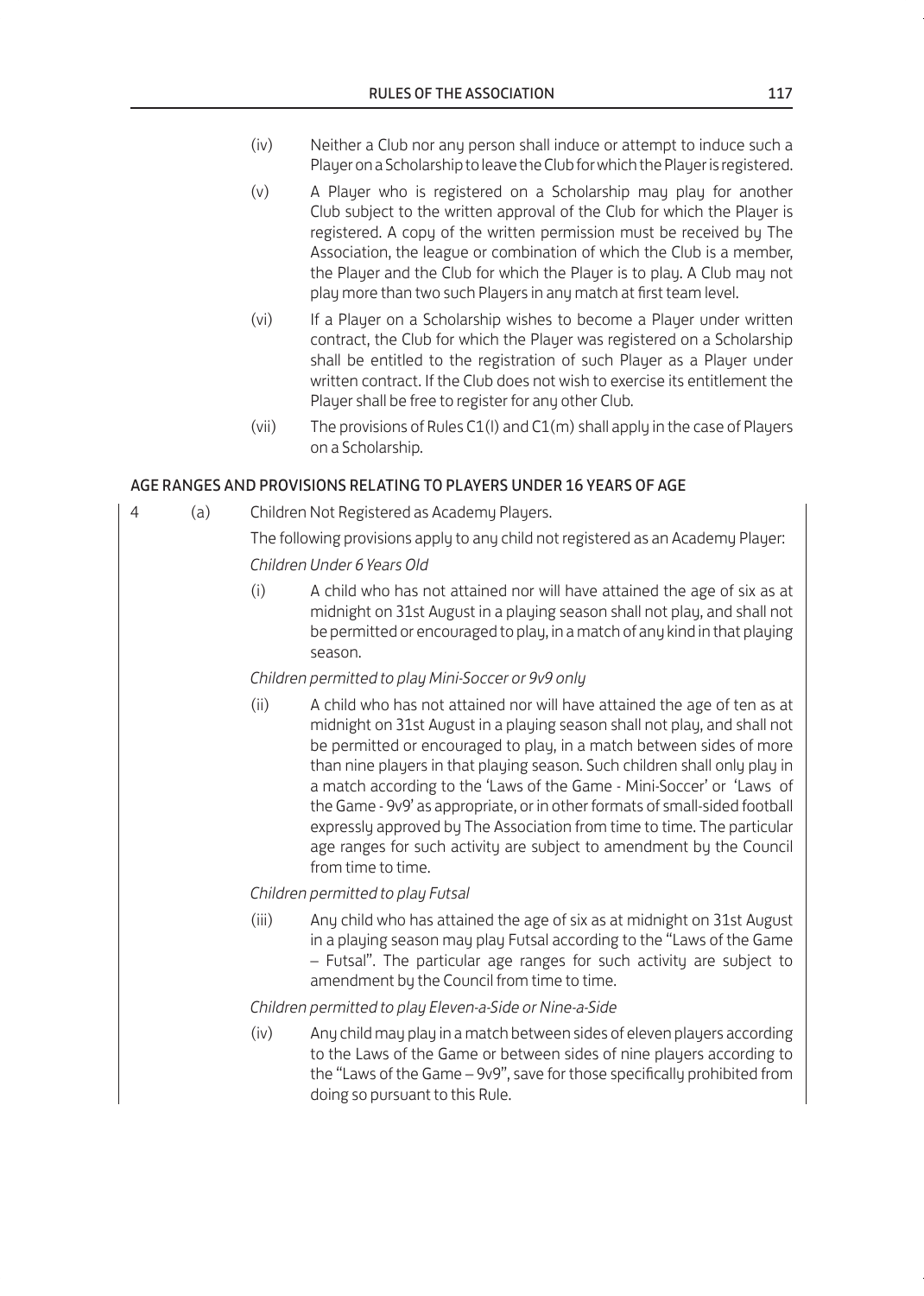### *Mandatory formats for children's football Season 2013 / 14*

(v) For the duration of season 2013/14, children shall not play, and shall not be permitted or encouraged to play, in a match between sides of more than the following number of players, according to their age group –

> Under 7 – 5v5 Under 8 – 7v7 Under 9 – 7v7 Under 10 – 7v7 Under 11 – 9v9

Under 12 – Under 18 – 11v11

*Season 2014 / 15*

(vi) From the beginning of season 2014/15, children shall not play, and shall not be permitted or encouraged to play, in a match between sides of more than the following number of players, according to their age group -

Under 7 – 5v5

 Under 8 – 5v5 Under 9 – 7v7

Under 10 – 7v7

Under 11 – 9v9

Under 12 – 9v9

Under 13 – Under 18 – 11v11

*The organisation of children's football* 

#### *Season 2013 / 14*

*Under 7 and Under 8 Mini-Soccer*

(vii) From the beginning of season 2013/14, Leagues may organise a maximum of three trophy events per season, each to be played over a maximum period of two weeks. The remainder of the season may consist of organised development fixtures only. Leagues and clubs may collect the results of their fixtures, and may publish the result of the final fixture of any trophy event. Leagues and clubs may not publish the result of any other fixture, and may not publish any league tables in respect of their fixtures.

### *Under 9 Mini-Soccer*

(viii) From the beginning of season 2013/14, the season must be split into a minimum of two periods of competition. Leagues may organise a maximum of three trophy events per season, each to be played over a maximum period of four weeks. The remainder of the season may consist of organised development fixtures only. Leagues and clubs may collect the results of their fixtures, and may publish the result of the final fixture of any trophy event. Leagues and clubs may not publish the result of any other fixture, and may not publish any league tables in respect of their fixtures.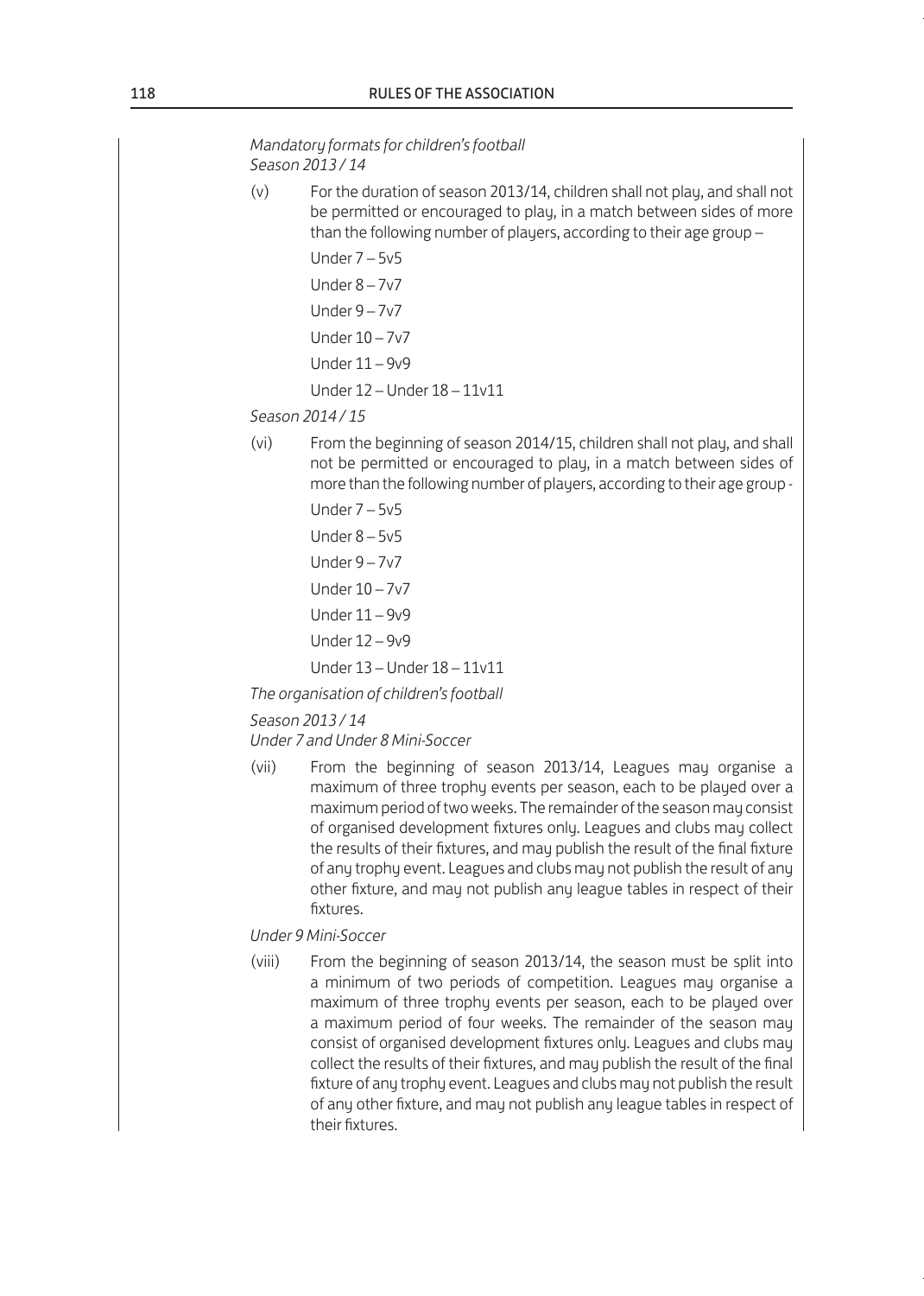# *Season 2014 / 15 Under 10 Mini-Soccer*

(ix) From the beginning of season 2014/15, the season must be split into a minimum of two periods of competition. Leagues may organise a maximum of three trophy events per season, each to be played over a maximum period of four weeks. The remainder of the season may consist of organised development fixtures only. Leagues and clubs may collect the results of their fixtures, and may publish the result of the final fixture of any trophy event. Leagues and clubs may not publish the result of any other fixture, and may not publish any league tables in respect of their fixtures.

*Season 2015 / 16*

*Under 11 9v9*

(x) From the beginning of season 2015/16, the season must be split into a minimum of two periods of competition. Leagues may organise a maximum of three trophy events per season, each to be played over a maximum period of six weeks. The remainder of the season may consist of organised development fixtures only. Leagues and clubs may collect the results of their fixtures, and may publish the result of the final fixture of any trophy event. Leagues and clubs may not publish the result of any other fixture, and may not publish any league tables in respect of their fixtures

*Sanction Provisions*

(xi) The written consent of The Association or of the relevant Affiliated Association or Associations shall be required pursuant to Rules B1 and/ or B7 as appropriate for any Competition involving children who have not attained nor will have attained the age of 14 as at midnight on 31st August in that playing season. Such Competitions (whether for Mini-Soccer, nine-a-side or eleven-a-side matches) shall only be allowed where participants are restricted by age range, such age ranges being "Under 7", "Under 8", "Under 9", "Under 10", "Under 11", "Under 12", "Under 13" and "Under 14". The age ranges shall be defined to include all children (subject to Rule C5(i) above) who have not attained nor will have attained the ages of 7, 8, 9, 10, 11, 12, 13 or 14 respectively as at midnight on 31st August in the relevant playing season.

### *Age Brackets*

- (xii) (A) A child in the age ranges Under 7, Under 8, Under 9, Under 10, Under 11, Under 12, Under 13, Under 14 and Under 15 must not play and shall not be permitted, or encouraged to play, in a match where any other player is older or younger by 2 years or more than that person.
	- (B) The Association may in its absolute discretion:
		- (i) only in respect of disability football, disapply the twoyear age band restriction prescribed at C4(a)(vi)(A); or
		- (ii) only In accordance with a current Dispensation Policy, grant a dispensation in order to enable a child to play outside the age range prescribed at C4(a)(v).
	- (C) To play in an Under 18 age bracket competition the player must have achieved the age of 15 by midnight on 31st August of the playing season.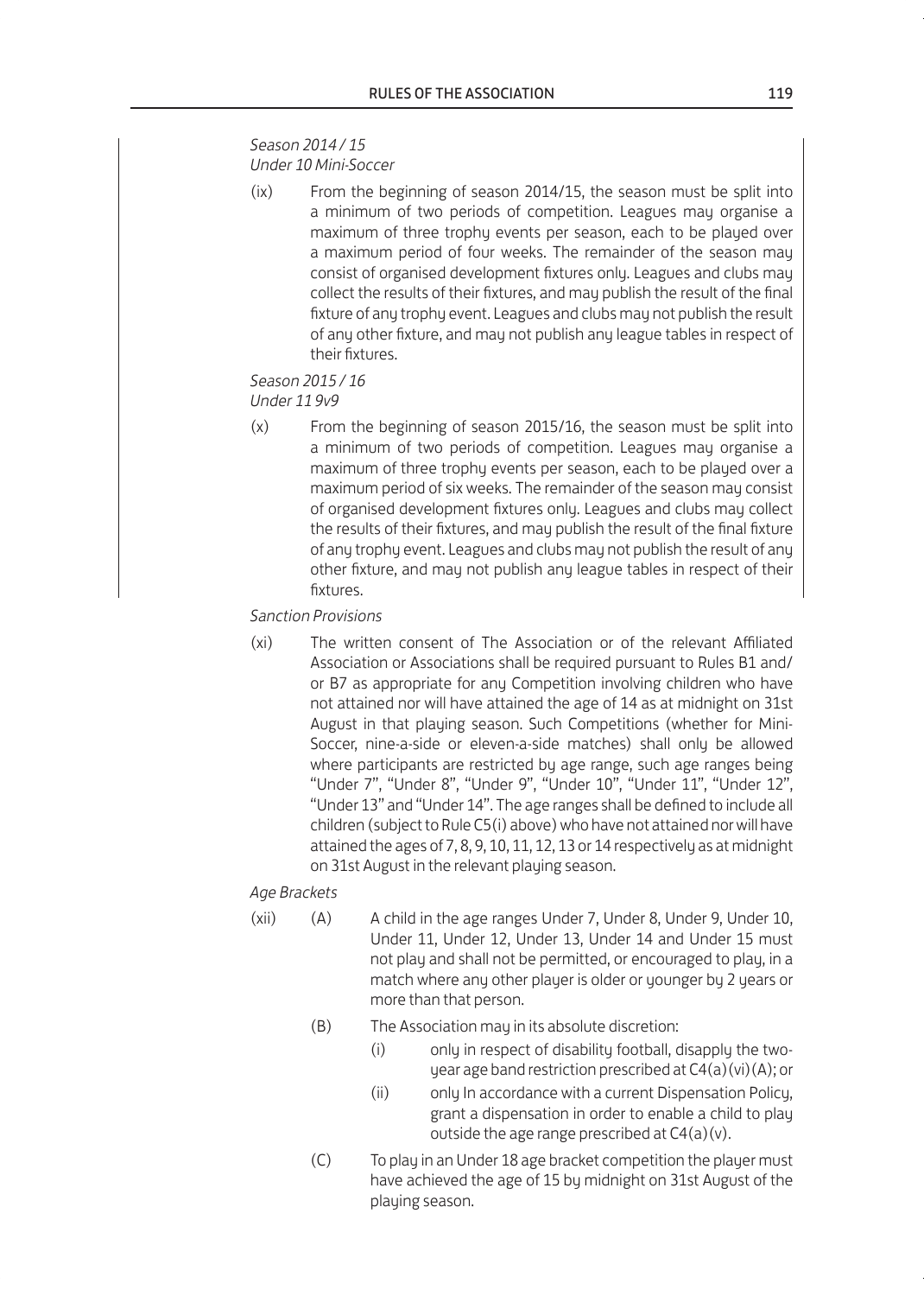(D) To play in an open age competition a player must have achieved the age 16, (to come in to effect from the 2007-08 season).

### *Gender of Players in Under 7 to Under 14 Matches*

(xiii) A child in the age ranges Under 7, Under 8, Under 9, Under 10, Under 11, Under 12, Under 13 and Under 14 may play in a match involving boys and girls.

## *Priority for School Activities*

- (xiv) Priority must at all times be given to school or school organisation's activities in accordance with the recommendations of the "Memorandum: Children of School Age and School Games" whilst a pupil is receiving fulltime education.
- (xv) All Clubs and Competitions, excluding those whose matches are played on Sundaus, shall include in their rules a provision to the effect that the availabilitu of a pupil must be consented to bu the head teacher.
- (b) *Players of School Age Registered as Academy Players*
	- (i) Players who reach the age of nine years during the academic year and who are in full-time education may register as an Academy Player.
	- (ii) The licensing authority for Academies shall comprise the PGB which shall operate under such Professional Game Youth Development Rules as shall be adopted from time to time.
	- (iii) It shall be deemed to be Misconduct for any Club or Club Official to induce any player of school age registered with a separate Club or Academy to leave school for the purpose of signing a contract of employment.

# D. INTERNATIONAL AND OTHER REPRESENTATIVE MATCHES AND CALL-UPS

## INTERNATIONAL MATCHES

- 1 A Player selected for an international or other representative team, tour, squad or other callup arranged by The Association shall attend at the time and place notified to the Player and comply with the arrangements of The Association in every respect, save where there is good and sufficient cause not to do so.
- 2 A Club shall do all things necessary to ensure that a Player referred to in Rule D1 above complies with the arrangements of The Association.
- 3 Illness or injury shall constitute good and sufficient cause for the purposes of Rule D1 above by where The Association is satisfied, following receipt of medical evidence, that such illness or injury is of sufficient seriousness. The Player shall, in any event, submit to assessment by a medical adviser appointed by The Association.

## INTER-AFFILIATED ASSOCIATION MATCHES

4 In inter-Affiliated Association Matches, a Player must be a bona fide member of a Club in membership of the Association for which the Player plays, but a Player shall always be eligible to play for the County Association of birth. A Player shall not be eligible to play for more than one Affiliated Association in the same season in Inter-Affiliated Competition matches.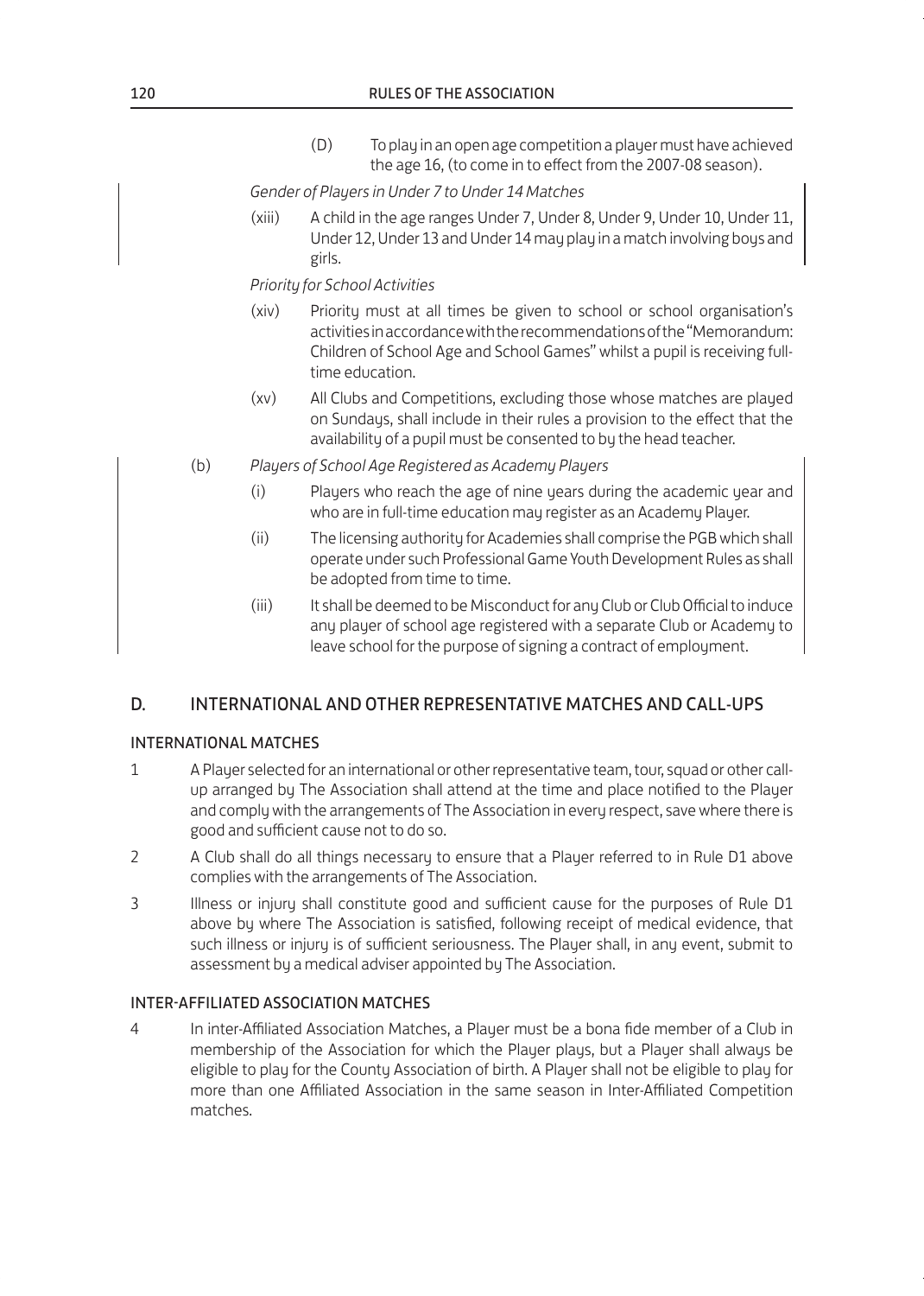## E. CONDUCT

## **MISCONDUCT**

- 1 The Association may act against a Participant in respect of any "Misconduct", which is defined as being a breach of the following:
	- (a) the Laws of the Game;
	- (b) the Rules and regulations of The Association and in particular Rules E3 to 28 below;
	- (c) the statutes and regulations of UEFA;
	- (d) the statutes and regulations of FIFA;
	- (e) the rules or regulations of an Affiliated Association or Competition; and
	- (f) an order, requirement, direction or instruction of The Association.
- 2 The same facts or matters may constitute a breach of more than one rule, regulation, statute or law referred to above, The Association may bring a charge or such charges as it sees fit

## GENERAL BEHAVIOUR

- 3 (1) A Participant shall at all times act in the best interests of the game and shall not act in any manner which is improper or brings the game into disrepute or use any one, or a combination of, violent conduct, serious foul play, threatening, abusive, indecent or insulting words or behaviour.
	- (2) In the event of any breach of Rule E 3(1) including a reference to any one or more of a person's ethnic origin, colour, race, nationality, faith, gender, sexual orientation or disability (an "aggravating factor"), a Regulatory Commission shall consider the imposition of an increased sanction, taking into account the following entry points:

For a first offence, a sanction that is double that which the Regulatory Commission would have applied had the aggravating factor not been present.

For a second offence, a sanction that is treble that which the Regulatory Commission would have applied had the aggravating factor not been present.

Any further such offence(s) shall give rise to consideration of a permanent suspension.

These entry points are intended to guide the Regulatory Commission and are not mandatory.

The Regulatory Commission shall have the discretion to impose a sanction greater or less than the entry point, according to the aggravating or mitigating factors present in each case.

## DISCRIMINATION

4 A Participant shall not carry out any act of discrimination by reason of ethnic origin, colour, race, nationality, faith, gender, sexual orientation or disability.

## BRIBES, GIFTS, REWARDS OR OTHER MATTERS IN RELATION TO MATCHES

5 (a) A Participant shall not, directly or indirectly, offer, agree to give, give, solicit, agree to accept or accept any bribe, gift or reward or consideration of any nature which is, or could appear to be related in any way to seeking to influence the outcome or conduct of a Match or Competition.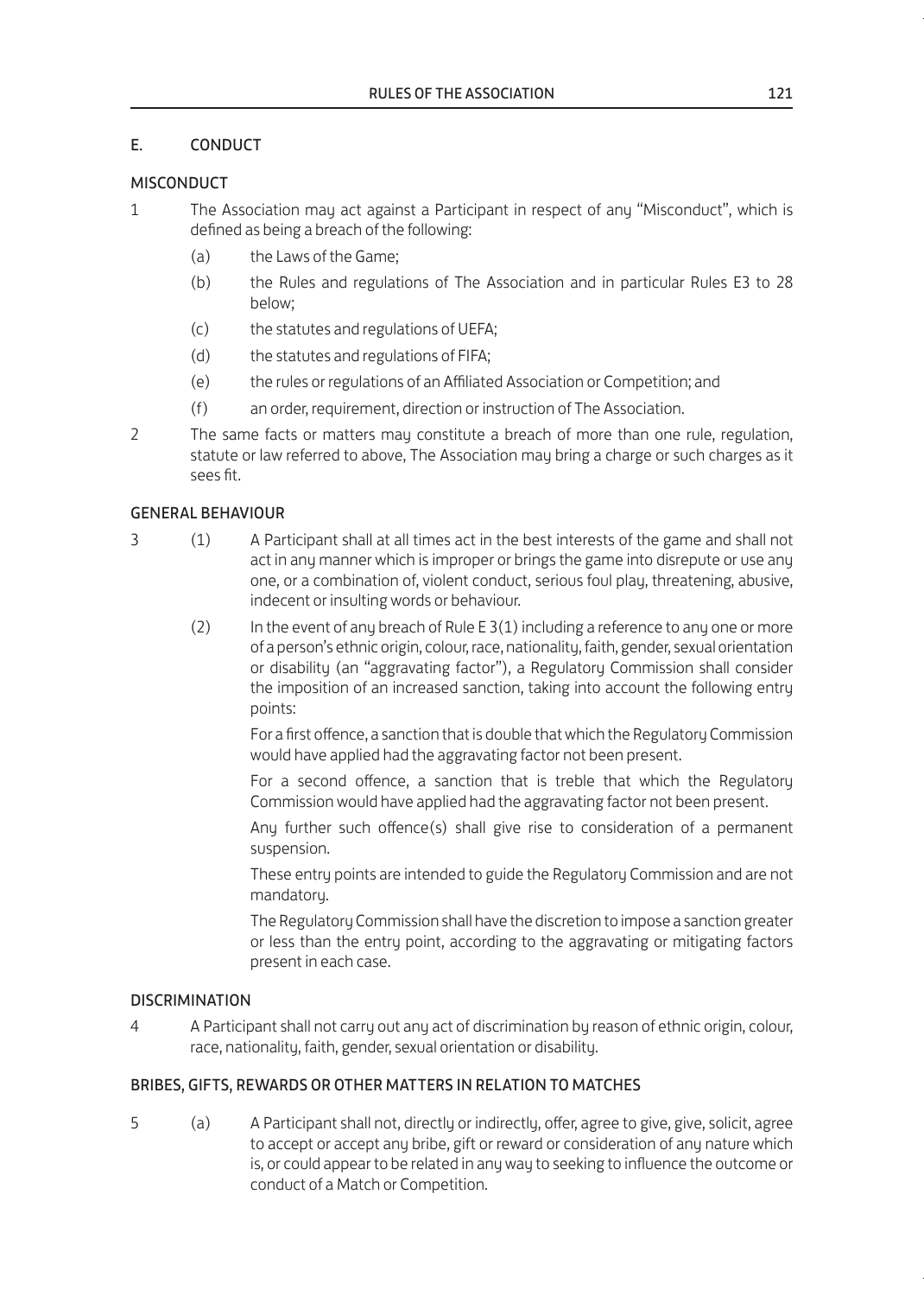- (b) A Participant shall immediately report to The Association any offer made to him or any Participant of any bribe, gift or reward or consideration of any nature, or any other incident, fact or matter, which is related in any way to seeking to influence the outcome or conduct of a Match or Competition contrary to paragraph (a) above.
- 6  $\overline{a}$  As an exception to Rule E5(a), a Participant may enter into an arrangement or agreement for which the prior written approval of The Association has been sought and obtained. Bonuses agreed between a Club and its Players or Club Officials shall be deemed to be approved.

## **TICKETS**

- 7 A Participant shall not:
	- (a) Sell a ticket for any football match; Or
	- (b) Otherwise dispose of such a ticket to another person

Unless he is authorised to do so in writing by the organisers of the match.

## **BETTING**

- 8 (a) A Match Official, referee coach or referee assessor operating at level 1, 2 or 3 shall not bet, either directly or indirectly, or instruct, permit, cause or enable any person to bet on -
	- (i) the result, progress or conduct of any Match or Competition as defined in Rule A2; or
	- (ii) any other matter concerning or related to football sanctioned by the Association including, for example and without limitation, the transfer of players, employment of managers, team selection or disciplinary matters; or
	- (iii) the result, progress or conduct of any other match or competition in which he or she officiates.

 The terms 'match' or 'competition' as used in sub-paragraph 8(a)(iii) refer only to football matches or competitions which are not within the definition of Match or Competition in Rule A2, and include any football match or competition sanctioned by UEFA, or FIFA, or by any other association, federation or governing body.

- (b) Save for those Participants subject to the prohibition in sub-paragraph (a), a Participant shall not bet, either directly or indirectly, or instruct, permit, cause or enable any person to bet on –
	- (i) the result, progress or conduct of a match or competition:
		- (A) in which the Participant is participating, or has participated in that season; or
		- (B) in which the Participant has any influence, either direct or indirect; or
	- (ii) any other matter concerning or related to any Club participating in any league Competition, as defined in Rule A2, that the Participant is participating in or has participated in during that season, including, for example and without limitation, the transfer of players, employment of managers, team selection or disciplinary matters.

 For these purposes, without limitation to the application of this Rule to other circumstances, all Employees of a Club are deemed to participate in every match played by that Club while they are so employed; all Players registered with a Club are deemed to participate in every match played by that Club while they are so registered.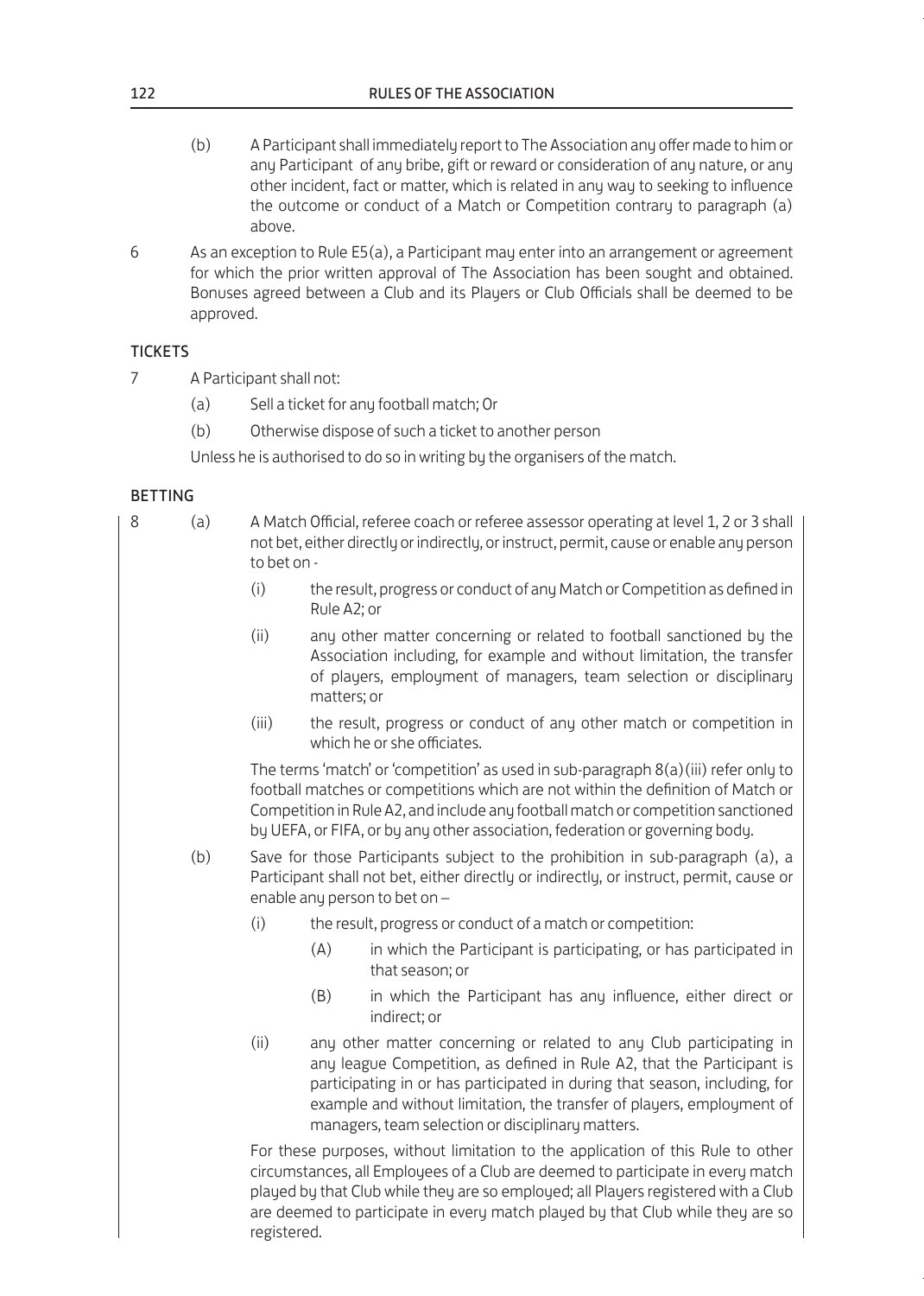(c) Notwithstanding the provisions of sub-paragraphs 8(a) and (b) a Participant shall not bet, either directly or indirectly, or instruct, permit, cause or enable any person to bet, on the result, progress or conduct of any match played at under 18 level or below.

 The terms 'match' or 'competition' as used in sub-paragraphs 8(b) and (c) include all Matches and Competitions as defined in Rule A2, and also any other football match or competition which is not within the definition in Rule A2, including any football match or competition sanctioned by UEFA, or FIFA, or by any other association, federation or governing body.

- (d) A Participant shall not use any information relating to football which the Participant has obtained by virtue of his or her position within the game and which is not publicly available at that time for, or in relation to, betting.
- (e) Where a Participant provides to any other person any information relating to football which the Participant has obtained by virtue of his or her position within the game and which is not publicly available at that time, the Participant shall be in breach of this Rule where any of that information is used by that other person for, or in relation to, betting.
- (f) It shall be a defence to a charge brought pursuant to sub-paragraph (e) if a Participant can establish, on the balance of probability, that the Participant provided any such information in circumstances where he did not know, and could not reasonably have known, that the information provided would be used by the other person for or in relation to betting.

## ATTEMPTS AND AGREEMENTS TO BREACH

9 An attempt by a Participant or any agreement with any other person (whether or not a Participant) to act in breach of any provision contained in these Rules shall be treated for the purposes of these Rules as if a breach of the relevant provisions had been committed.

# COMPLIANCE WITH DECISIONS, INCLUDING SUSPENSIONS

- 10 Each Participant shall comply with a decision made pursuant to the Rules and regulations of The Association.
- 11 A Participant shall not participate in any activity with another Participant suspended from carrying out such activity.
- 12 A Club shall do all things necessary to ensure that a Player associated with it complies with a penalty or order imposed pursuant to the Rules and regulations of The Association.
- 13 An Affiliated Association, Competition, or Club shall not appoint to any position, or allow to continue in such position, any individual who has been suspended from holding such position.

## REPORTING MISCONDUCT

- 14 A Participant shall immediately report to The Association any incident, facts or matters which may constitute Misconduct. This shall include any approach made to a Participant by any person, whether or not that person is a Participant, in relation to betting on football contrary to FA Rules. For the purposes of this Rule, a report to an Affiliated Association shall constitute a report to The Association.
- 15 A report to The Association of any incidents, facts or matters shall not be made for vexatious or frivolous reasons.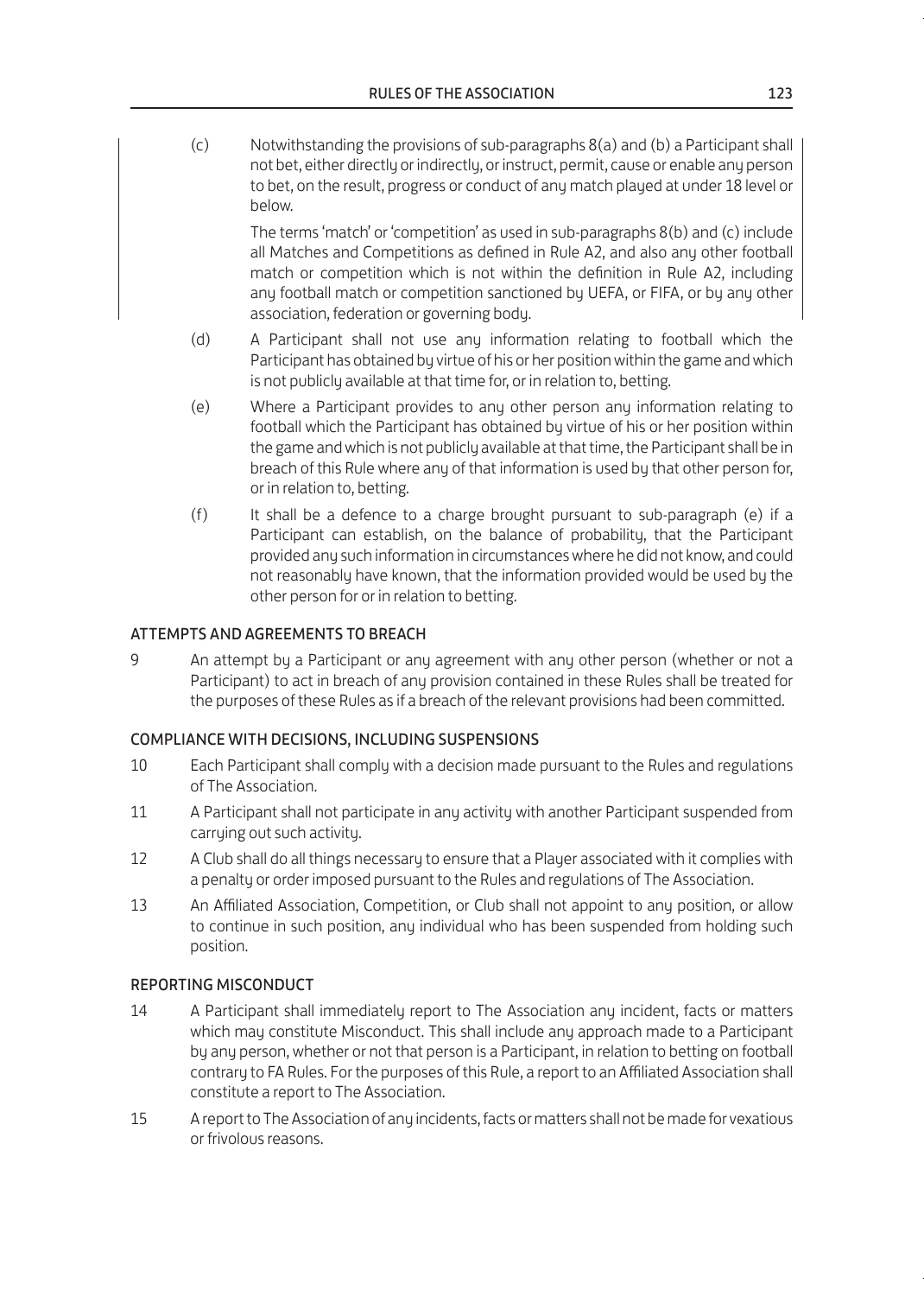## INTERIM SUSPENSION ORDERS

- 16 Suspension before charge
	- (a) A Regulatory Commission shall have the power to order that a Club Official, Club Employee or Player associated with a Club in The FA Premier League, The Football League or The Football Conference (National Division) shall be suspended from such football activitu as is necessary to preserve the integrity of football and / or the public's confidence in the integrity of football, for such period and on such terms and conditions as the Regulatory Commission considers fit (an "Interim Suspension Order") where:
		- (i) The Club Official, Club Employee or Player associated with a Club in The FA Premier League, The Football League or The Football Conference (National Division) is under investigation for an alleged breach of, or an attempt or agreement to breach, FA Rule E5 and / or E8, or of rules or regulations of The FA Premier League, Football League, Football Conference (National Division), UEFA or FIFA, or any alleged criminal offence which may involve such an alleged breach or attempt or agreement to breach, and has not been charged by The Association or other relevant authority; and
		- (ii) The Association, The Professional Footballer's Association (in the case of a Player), and The FA Premier League , The Football League or The Football Conference (National) (as appropriate) have each agreed to an application being made to the Regulatory Commission for an Interim Suspension Order.

#### Procedure

- (b) An Interim Suspension Order pursuant to sub-paragraph (a) may only be issued by a Regulatory Commission which is chaired by a barrister or solicitor of seven or more years' standing.
- (c) Any application for an Interim Suspension Order to be issued pursuant to sub-paragraph (a) must be made to the Regulatory Commission by the Chief Regulatory Officer (CRO) of The Football Association or his nominee. Notice of such application must be given to the Participant in respect of whom the application is to be made, in writing, at the time of the application.
- (d) Any application for an Interim Suspension Order to be issued pursuant to subparagraph (a), and the consideration of such an application by the Regulatory Commission, shall be conducted in accordance with such regulations as The Association may bring into force from time to time. In the absence of such regulations, the Regulatory Commission may determine all matters of procedure for the making and consideration of an application for such an Interim Suspension Order. Such procedures must ensure that the Participant has a fair opportunity to make representations in response to the application.

### Grounds

- (e) A Regulatory Commission may only issue an Interim Suspension Order pursuant to sub-paragraph (a) where it is satisfied that the serious nature and / or factual circumstances of the allegation(s) under investigation are such that the Participant's continued participation in football presents a real risk that either:
	- (a) the integrity of football would be affected; and / or
	- (b) the public's confidence in the integrity of football would be affected; to such an extent that either or both of these factors outweigh(s) the Participant's interest in continued participation in football.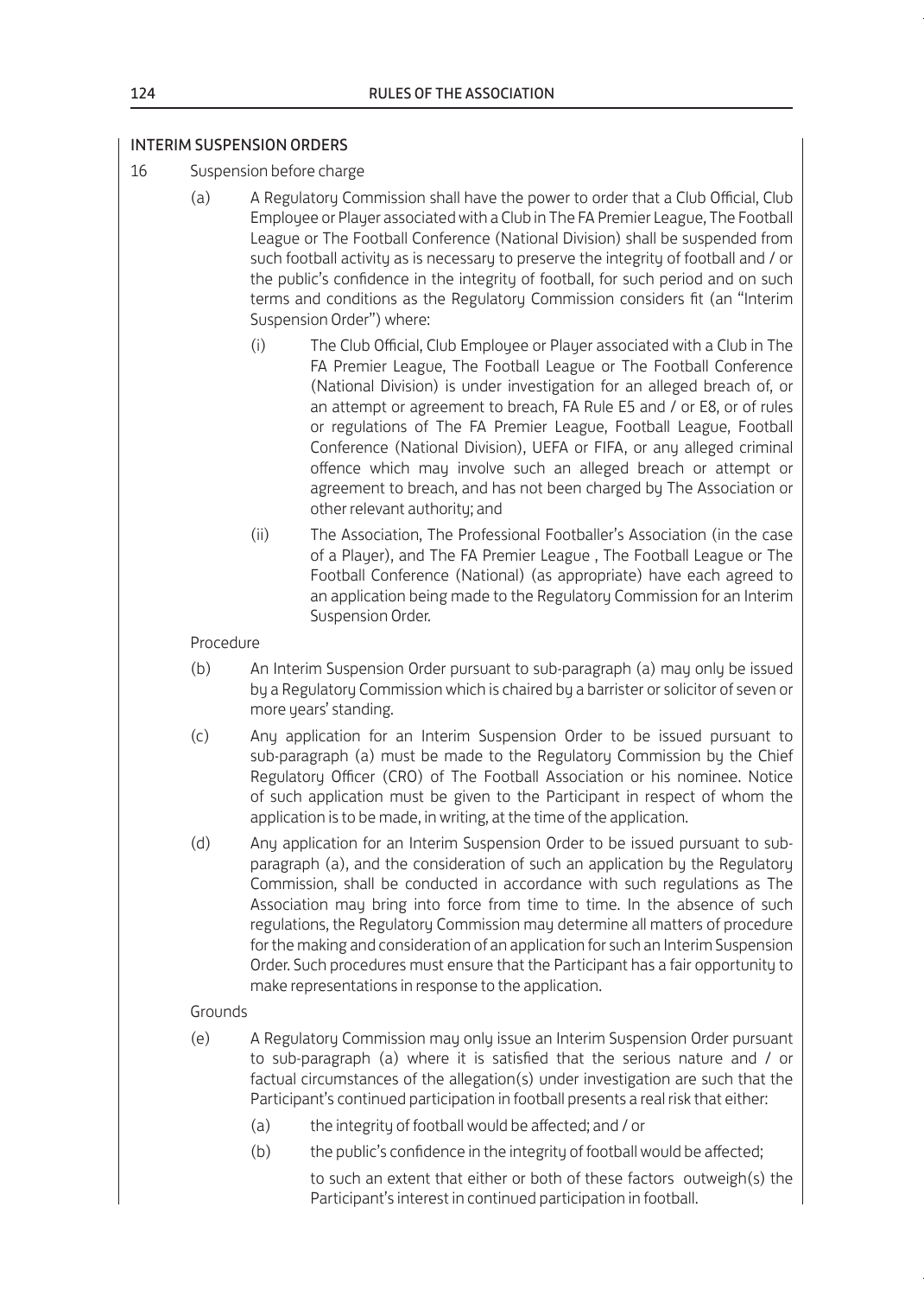### Suspension after charge

- (f) The Association, acting by the CRO or his nominee, shall have the power to order that a Club Official, Club Employee or Player associated with a Club in The FA Premier League, The Football League or The Football Conference (National Division) shall be suspended from all or any specific football activity for such period and on such terms and conditions as The Association considers fit (an "Interim Suspension Order") where:
	- (i) The Club Employee, Official or Player has been charged by The Association, The FA Premier League, Football League, Football Conference, UEFA or FIFA in relation to any alleged act of Misconduct, or with any criminal offence; and
	- (ii) The Association, the Professional Footballers' Association (in the case of a Player), and The FA Premier League, The Football League or Football Conference (National) (as appropriate) have each agreed to the Interim Suspension Order.

## Periodic review

(g) A Participant subject to an Interim Suspension Order imposed pursuant to this Rule shall be entitled to have the Order reviewed by a Regulatory Commission.

> Where the Order was imposed pursuant to sub-paragraph (a) the first such review shall take place after a period to be determined by the Commission which imposes the Order. This period must not be more than 21 days from the date that the Order was originally imposed.

> Where the Order was imposed pursuant to sub-paragraph (f) the first such review shall take place after a period to be determined by the Chief Regulatory Officer or his nominee. This period must not be more than 21 days from the date that the Order was originally imposed.

> For as long as the Order remains in place, the Participant shall be entitled to have the Order further reviewed by a Regulatory Commission, after a period to be determined by the Commission which conducts each review. This period must not be more than 21 days from the last review.

- (h) Any application for a review of an Interim Suspension Order, and the consideration of such a review by the Regulatory Commission, will be conducted in accordance with such regulations as the Association may bring into force from time to time. In the absence of such regulations, the Regulatory Commission may determine all matters of procedure for the making and consideration of an application for such a review. Such procedures must ensure that the Participant has a fair opportunity to make representations.
- 17. An Interim Suspension Order shall not last beyond the date upon which the related investigation or charge(s) of Misconduct or criminal offence or other disciplinary proceedings is / are decided or brought to an end.
- 18. Notification of any Interim Suspension Order issued shall be given as soon as reasonably practicable to the individual concerned and/or the Club with which the individual is associated.

## ATTENDANCE AT AND PARTICIPATION IN MATCHES

19 An individual may take part in or attend at a Match only on condition that such individual observes the Rules, and each Affiliated Association, Competition and Club is required to observe and enforce such Rules.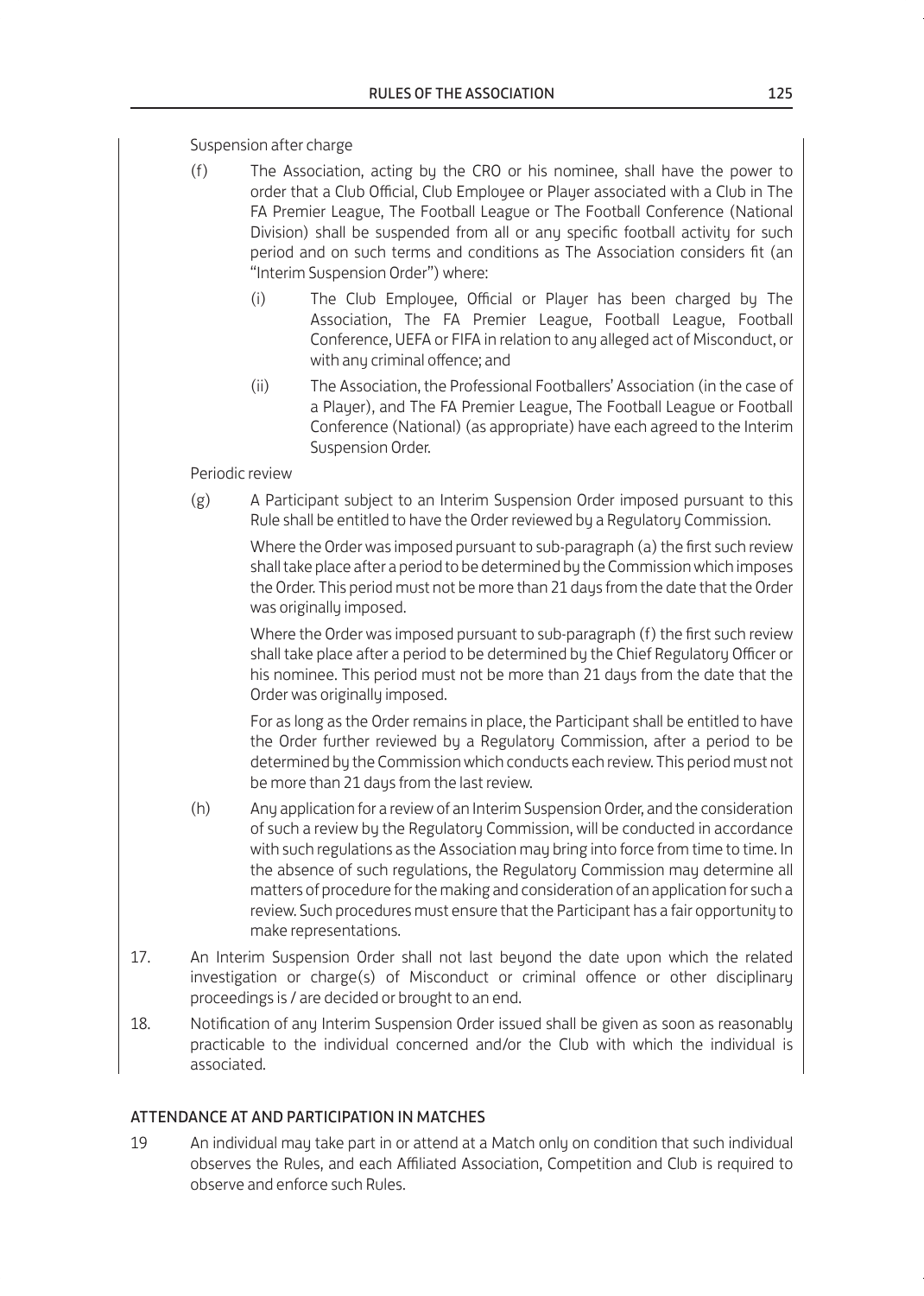- 20 Each Affiliated Association, Competition and Club shall be responsible for ensuring:
	- (a) that its directors, players, officials, employees, servants, representatives, spectators, and all persons purporting to be its supporters or followers, conduct themselves in an orderly fashion and refrain from any one or combination of the following: racist, violent, threatening, abusive, obscene or provocative behaviour, conduct or language whilst attending at or taking part in a Match in which it is involved, whether on its own ground or elsewhere; and
	- (b) that no spectators or unauthorised persons are permitted to encroach onto the pitch area, save for reasons of crowd safety, or to throw missiles, bottles or other potentially harmful or dangerous objects at or on to the pitch.
- 21 Each Club is expected to provide a private way from the playing area to dressing room wherever this is practicable.
- 22 Any Affiliated Association, Competition or Club which fails effectively to discharge its said responsibility in any respect whatsoever shall be guilty of Misconduct. It shall be a defence in respect of charges against a Club for Misconduct by spectators and all persons purporting to be supporters or followers of the Club, if it can show that all events, incidents or occurrences complained of were the result of circumstances over which it had no control, or for reasons of crowd safety, and that its responsible officers or agents had used all due diligence to ensure that its said responsibility was discharged.
- 23 Any individual referred to in Rule E20 above may be removed from any ground, and such force used as may be necessary for the purpose of effecting such removal.
- 24 Each Club shall have bills printed and posted in their grounds, threatening with expulsion anyone responsible for any insulting or improper conduct towards a Match Official.

## ANTI-DOPING

25 A Participant shall comply with the provisions of any anti-doping regulations of The Association from time to time in force.

## SUSPENSION FOR SERIOUS CRIMINAL OFFENCES

26 Council shall have the power to order that a Participant be suspended from all or any specific football activity for such period and on such terms and conditions as it considers fit where the Participant has been convicted of a criminal offence and where Council considers there to be a risk of physical harm to another Participant or Participants through the convicted Participant's continuing participation in the game.

## F. POWERS OF INQUIRY

## POWERS OF INQUIRY OF THE ASSOCIATION

- 1 The Association shall have the power to monitor the compliance by each Participant with the Rules, the Laws of the Game, the statutes and regulations of FIFA and UEFA and the rules and regulations of each Affiliated Association and Competition to which a Participant is subject and/or inquire into any incident, facts or matters which may constitute misconduct under these Rules.
- 2 In carrying out its functions under Rule F1, The Association shall have the power to require of any Participant upon reasonable notice:
	- (a) his or her attendance to answer questions and provide information; and
	- (b) the provision to The Association of documents, information or any other material of any nature held by the Participant; and
	- (c) the procurement and provision to The Association of documents, information or any other material of any nature not held by the Participant but which the Participant has the power to obtain.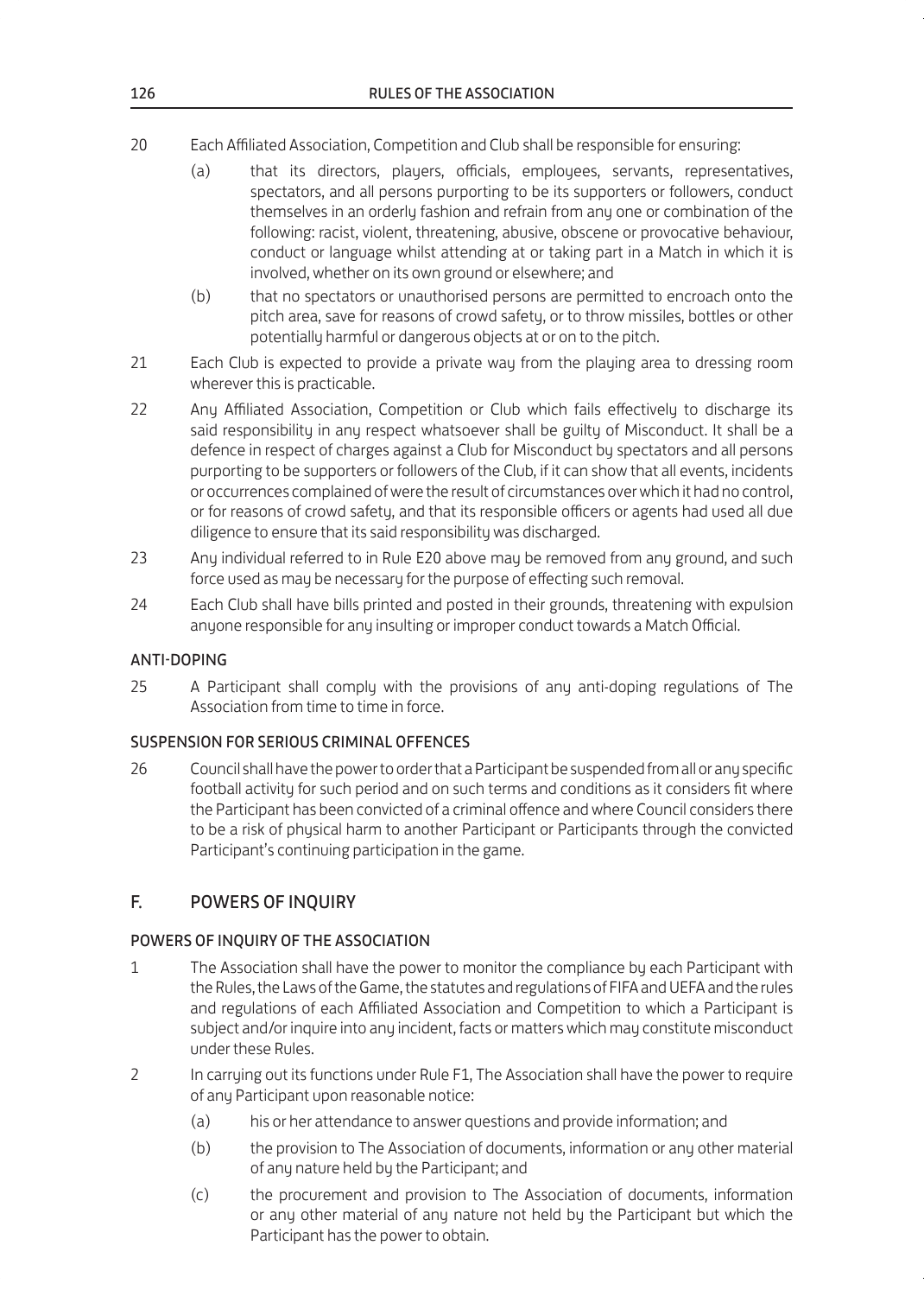Where a Participant is interviewed by The Association pursuant to sub-paragraph (a) above, such interview may be recorded by any method determined by The Association in its absolute discretion to be appropriate, including tape-recording.

A copy of any such recording shall be provided to the Participant as soon as practicable after the interview.

- 3 Any failure by a Participant to comply with any requirement under Rule F2 may constitute Misconduct under the Rules and The Association may bring a charge or such charges as it sees fit
- 4 Each Affiliated Association, Competition, or Club shall ensure the compliance by its officials, directors, players, representatives or servants with a requirement to answer questions and provide information and/or produce any one or a combination of documents, information or other material in whatever form held.
- 5 In carrying out its functions under Rule F1, The Association may request any person who is not a Participant to assist it by producing any one or a combination of documents, information or other material in whatever form held and/or answering questions and providing information.
- 6 The powers of The Association, as set out in Rules F1 to F5 above, shall be exercised on the authority of Council as it sees fit.
- 7 Save in respect of any matter to be dealt with under Rules F1 to F5 above, a commission of inquiry may be appointed by the chairman of the Football Regulatory Authority from time to time (or, in his absence, the deputy chairman of the Football Regulatory Authority) as it sees fit and may consist of such persons and have such terms of reference as are considered appropriate. The terms of reference of the commission of inquiry may be published at the time of its appointment. The terms of reference may relate to any matter connected with the affairs of The Association.
- 8 A commission of inquiry may adopt such procedures as it considers appropriate.
- 9 A commission of inquiry shall have the same powers as set out under Rules F2, 4 and 5 above.
- 10 A commission of inquiry shall present a report to the chairman of the Football Regulatory Authority (or, in his absence, the deputy chairman of the Football Regulatory Authority).

The chairman of the Football Regulatory Authority from time to time (or, in his absence, the deputy chairman of the Football Regulatory Authority) may publish a report in any way considered appropriate, subject to law or statute, and taking into account matters of confidentiality and/or commercial sensitivity.

# G. DISCIPLINARY POWERS

## JURISDICTIONAL ARRANGEMENTS

- 1 Misconduct under Rule E1(a) above shall be dealt with only by The Association, or an Affiliated Association on its behalf, notwithstanding that the alleged breach may constitute misconduct under the rules and regulations of an Affiliated Association or Competition.
- 2 The Association shall have the power to take disciplinary action in all cases where facts or matters give rise to alleged Misconduct under Rule E1(b) to (f) inclusive above and these powers of The Association shall be exercised on the authority of Council as it sees fit.
- 3 Facts or matters giving rise to alleged Misconduct under Rule E1(b) to (f) inclusive, which also give rise to an alleged breach of the rules and/or regulations of The FA Premier League or The Football League, may be dealt with by The Association under the Rules and regulations of The Association, unless The Association and either The FA Premier League or The Football League as appropriate, agree that either league shall act.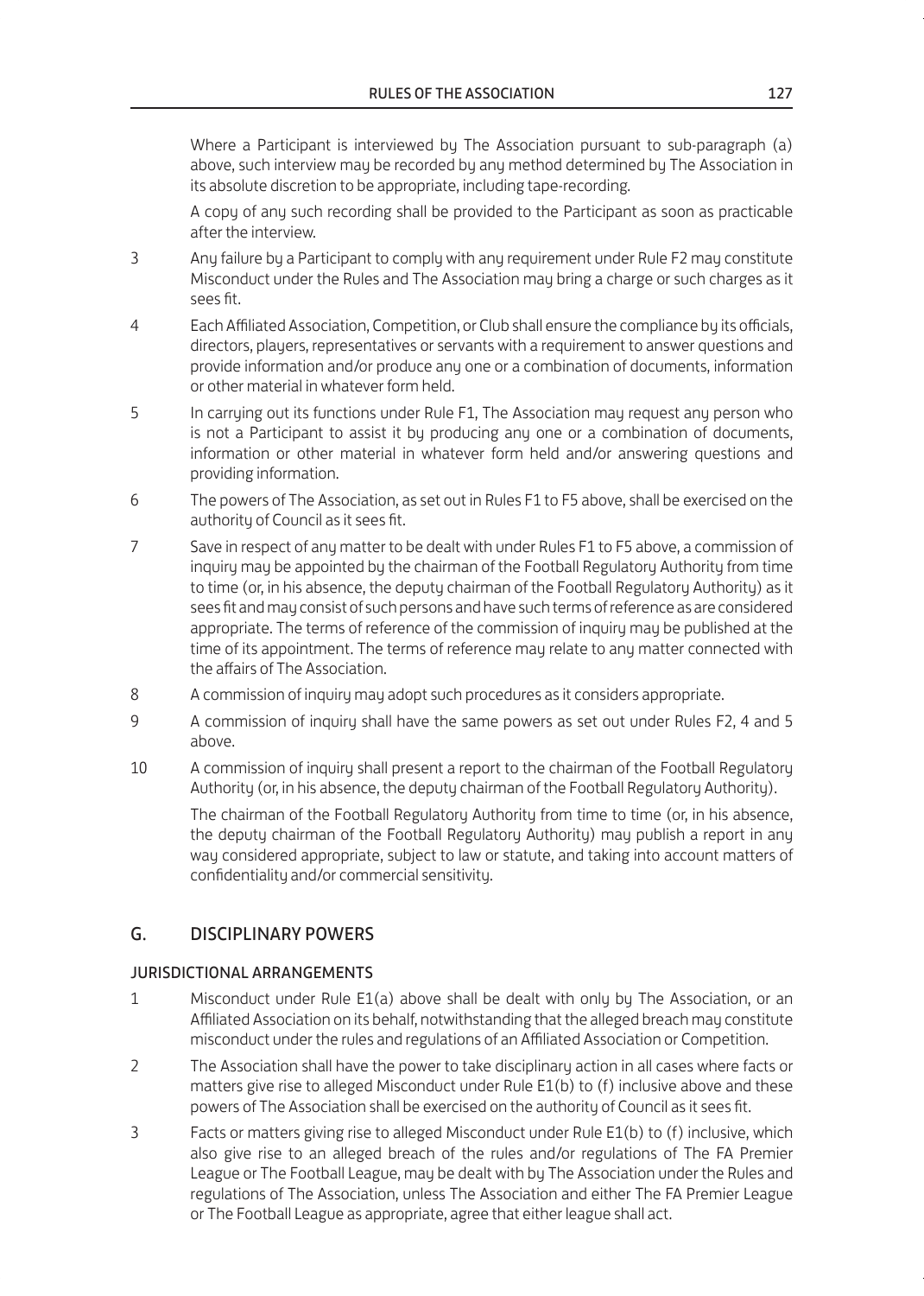- 4 Facts or matters giving rise to alleged Misconduct under Rule E1(b) to (f) inclusive, which also give rise to an alleged breach of the rules and/or regulations of a Competition other than those referred to at Rule G3 above, shall be dealt with by the Competition having jurisdiction under its rules and regulations, unless The Association and/or an Affiliated Association acts. A Competition shall not act before The Association or Affiliated Association acts.
- 5 The power to impose a penalty or other order for Misconduct shall be exercised on the authority of Council as it sees fit. The power to impose an interim or provisional suspension order where possible Misconduct is alleged or under investigation shall be exercised on the authority of Council as it sees fit.

## PROCEDURES FOR DEALING WITH ALLEGED MISCONDUCT UNDER RULE E1(A)

- 6 Misconduct under Rule E1(a) above shall be dealt with under Rules G7 to G8 (inclusive).
- 7 Any breach of the Laws of the Game involving a Player associated with a Club in The FA Premier League, The Football League, The Football Conference, the Isthmian League, the Northern Premier League and the Southern League shall be dealt with by The Association in accordance with the relevant "Memorandum of Disciplinary Procedures concerning a breach of the Laws of the Game".
- 8 Any breach of the Laws of the Game involving a Player associated with a Club other than referred to above shall be dealt with on behalf of The Association by the Affiliated Association having jurisdiction over the Club in relation to the Match concerned. The matter shall be dealt with by the Affiliated Association in accordance with the relevant "Memorandum of Disciplinary Procedures" concerning a breach of the Laws of the Game.

## PROCEDURES FOR DEALING WITH ALLEGED MISCONDUCT UNDER RULE E1(B)-(F)

9 Misconduct under Rule E1(b) to (f) inclusive shall be dealt with under the "Regulations for Football Association Disciplinary Action".

# H. APPEALS TO AN APPEAL BOARD

- 1 Subject to Rule H2 below, an appeal shall lie to an Appeal Board under these Rules and regulations of The Association only where the Rules and regulations of The Association expressly give a right of appeal to an Appeal Board, or in any other case where The Association, acting by the Chief Executive (or his nominee), agrees to an appeal taking place.
- 2 No appeal shall lie to an Appeal Board under these Rules and regulations of The Association where an appeal has been heard by an Affiliated Association in respect of a decision of a Competition, or in respect of decisions arising out of competitions of Affiliated associations where the rules and regulations provide that such decisions are final.
- 3 An appeal may be made only by either the person or body who is the subject of the original decision appealed against or The Association.
- 4 An appeal shall be dealt with under the relevant regulations of The Association from time to time in force.

## I. FINANCIAL RECORDS

1 (a) *Records to be Kept*

An Affiliated Association, Competition or Club shall keep accounting records for recording the fact and nature of all payments and receipts so as to disclose with reasonable accuracy, at any time, the financial position including the assets and liabilities of the Affiliated Association, Competition or Club.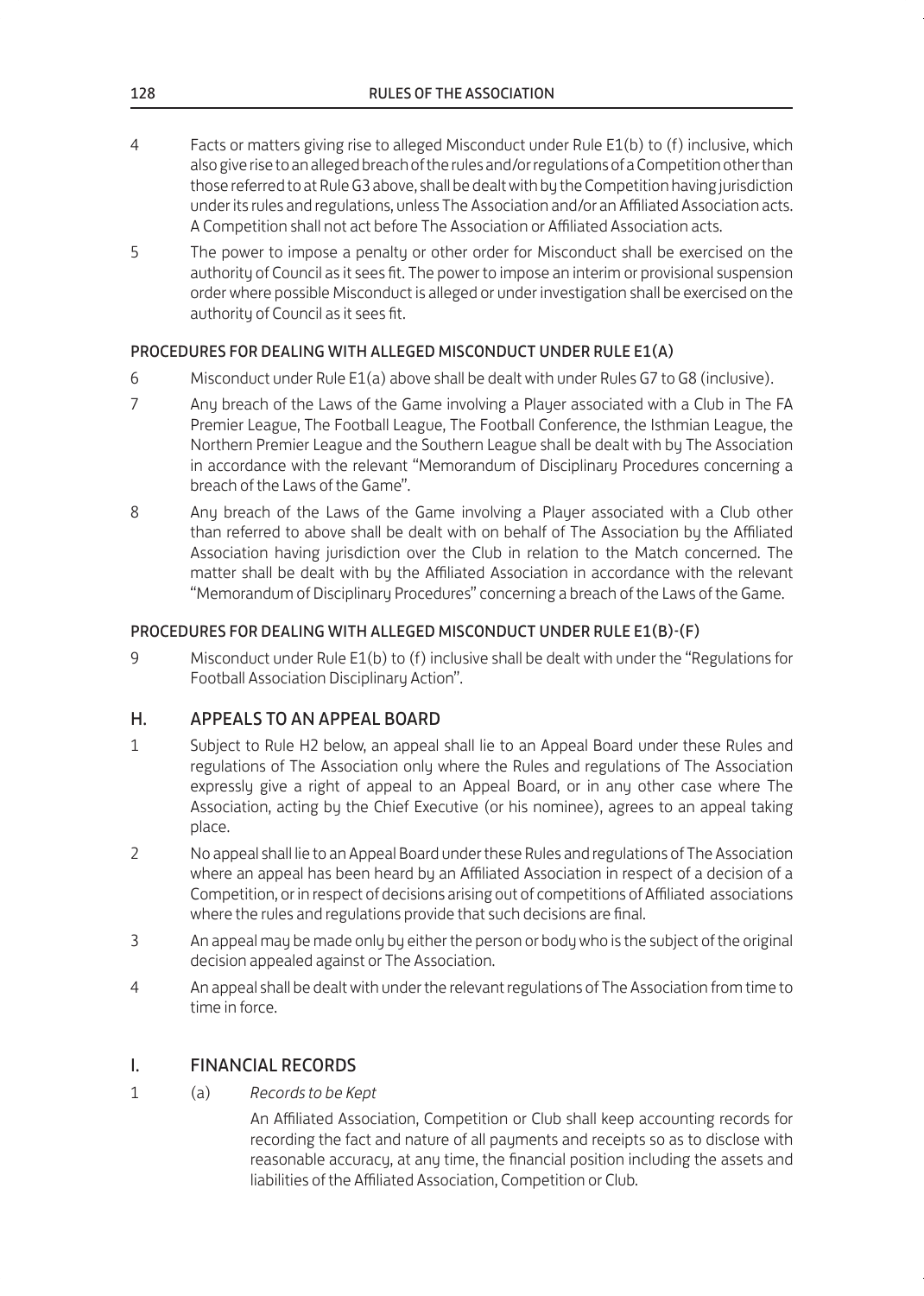### (b) *Records to be Retained*

An Affiliated Association, Competition or Club must retain accounting records for six years.

### (c) *Corporate Bodies – Accounts*

An Affiliated Association, Competition or Club which is formed and registered under the Act shall, on demand, forward to The Association a copy of its annual accounts most recently approved by its Board of directors. Such accounts must:

- (i) be prepared in accordance with the requirements of the Act and any other applicable regulatory requirements; and
- (ii) have attached either an accountant's compilation report or an audit report prepared by an independent Appropriately Qualified Accountant. A copy of the report must be provided to The Association with the accounts; and
- (iii) be laid before the members of the Club at a general meeting.

An affiliated Association, Competition or Club is required to file a set of annual accounts with the Registrar of Companies within the period available for delivering such accounts under the Act.

If the Affiliated Association, Competition or Club is a Subsidiary Undertaking, then the annual accounts of any Group of which it is a member most recently approved by its Board of directors shall also on demand be forwarded to The Association.

### (d) *Unincorporated Bodies – Financial Statements*

An Affiliated Association, Competition or Club which does not prepare annual accounts in accordance with the Act shall prepare annual accounts, including a profit and loss account and balance sheet.

## Such accounts must:

- (i) be forwarded to The Association on demand; and
- $(i)$  be prepared within nine months of the financial year end of the Affiliated Association, Competition or Club; and
- (iii) be prepared in accordance with the constitution of the Affiliated Association, Competition or Club and any applicable regulatory or legal requirements; and
- (iv) have attached either an accountant's compilation report or an audit report prepared by an independent Appropriately Qualified Accountant; and
- (v) have been laid before the members of the Affiliated Association, Competition or Club at a general meeting called in accordance with its constitution.
- (e) *Bodies Required to Prepare only a Receipts and Payments Statement*

An Affiliated Association, Competition or Club that is not a member of The FA Premier League, The Football League, The Football Conference, the Isthmian League, the Northern Premier League or the Southern League and is not a Full Member or

Associate Member of The Association and does not own gross assets exceeding ten thousand pounds, and does not prepare accounts under the provisions of Rules I1(c) or (d) must prepare an annual Receipts and Payments Statement in a form acceptable to The Association.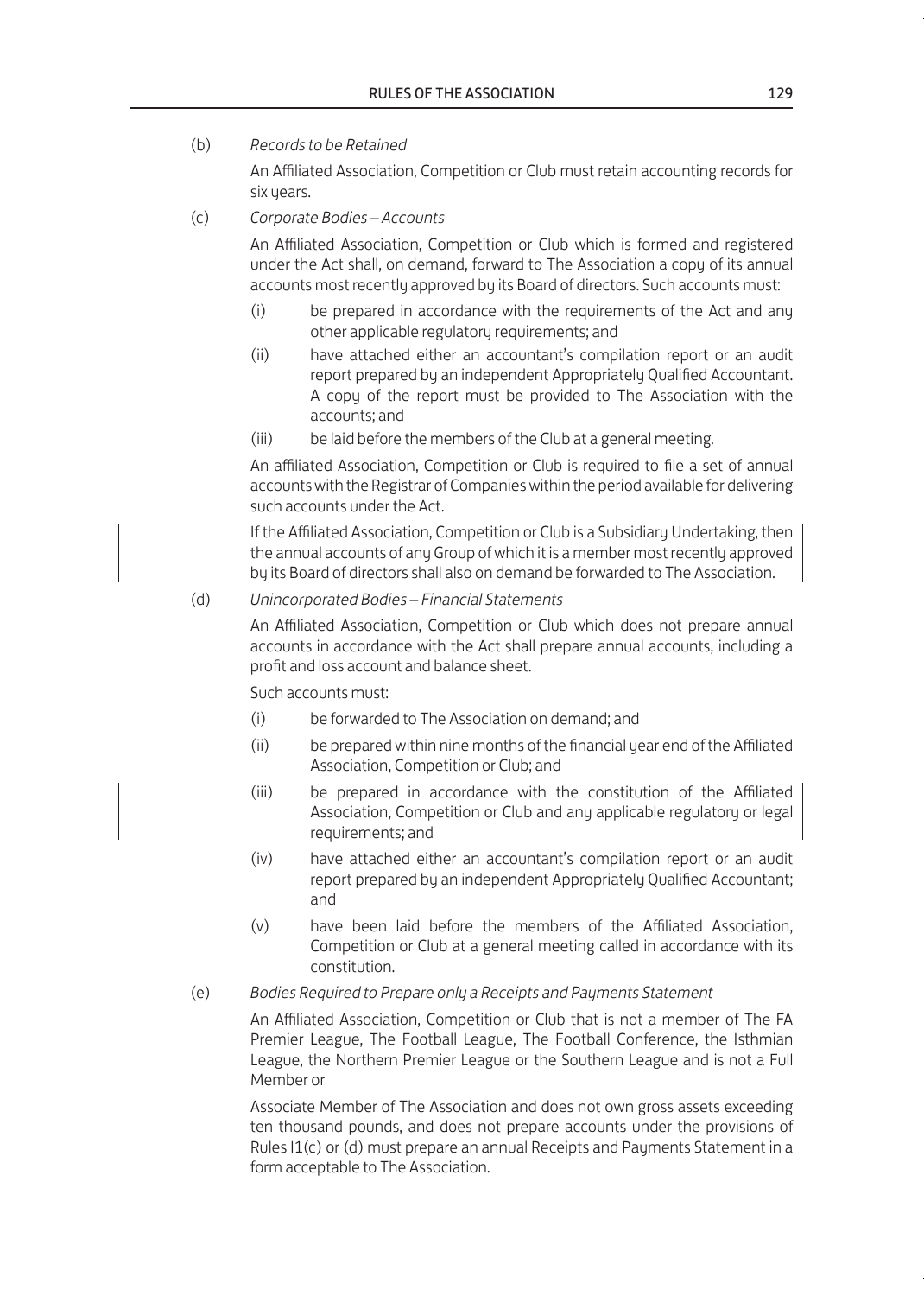Such a Receipts and Payments Statement must be prepared within nine months of the financial year end of the Affiliated Association, Competition or Club and must be approved by its Board or Executive Committee.

A copy of any Receipts and Payments Statement shall, on demand, be forwarded to The Association or relevant Affiliated Association.

(f) *Errors and Omissions to be Reported*

Any material errors or omissions in the accounting records of an Affiliated Association, Competition or Club must be reported by such body to The Association or, in the case of a Competition not sanctioned by The Association, or a Club not being a Full Member Club nor an Associate Member Club, to the relevant Affiliated Association.

#### (g) *Documentation of Loans Made to a Club*

All loans extended to a Club should be documented. Copies of the documentation should be retained by the Club. The loan document should include the following information:

- (i) the value of the loan;
- (ii) the length of the loan;
- (iii) the interest rate charged, and whether this is fixed or variable;
- (iv) repayment terms:
- (v) the full names of the individual or corporate body extending the loan; and
- (vi) the terms in the event of a default on the loan, and the document should be signed by two Club Officials or Management Committee Members who are independent of the party extending the loan
- (h) *Gate Records to be Kept by Clubs*

When a Club charges for admission to a match, it is necessary for that Club to have a system that enables them to:

- (i) record the full gate receipts for each Match;
- (ii) account for the full gate receipts in the Club's accounting records and bank account; and
- (iii) accurately record the number of entrants into the ground for each Match.

The Club should retain documentation supporting this system for six years.

### PROVISIONS RELATING TO CLUBS

2 (a) *Form of Clubs*

A Club must not be a sole trader and must have Articles of Association, rules or other form of written constitution in a form acceptable to The Association that as a minimum is capable of complying with the following provisions.

(b) *General Provisions*

A Club shall include the following provisions in its Articles of Association (where a corporate body) or Club rules (where an unincorporated association):

(i) "The members and the directors of the Company shall so exercise their rights, powers and duties and shall where appropriate use their best endeavours to ensure that others conduct themselves so that the business and affairs of the Company are carried out in accordance with the Rules and regulations of The Football Association Limited for the time being in force.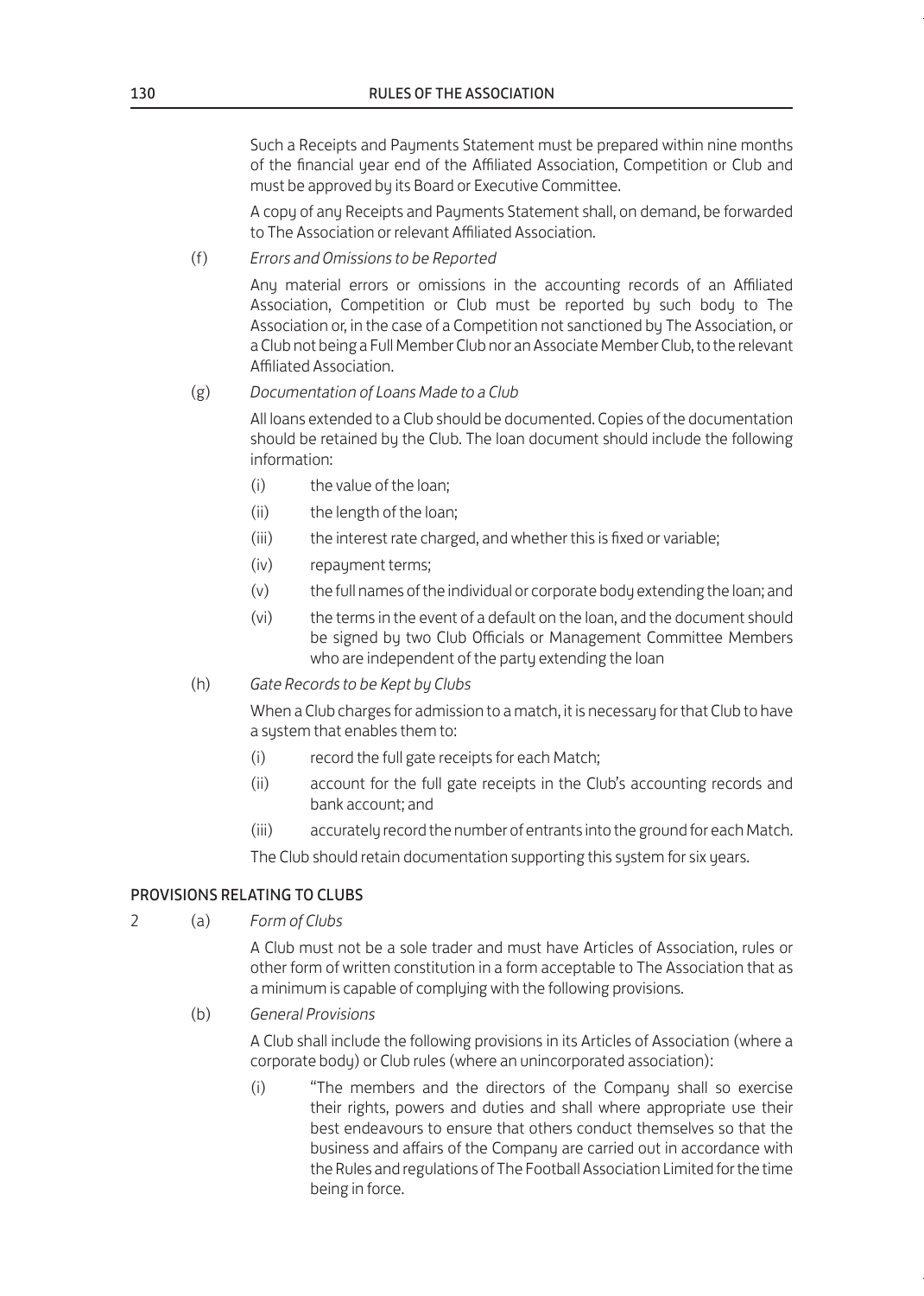- $(ii)$  No proposed alteration to the provisions set out herein shall be effective unless the proposed alteration has been approved in writing by The Football Association Limited 14 days or more before the day on which the alteration is proposed to take place.
- (iii) The office of (a/an Director/Officer or Official)<sup>10</sup>shall be vacated if such person is subject to a decision of The Football Association Limited that such person be suspended from holding office or from taking part in any football activity relating to the administration or management of a football club."

### (c) *Club Companies – Winding Up Provisions*

A Club which is incorporated under the Act shall have the following provisions in its Articles of Association:

"On the winding-up of the Company the surplus assets shall be applied, first, in repaying the Members the amount paid on their shares respectively. If such assets are insufficient to repay the said amount in full, they shall be applied rateably, so that the loss shall fall upon the Members in proportion to the amount called up on their shares respectively. No Member shall be entitled to have any call upon other Members for the purpose of adjusting the Members' rights; but where any call has been made and has been paid by some of the Members such call be enforced against the remaining Members for the purpose of adjusting the rights of the Members between themselves.

If the surplus assets shall be more than sufficient to pay to the Members the whole amount paid upon their shares, the balance shall be given bu the Members of the Club, at or before the time of dissolution as they shall direct, to The Football Association Benevolent Fund, or to some Club or Institute in the [here insert the name of the appropriate city or county] having objects similar to those set out in the Memorandum of Association or to any local charity, or charitable or benevolent institution situate within the said [here insert the name of the appropriate city or countul.

In default of any such decision or apportionment by the Members of the Club, the same to be decided upon and apportioned by a Judge of the High Court of Justice having jurisdiction in such winding-up or dissolution and as he shall determine.

Alternatively such balance may be disposed of in such other manner as the Members of the Club may, with the written consent of The Football Association Limited, determine."

Where a Club is registered as a Community Interest Company under the Act or as an Industrial and Provident Society with The Financial Services Authority, it shall include all of the above provisions in its Articles of Association or rules. Should these provisions not be acceptable to the relevant Regulator, any proposed variation from the above provisions must receive prior written approval from The Association. The Association will consider any such variations on a case by case basis.

### (d) *Unincorporated Clubs – Winding Up Procedures*

Where a Club which is an unincorporated association is wound up and there are surplus assets after the payment of debts of the Club, the surplus assets shall be transferred only to a Club, Competition or Affiliated Association or The Association.

(e) *Notifi able Changes*

A Club shall not alter its constitution or make a material change to its financial structure without prior notification to The Association or if not a Full or Associate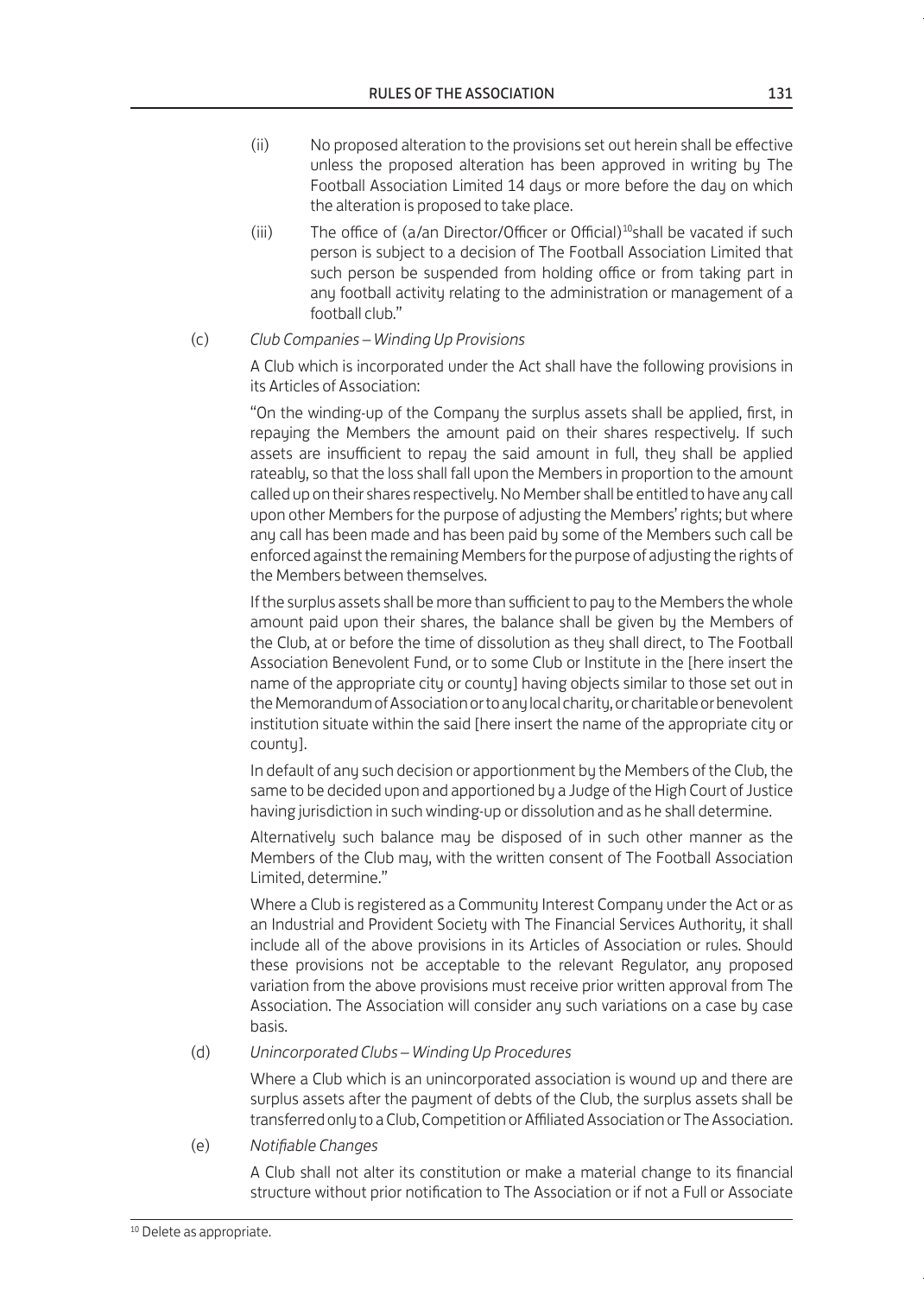Member Club then the Parent Association of the Club. Any new entity shall be deemed, for the purposes of playing status in a Competition, to be a new Club.

For the purposes of this Rule, an alteration in constitution or material change in financial structure shall include such as winding-up of a Club, incorporation of an unincorporated Club, an agreement by which all the assets and goodwill of the Club are sold or transferred, entry into compulsory or voluntary liquidation, the convening of a meeting of creditors or the appointment of a receiver, administrative receiver, manager or administrator or if the Club ceases for any reason to carry on business or becomes a Parent Undertaking or Subsidiary Undertaking.

### CLUB BANK ACCOUNTS

3. Each Club must submit to The Association an authority signed by two Directors (or two authorised signatories where the Club is not a limited company) in respect of a specified bank account, to be in the name of and controlled by the Club, from which The Association shall receive, and into which The Association shall pay, monies in accordance with and subject to these Rules.

If the Club has assigned its entitlement to such monies or any part of them, payment will be made by The Association as directed in the assignment. For the avoidance of doubt such assignment will only be permitted if it is in accordance with The FA Third Party Investment Regulations , in particular Regulation B1(iii) relating to permitted payments.

## J. RULES, REGULATIONS AND LAWS OF THE GAME

1 (a) *Alterations to Rules*

Subject to any procedural provisions as set out in the Articles, The Association may make alterations to these Rules as and when considered necessary, so as to conform to any alterations to the Memorandum of Association of The Association or the Articles.

(b) *Forms*

The Association shall settle the Forms required by these Rules from time to time.

- (c) *Rules and Regulations*
	- (i) The Association shall have the power to make or alter such regulations as are deemed necessary to provide for matters arising from or to implement these Rules in so far as any such regulation is not in conflict with any Rule.
	- (ii) Affiliated Associations and Clubs in membership with The Association and/or an Affiliated Association shall be deemed to have knowledge of and be bound by the said Rule or regulation if the same shall have been published by The Association, the production of which shall constitute at all times undisputed proof of the validity of such Rule or regulation.
- (d) *Regulations Concerning Cup Competitions and Match Offi cials* The Association is authorised to make such regulations with reference to "Cup

Competitions" and Match Officials, as it may deem expedient.

(e) *Laws of the Game*

The Laws of the Game as amended at a meeting of the International Football Association Board in each calendar year shall come into force on such a date as is directed by the International Football Association Board.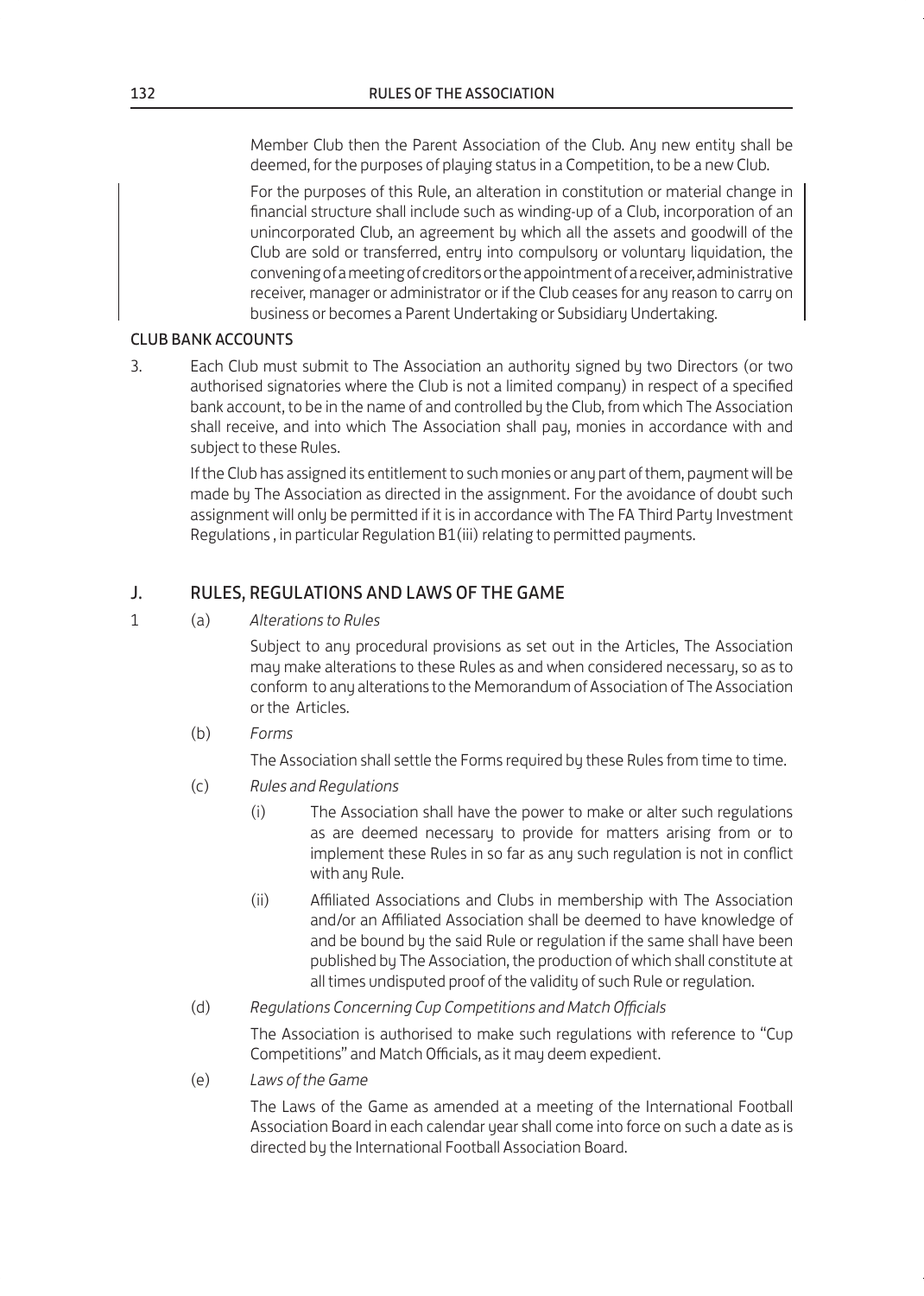(f) *Owners and Directors*

A Participant shall comply with the provisions of any regulations relating to "Owners and Directors" as shall be in force from time to time as determined by The Association.

(g) *Safeguarding Children*

A Participant shall abide by any regulations for safeguarding children as determined by The Association from time to time.

### ADVERTISING ON PLAYER'S CLOTHING

2 Advertising on Player's wearing apparel is permitted providing such advertising complies with relevant regulations as determined by The Association from time to time in force.

### MIXED FOOTBALL

3 Save for matches in a playing season in the age ranges Under 7, Under 8, Under 9, Under 10, Under 11, Under 12, Under 13 and Under 14 (as defined at Rule C), Players in a Match must be of the same gender.

## K. ARBITRATION

## AGREEMENT TO ARBITRATION

- 1  $(a)$  Subject to Rule K1(b), K1(c) and K1(d) below, any dispute or difference between any two or more Participants (which shall include, for the purposes of this section of the Rules, The Association) including but not limited to a dispute arising out of or in connection with (including any question regarding the existence or validity of):
	- (i) the Rules and regulations of The Association which are in force from time to time;
	- (ii) the rules and regulations of an Affiliated Association or Competition which are in force from time to time;
	- (iii) the statutes and regulations of FIFA and UEFA which are in force from time to time; or
	- (iv) the Laws of the Game,

shall be referred to and finally resolved by arbitration under these Rules.

- (b) No arbitration shall be commenced under these Rules unless and until the party or parties wishing to commence an arbitration under these Rules (the "Claimant(s)") has exhausted all applicable rights of appeal pursuant to the Rules and regulations of The Association.
- $(c)$  Rule K1(a) shall not apply to any dispute or difference which falls to be resolved pursuant to any rules from time to time in force of any Affiliated Association or Competition.
- (d) Rule K1(a) shall not operate to provide an appeal against the decision of a Regulatory Commission or an Appeal Board under the Rules and shall operate only as the forum and procedure for a challenge to the validity of such decision under English law on the grounds of ultra vires (including error of law), irrationality or procedural unfairness, with the Tribunal exercising a supervisory jurisdiction.
- (e) The parties agree that the powers of the court under Sections 44, 45 and 69 of the Arbitration Act 1996 are excluded and shall not apply to any arbitration commenced under these Rules.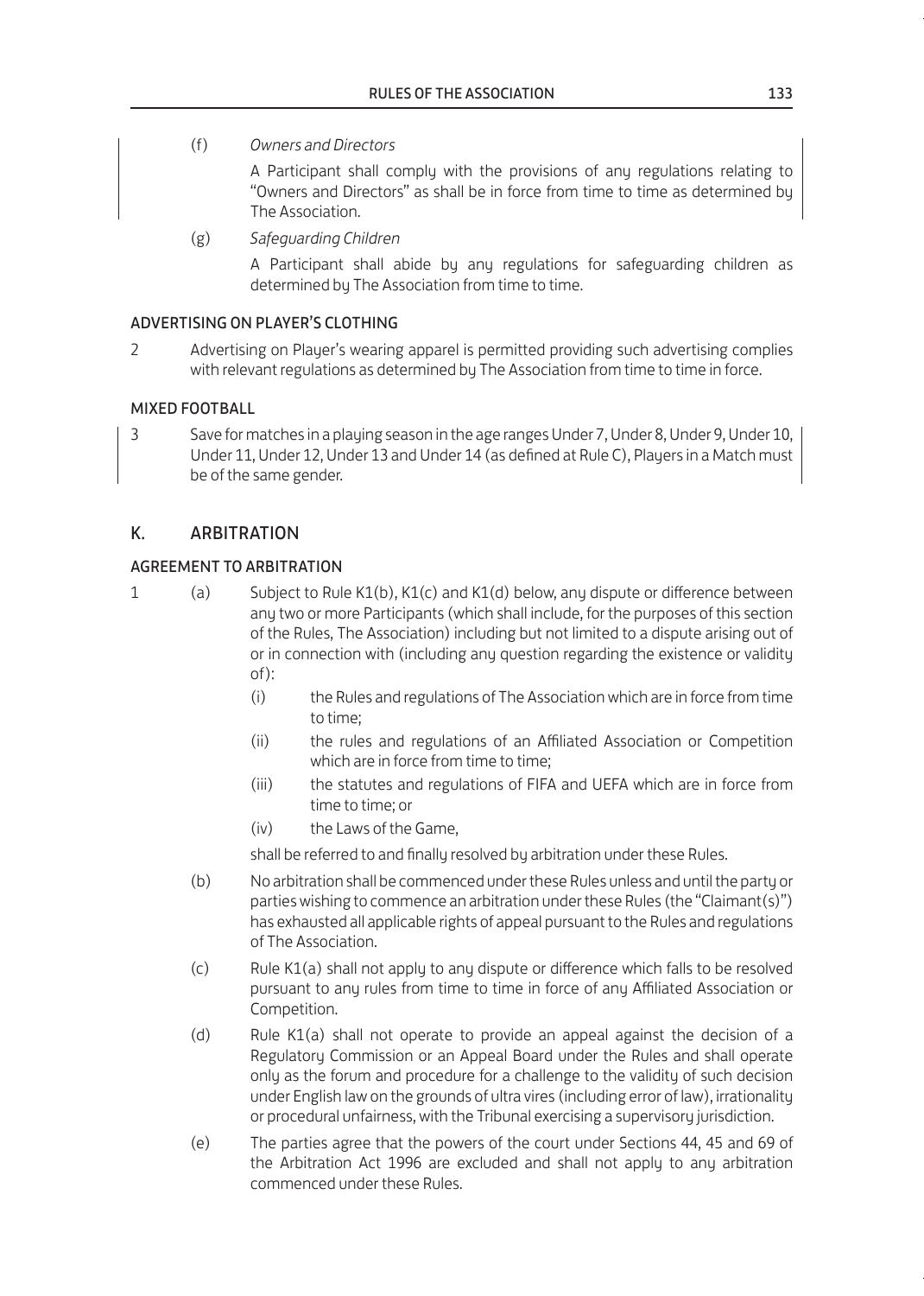## COMMENCEMENT OF ARBITRATION

- 2 (a) In order to commence an arbitration under these Rules the Claimant(s) shall serve on the other party or parties to the dispute (the "Respondent(s)") a written notice of arbitration (the "Notice of Arbitration") which shall set out:
	- (i) the names and addresses of the parties to the arbitration;
	- (ii) a brief statement describing the nature and circumstances of the dispute and specifuing the relief claimed:
	- (iii) any proposals in relation to the procedures for the arbitration including any proposed variation of the Standard Directions set out under Rule K 4(b) below; and
	- (iv) the name and address of the Claimant(s)'s appointed arbitrator (between them if more than one), who must have confirmed to the Claimant(s) his/her willingness and availability to accept the appointment.
	- (b) Within 14 days of service of the Notice of Arbitration, the Respondent(s) shall each serve on the Claimant(s) and any other Respondent(s) a response to the Notice of Arbitration (the "Response(s)") which shall set out:
		- (i) an admission or denial of all or part of the claims set out in the Notice of Arbitration;
		- (ii) a brief statement of the nature and circumstances of the Respondent(s)'s denial, if any, and of the nature and circumstances of any counterclaim;
		- (iii) a response to any proposals made by the Claimant in the Notice of Arbitration in relation to the procedures for the arbitration, together with any proposals that the Respondent(s) may have; and
		- $(iv)$  the name and address of the Respondent(s)'s appointment to act as appointed arbitrator (between them if more than one), who must have confirmed to the Respondent(s) his/her willingness and availability to accept the appointment.

## THE TRIBUNAL

- 3 (a) In these Rules, "Tribunal" means the arbitrator or arbitrators appointed pursuant to these Rules to determine the dispute. Subject to the appointment of a single arbitrator under Rule K (3)(d) below, the Tribunal shall consist of three arbitrators.
	- (b) The Claimant(s) and the Respondent(s) shall within 14 days of service of the Response(s) agree to the appointment of a third arbitrator who shall act as chairman of the Tribunal.
	- (c) Where:
		- (i) in a dispute to which The Association is not a party, any party fails to serve a Response under Rule K2(b) above within 14 days of service of the Notice of Arbitration, the Chairman of the Football Regulatory Authority (the "FRA") shall appoint an arbitrator on behalf of the Respondent(s) and shall appoint the chairman of the Tribunal. Such appointments shall be made within 14 days after the date upon which the Response(s) should have been served. A Respondent shall have no right to oppose such arbitrator(s) who shall be treated as if appointed (or agreed to in respect of the appointment of the chairman of the Tribunal) by the Respondent(s);
		- (ii) in a dispute to which The Association is a party, any party fails to serve a Response under Rule K2(b) above within 14 days of service of the Notice of Arbitration, the Claimant shall forward a copy of the Notice of Arbitration to the President of the Chartered Institute of Arbitrators who shall appoint an arbitrator on behalf of the Respondent(s) and shall appoint the chairman of the Tribunal. Such appointments shall be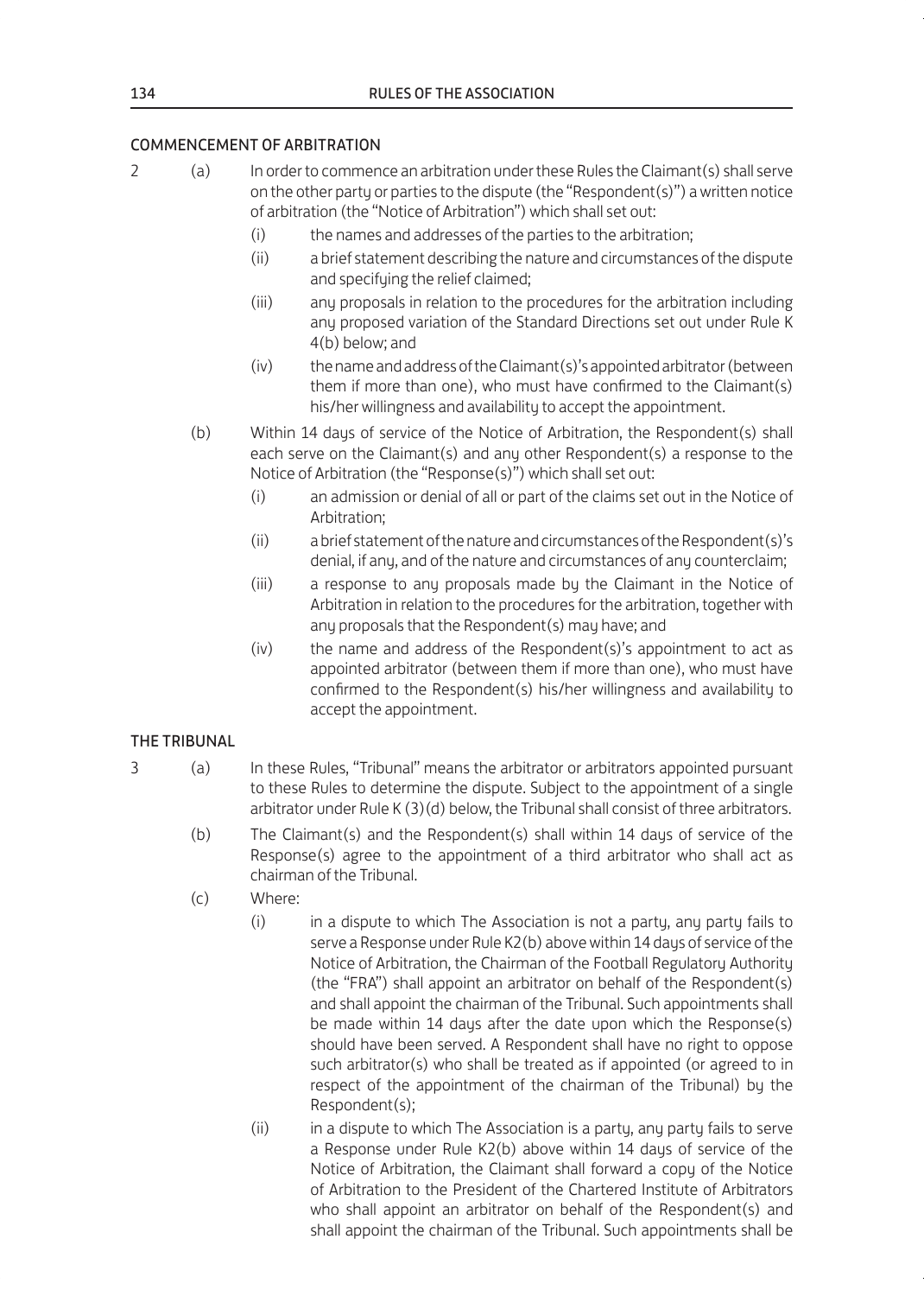made within 14 days after the date upon which the Response(s) should have been served. A Respondent shall have no right to oppose such arbitrator(s) who shall be treated as if appointed (or agreed to in respect of the appointment of the chairman) by the Respondent(s); and

- (iii) the parties cannot agree on the appointment of a third arbitrator who shall act as chairman of the Tribunal under Rule K3(b) above:
	- (A) in a dispute in which The Association is not a party, the Chairman of the FRA shall appoint the chairman of the Tribunal as appropriate; or
	- (B) in a dispute in which The Association is a party, the President of the Chartered Institute of Arbitrators shall appoint the chairman of the Tribunal as appropriate.
- (d) Notwithstanding the other provisions of this Rule K, the parties shall be at liberty to agree the appointment of a single arbitrator in which case Rule K shall be interpreted on the basis that the Tribunal comprises a single arbitrator who shall undertake the duties of both the Tribunal and the chairman of the Tribunal.
- (e) Each arbitrator must be, and remain, impartial and independent of all the parties to the arbitration at all times. Each arbitrator must be resident in England.
	- (i) Any arbitrator may be challenged if circumstances exist that give rise to justifiable doubts as to the arbitrator's impartiality or independence. A party who intends to challenge an arbitrator shall send to the other party or parties a notice of challenge setting out the reasons for its challenge within 14 days after notification of the appointment of the challenged arbitrator, or within 14 daus from the date when the partu making the challenge is informed of the facts and circumstances upon which the challenge is based if such date is subsequent to the receipt of such notification. A copy of the notice shall be sent at the same time to the arbitrator who is challenged and the other members of the Tribunal and The Association or the President of the Chartered Institute of Arbitrators (in the event that either appointed the arbitrator challenged). The notification shall be in writing and shall state the reasons for the challenge.
	- (ii) If the other party or parties do(es) not agree to the challenge or the challenged arbitrator does not withdraw, the decision on the challenge will be made, in a dispute in which The Association is not a party, by the Chairman of the FRA, or in a dispute in which The Association is a party, by the President of the Chartered Institute of Arbitrators. If the challenge is sustained, a replacement arbitrator shall be appointed pursuant to Rule  $K3(f)$ .
- (f) In the event that the procedure for the appointment of any arbitrator fails, upon the application by any party or parties, the Chairman of the FRA (in a dispute to which The Association is not a party) or, the President of the Chartered Institute of Arbitrators (in a dispute to which The Association is a party) shall make such appointments as are necessary.
- (g) If, for any reason, an arbitrator becomes unable to act or refuses to act, a replacement shall be appointed in the same manner as the original appointment.

### PROCEDURE

4 (a) The periods referred to in this Rule K 4 shall be calculated from the date on which the chairman of the Tribunal has been appointed (referred to hereafter as the Tribunal having been "Fully Constituted").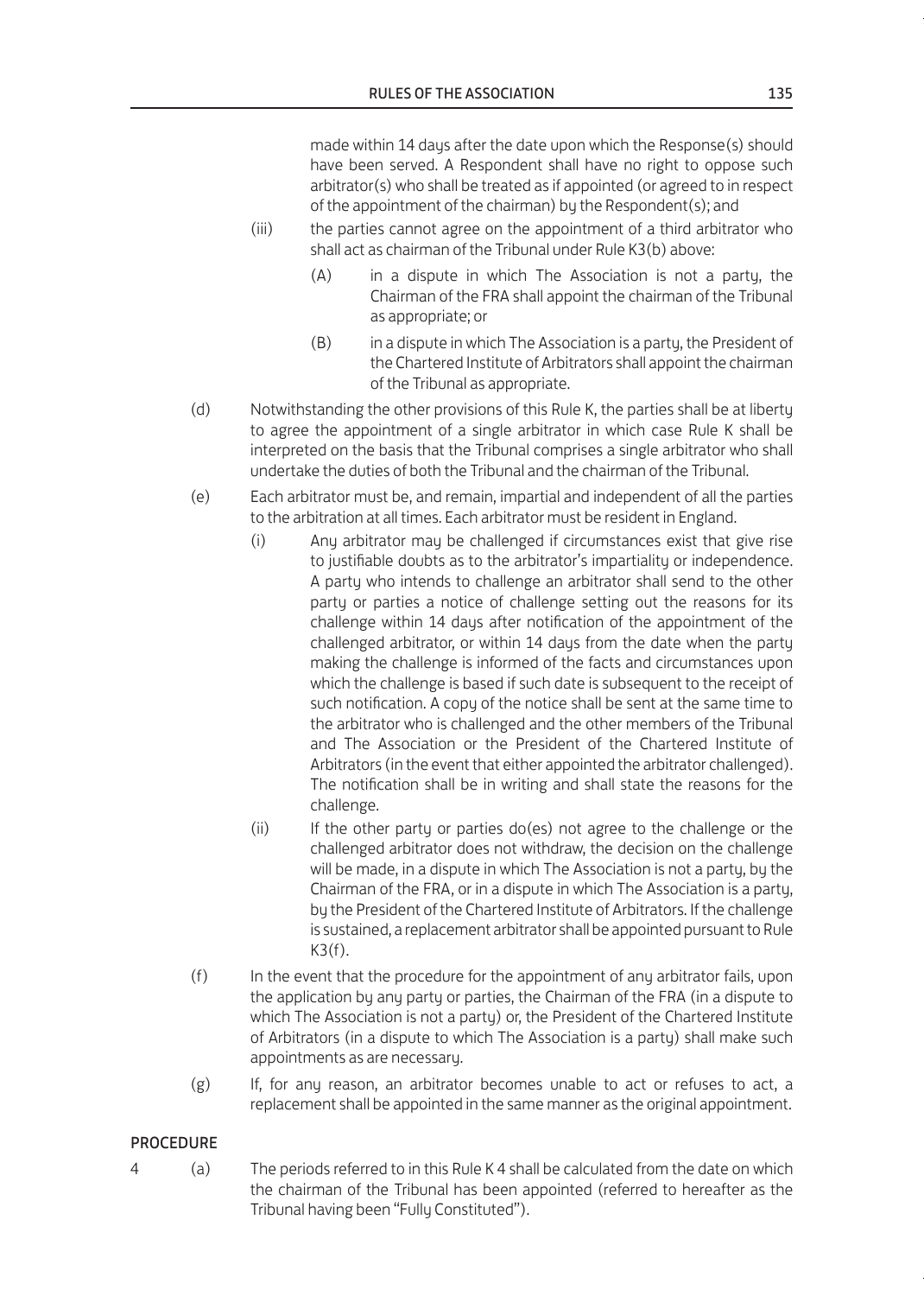- (b) Subject to Rule K 4(c) below, the following Standard Directions shall apply to the conduct of an arbitration under these Rules:
	- $(i)$  within 21 days, the Claimant(s) shall serve its (their) Points of Claim;
	- (ii) within 42 days, the Respondent(s) shall serve its (their) Points of Defence;
	- (iii) within 70 days, the parties shall exchange statements of the witnesses they will rely upon;
	- (iv) within 98 days, the parties shall exchange and serve on the Tribunal their written submissions; and
	- (v) within 119 days, the hearing shall take place.
- (c) In the event that any or all of the parties wish to vary the Standard Directions, or wish for any other direction to be given (such as in relation to disclosure or expert evidence), then:
	- (i) the parties shall be free to agree to a variation of the Standard Directions, or for other directions to be given; or
	- (ii) in the event that the parties cannot reach an agreement as to directions, either party may at any time apply in writing to the Tribunal for the directions to be varied, or for any other directions to be given.
- (d) In varying the Standard Directions, or making other directions, the Tribunal shall exercise its powers with a view to obtaining a fair resolution of the dispute without unnecessary delay or expense, and shall make its directions as soon as reasonably practicable.
- (e) Unless otherwise agreed by the parties, the powers of the Tribunal under Rules K 4(c) and K 4(d) shall be carried out by the chairman of the Tribunal on his own.
- (f) The parties shall be entitled to agree all other procedural and evidential matters, failing which such matters shall be determined by the Tribunal. These matters may include (but are not limited to):
	- (i) whether to apply strict rules of evidence or any other rules as to the admissibility, relevance or weight of any material tendered by a party on any matter of fact or expert opinion and to determine the true manner and form in which material should be exchanged between the parties and presented to the Tribunal; and
	- (ii) whether there should be a hearing or hearings before the Tribunal or whether the dispute should be determined on the basis of written submissions and documents alone.
- (g) In the event of default by either party in respect of any matter under these Rules or of any order or direction of the Tribunal (or of an Interim Tribunal under Rule K8(c) below), the Tribunal shall have the power, upon application by any party or of its own motion:
	- (i) to debar that party from further participation, in whole or in part, in the arbitration; and/or
	- (ii) proceed with the arbitration and deliver its award; and/or
	- (iii) make such other order as it sees fit.
- (h) Parties may be represented in an arbitration conducted under these Rules by a Solicitor or Barrister or any other individual of their choice.

# THE TRIBUNAL'S GENERAL POWERS

- 5 The Tribunal shall have power to:
	- (i) determine any question of law or fact arising in the course of the arbitration;
	- (ii) determine any question as to its own jurisdiction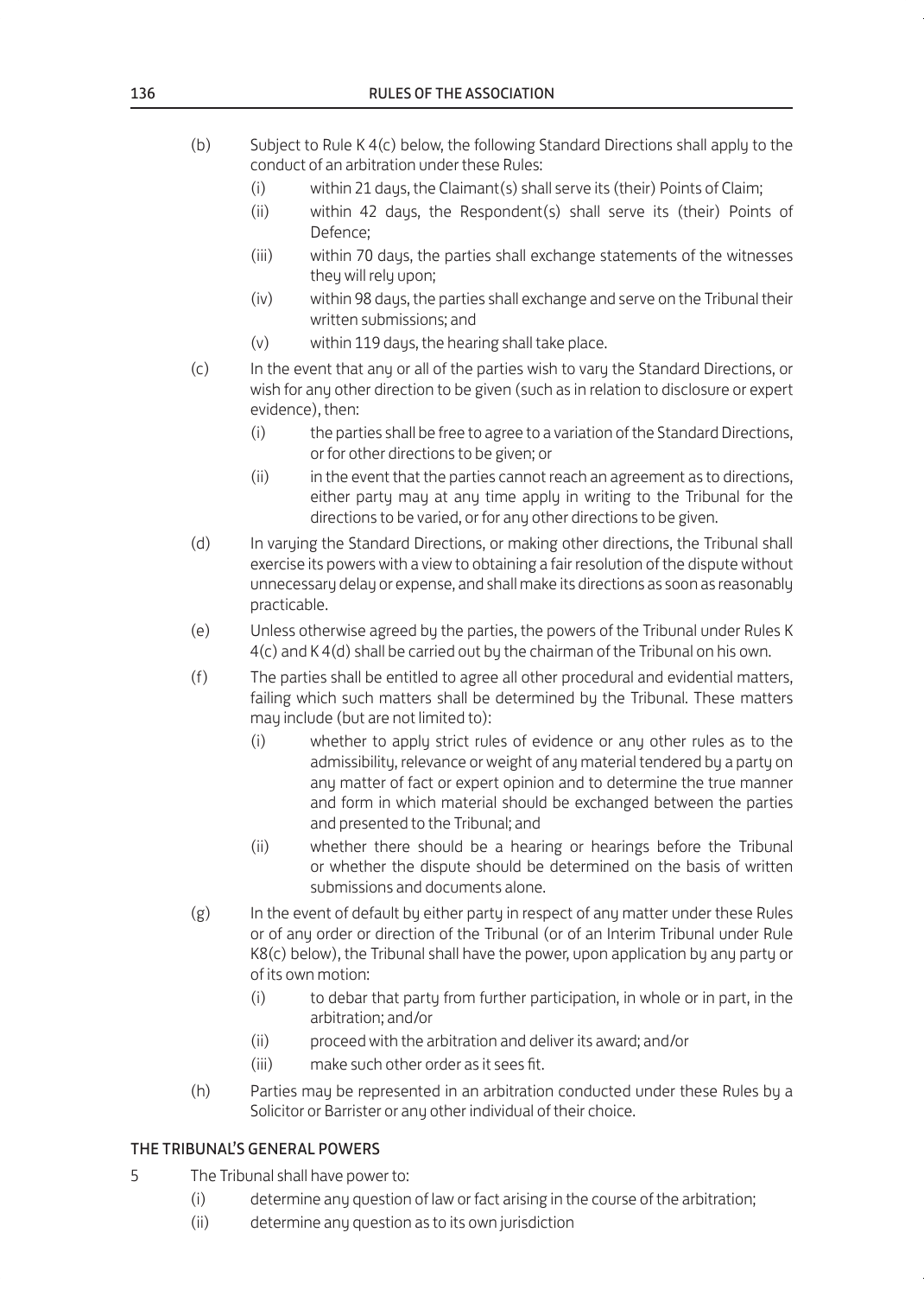- (iii) order a stay or adjournment of the arbitral proceedings, provided that it is just and equitable to do so;
- (iv) summarily determine the claim, including having the power to grant summary award or strike-out if it is just and equitable to do so;
- (v) order the Claimant to provide security for costs of the arbitration;
- (vi) allow either party upon such terms (as to costs and otherwise) as it shall think fit to amend any statement of case (including the Notice of Arbitration, Response, Points of Claim and Points of Defence);
- (vii) give directions in relation to the preservation, custody, detention, disclosure, inspection or photographing of property owned by or in the possession of a party to the arbitration;
- (viii) give directions as to the preservation of evidence in the custody or control of a party;
- (ix) direct that a witness be examined on oath;
- (x) require each party to give notice of identity of witnesses it intends to call;
- (xi) require exchange of witness statements and any experts' reports;
- $(xii)$  appoint one or more experts to report to it on specific issues:
- (xiii) require a party to give any such expert any relevant information or to produce or provide access to any relevant document or property;
- (xiv) order that a transcript be taken of the proceedings;
- (xv) extend or abbreviate any time limits provided under Rule K or by the directions ordered by the Tribunal;
- (xvi) require the parties to attend such procedural meetings as it deems appropriate to identify or clarify the issues to be decided and the procedures to be adopted; and
- (xvii) give such other lawful directions as it shall deem necessary to ensure the expeditious, economical, just and final determination of the dispute.

## DUTIES OF THE PARTIES

6 The parties shall do all things necessary for the proper and expeditious conduct of the arbitration and shall comply without delay with any directions of the Tribunal as to procedural or evidential matters.

## **REMEDIES**

- 7 The Tribunal shall have the power to:
	- (i) make a declaration as to any matter to be determined in the proceedings;
	- (ii) order the payment of a sum of money;
	- (iii) award simple or compound interest;
	- (iv) order a party to do or refrain from doing anything;
	- $(v)$  order specific performance of a contract (other than a contract relating to land); and
	- (vi) order the rectification, setting aside or cancellation of a deed or other document.

## INTERIM APPLICATIONS

- 8 (a) Section 44 of The Arbitration Act 1996 shall not apply to the arbitrations commenced under this Rule K.
	- (b) Following the Tribunal having been Fully Constituted, the parties shall make any application for interim relief to the Tribunal, which shall determine any such applications as it sees fit with the Tribunal exercising the powers provided under Rule K5 and Rule K7 above.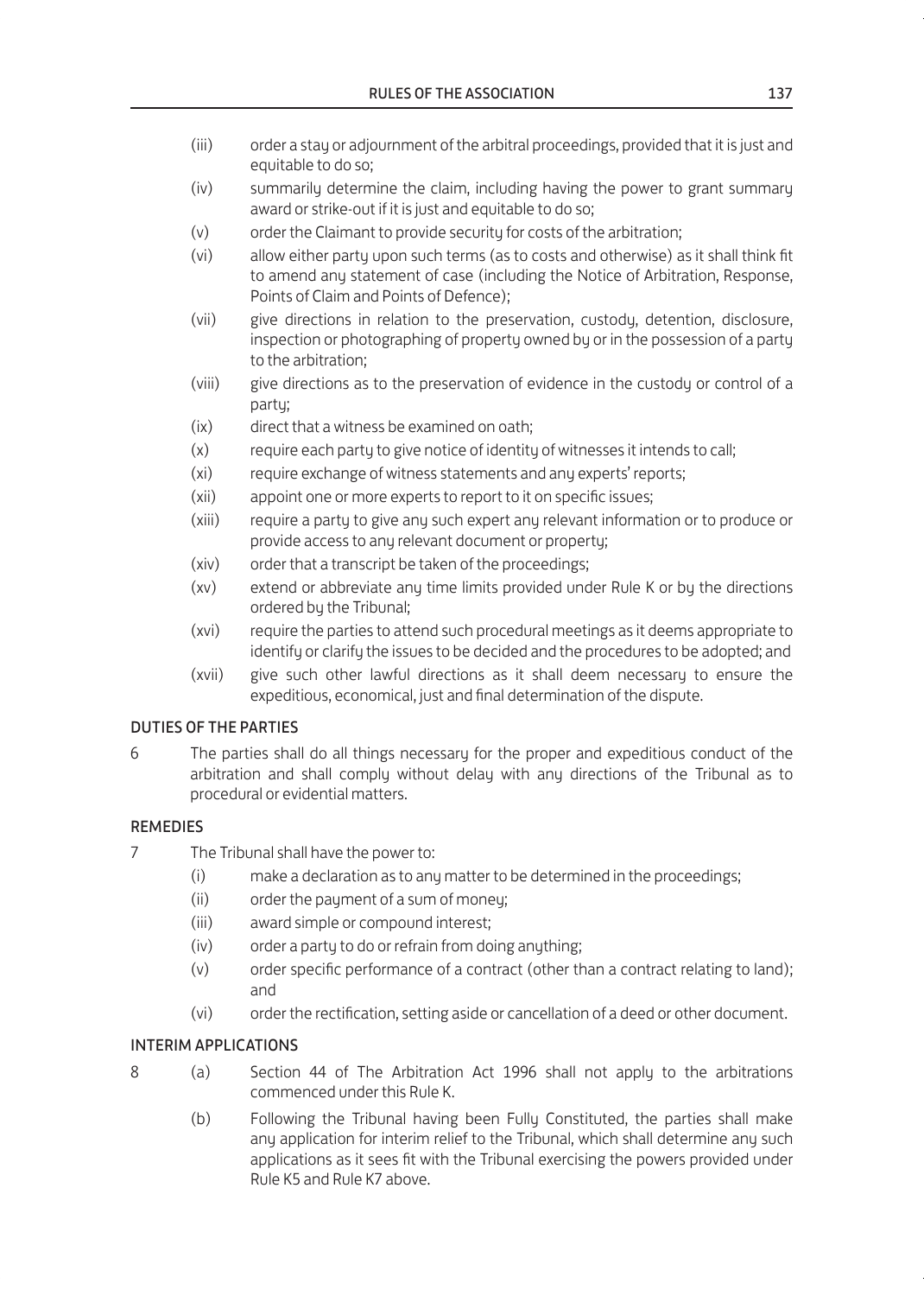- (c) In the event that a party wishes to seek interim relief prior to the Tribunal being Fully Constituted, then that party shall be entitled to seek such relief in accordance with the following procedure:
	- (i) The party seeking interim relief (the "Applicant") shall serve its application on the other party and file its application (the "Application") with Sports Resolutions (UK), contact details for which can be obtained from the Disciplinary Department at The Association.
	- (ii) Within 2 business days (a "business day" being a day other than a Saturday or a Sunday, on which banks generally are open in London for the transaction of normal banking business) of being served with the Application, Sports Resolutions (UK) shall appoint a single arbitrator, who shall be a Barrister or Solicitor of seven or more years' standing, to hear the Application (the "Interim Tribunal");
	- (iii) The Interim Tribunal shall decide all procedural and evidential matters and shall give directions within 2 business days of its appointment. The directions shall include without limitation:
		- (A) the extent to which there shall be oral or written evidence or submissions;
		- (B) whether to have an oral hearing to determine the Application, or whether to determine the Application on paper.
	- (iv) In determining the Application the Interim Tribunal shall exercise the powers provided under Rule K5 and Rule K7 above.
	- (v) The Interim Tribunal's award shall be in writing and shall be provided to both parties and to the Tribunal.
	- (vi) Subject to Rule K 8(c)(vii) below, the Applicant shall be responsible for the costs of the Interim Tribunal.
	- (vii) The Interim Tribunal shall have the power but not the obligation to:
		- (A) make such order against one or more of the parties as it considers appropriate as to the costs of the Application, which shall include:
			- (i) the fees and expenses of the Interim Tribunal and any hearings;
			- (ii) the parties' legal and other costs in the Application, including administrative costs (if any); and,
			- (iii) the parties' legal and other costs incurred in any cost assessment or determination under Rule K8(c)(ix) below.
		- (B) order that the costs of the Application be reserved to the Tribunal.
	- (viii) In appropriate cases the Interim Tribunal may award costs on an indemnitu basis.
	- (ix) The Interim Tribunal shall have the power to assess or determine the costs of the Application (either summarily or upon detailed representations by the parties) if requested to do so by either party.

### PROVISIONAL AWARD

9 The Tribunal shall have the power to make provisional awards during the proceedings including without limitation requiring a party to make an interim payment on account of the claim or the costs of the arbitration. Any such provisional award shall be taken into account when the final award is made.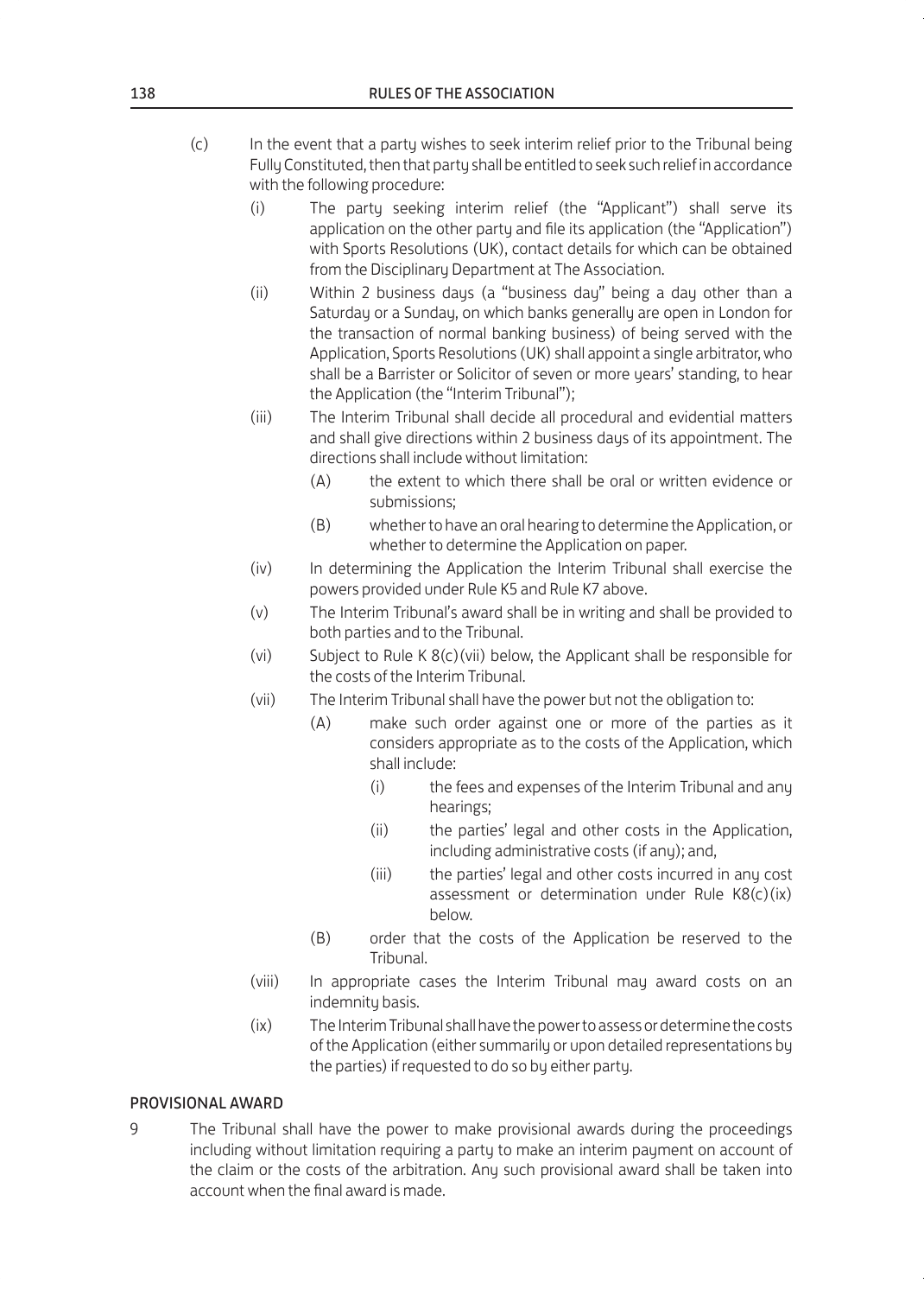## AWARD

- 10 (a) The Tribunal shall make its award ("the Award") in writing and, unless all parties otherwise agree in writing, shall state the reasons for its decision. The Award shall be dated and signed by the Tribunal. Without prejudice to its obligations under Rule K11, the Tribunal shall inform The Association of its Award and provide The Association with a copy of any written decision.
	- (b) Subject to the provisions of sections 67 and 68 of the Arbitration Act 1996, the Award shall be final and binding on the parties from the date that it is made, who shall be deemed to have waived irrevocably any right to appeal, review or recourse to a court of law, arbitral body or any other body of any nature.
	- (c) Where there were three arbitrators and the Tribunal fails to agree on any issue, the arbitrators shall decide that issue by a majority. Failing a majority decision on any issue, the chairman of the Tribunal shall decide that issue.

## CONFIDENTIALITY

- 11 (a) The parties shall preserve and respect the confidentiality of the arbitration proceedings, including the issues in the dispute and the evidence and arguments presented by the parties.
	- (b) Subject to Rule K11(c) no disclosure shall be made to any third party of the existence of the proceedings, the contents of any documents or other evidence produced in the arbitration or any procedural decision of the Tribunal or its Award, or any part of them save and to the extent that the disclosure may be required of a party by legal duty, to protect or pursue a legal right or to enforce an award, except with the prior written agreement of the parties to the arbitration.
	- (c) Unless otherwise agreed between the parties, where the Association is party to an arbitration, the Award shall be made public, subject to appropriate redaction to protect third party confidentiality.

## COSTS

- 12 (a) The Tribunal shall have the power but not the obligation to make such order against one or more of the parties as it considers appropriate as to the costs of the arbitration, which shall include:
	- (i) the fees and expenses of the arbitrators and any hearings;
	- (ii) the parties' legal and other costs in the arbitration, including administrative costs (if any); and,
	- (iii) the parties' legal and other costs incurred in any cost assessment or determination under Rule K12(c) below.
	- (b) In appropriate cases the Tribunal may award costs on an indemnity basis.
	- (c) The Tribunal shall have the power to assess or determine the costs (either summarily or upon detailed representations by the parties) if requested to do so by either party.

# SERVICE OF DOCUMENTS

13 (a) Any document served under this Rule K (including any Notice of Arbitration or Response) will be deemed to be received by the relevant party on a particular day, if it is received by that body or person (as appropriate) at or before 17:00 hours on a business day. If it is received at any time thereafter, or if it is received during a non-business day, it will be deemed to have been received the next following business day (the "Date of Receipt"). Any time periods stipulated in this Rule K are deemed to commence from the Date of Receipt.